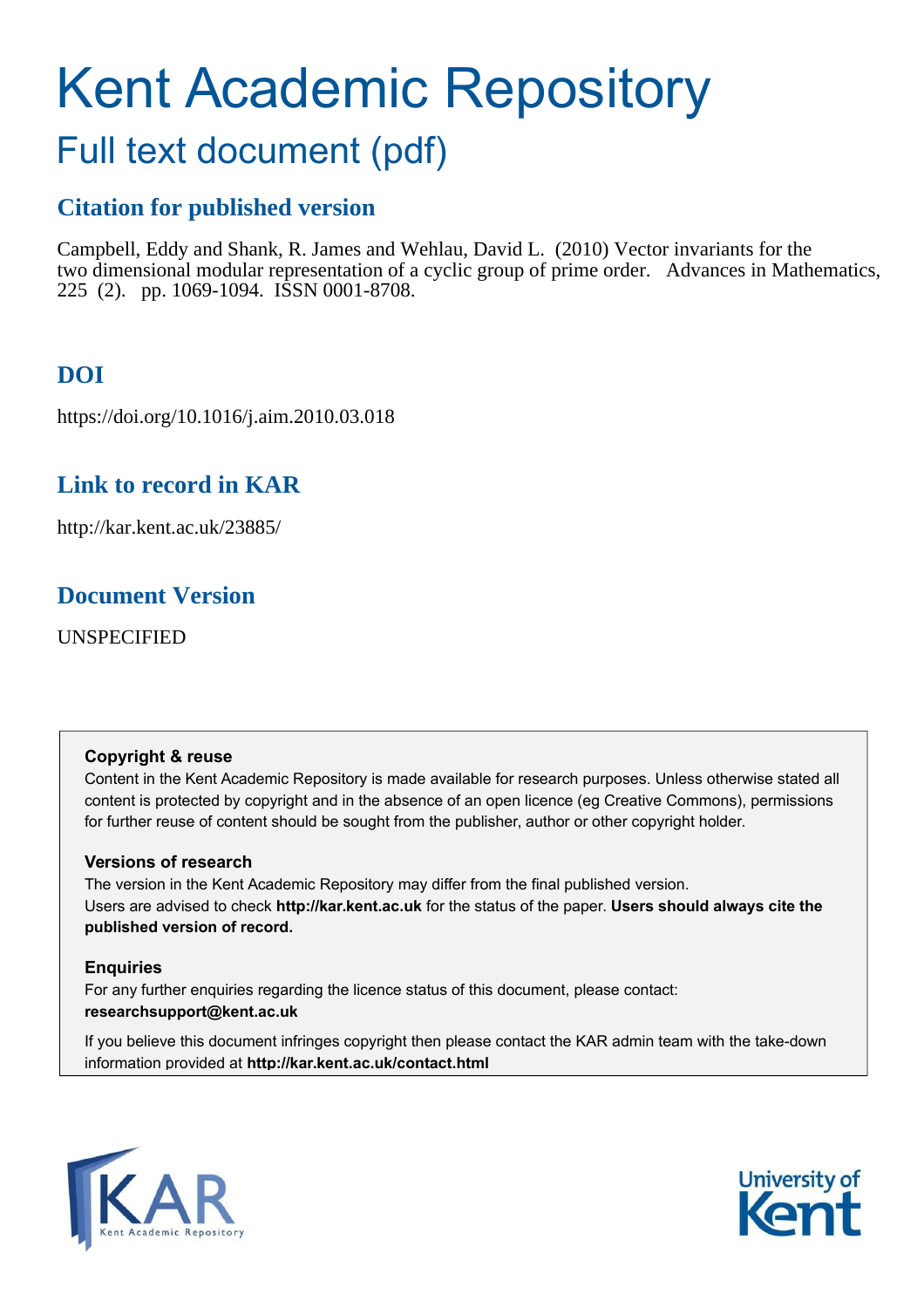#### <span id="page-1-0"></span>VECTOR INVARIANTS FOR THE TWO DIMENSIONAL MODULAR REPRESENTATION OF A CYCLIC GROUP OF PRIME ORDER

H E A CAMPBELL, R J SHANK, AND D L WEHLAU

ABSTRACT. In this paper, we study the vector invariants of the 2dimensional indecomposable representation  $V_2$  of the cylic group,  $C_p$ , of order p over a field **F** of characteristic p,  $\mathbf{F}[m V_2]^{C_p}$ . This ring of invariants was first studied by David Richman [\[21\]](#page-28-0) who showed that the ring required a generator of degree  $m(p-1)$ , thus demonstrating that the result of Noether in characteristic 0 (that the ring of invariants of a finite group is always generated in degrees less than or equal to the order of the group) does not extend to the modular case. He also conjectured that a certain set of invariants was a generating set with a proof in the case  $p = 2$ . This conjecture was proved by Campbell and Hughes in [\[3\]](#page-27-0). Later, Shank and Wehlau in [\[24\]](#page-28-1) determined which elements in Richman's generating set were redundant thereby producing a minimal generating set.

We give a new proof of the result of Campbell and Hughes, Shank and Wehlau giving a minimal algebra generating set for the ring of invariants  $\mathbf{F}[m V_2]^{C_p}$ . In fact, our proof does much more. We show that our minimal generating set is also a SAGBI basis for  $\mathbf{F}[m V_2]^{C_p}$ . Further, our results provide a procedure for finding an explicit decomposition of  $\mathbf{F}[m V_2]$  into a direct sum of indecomposable  $C_p$ -modules. Finally, noting that our representation of  $C_p$ on  $V_2$  is as the p-Sylow subgroup of  $SL_2(\mathbf{F}_p)$ , we describe a generating set for the ring of invariants  $\mathbf{F}[m V_2]^{SL_2(\mathbf{F}_p)}$  and show that  $(p+m-2)(p-1)$  is an upper bound for the Noether number, for  $m > 2$ .

#### **CONTENTS**

| 1. Introduction                       |    |
|---------------------------------------|----|
| 2. Preliminaries                      | 5. |
| 2.2. Relations involving the $u_{ii}$ | 6  |
| 3. Polarisation                       | 8  |
| 4. Partial Dyck Paths                 | 10 |
| 5. Lead Monomials                     | 11 |
|                                       |    |

Date: November 20, 2009.

1991 Mathematics Subject Classification. 13A50.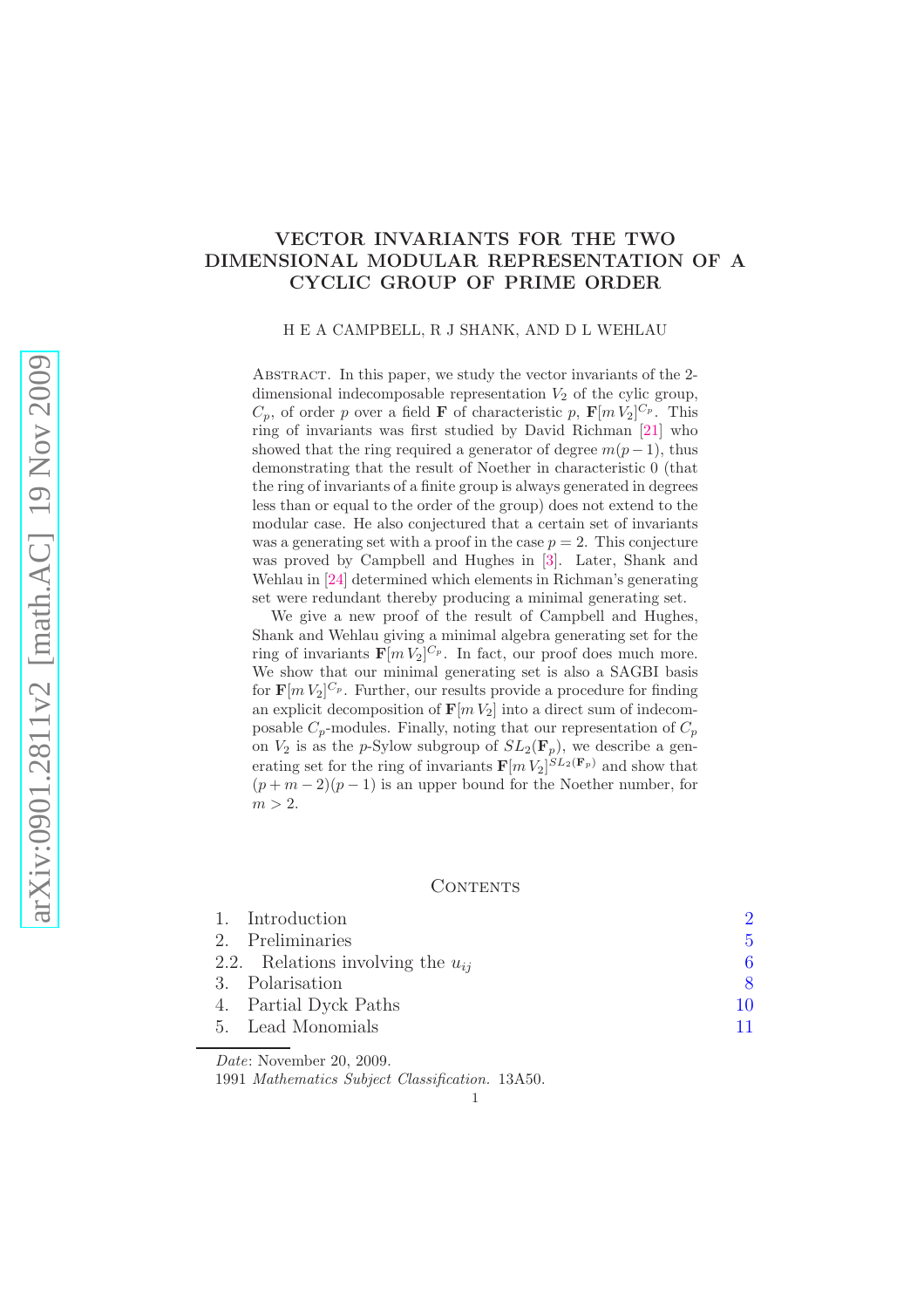2 CAMPBELL, SHANK, AND WEHLAU

| 6. A Generating Set                                   | 16 |
|-------------------------------------------------------|----|
| 7. Decomposing $\mathbf{F}[m V_2]$ as a $C_p$ -module | 21 |
| 8. A First Main Theorem for $SL_2(\mathbf{F}_n)$      | 24 |
| References                                            | 28 |

#### 1. INTRODUCTION

We suppose  $G$  is a group represented on a vector space  $V$  over a field **F**. If  $\{x_1, x_2, \ldots, x_n\}$  is a basis for the hom-dual,  $V^* = \text{hom}_{\mathbf{F}}(V, \mathbf{F})$ , of  $V$ , then we denote the symmetric algebra on  $V^*$  by

$$
\mathbf{F}[V] = \mathbf{F}[x_1, x_2, \dots, x_n]
$$

and we note that G acts on  $f \in \mathbf{F}[V]$  by the rule

 $\sigma(f)(v) = f(\sigma^{-1}(v)).$ 

As an aside, the notation  $F[V]$  is often used in the literature to denote the ring of regular functions on  $V$ . Our notation coincides with the usual notion when the field  $\bf{F}$  is infinite. However, for example, if  $\mathbf{F} = \mathbf{F}_p$ , the prime field, then the functions  $x_1$  and  $x_1^p$  $_1^p$  coincide on V.

The ring of functions left invariant by this action of  $G$  is denoted  $\mathbf{F}[V]^G$ . Invariant theorists often seek to relate algebraic properties of the invariant ring to properties of the representation. For example, when G is finite of order  $|G|$  and the characteristic p of **F** does not divide  $|G|$  – the *non-modular* case – then  $\mathbf{F}[V]^G$  is a polynomial algebra if and only if  $G$  is generated by reflections (group elements fixing a hyperplane of  $V$ ). This is a famous result due to Coxeter [\[8\]](#page-27-2), Shephard and Todd [\[26\]](#page-28-2), Chevalley [\[6\]](#page-27-3), and Serre[\[22\]](#page-28-3). For another example in the non-modular case, it is known by work of Noether [\[19\]](#page-28-4) (when  $p = 0$ ), Fogarty [\[12\]](#page-28-5) and Fleischmann [\[13\]](#page-28-6) (when  $p > 0$ ), that  $\mathbf{F}[V]^G$  is generated in degrees less than or equal to  $|G|$ . And, in the non-modular case with G finite, it is well-known that  $\mathbf{F}[V]^G$  is always Cohen-Macaulay.

The case when  $p > 0$ , G is finite, V is finite dimensional and p does divide  $|G|$  is that of modular invariant theory. Many results that are well understood in the non-modular case are not yet understood or even within reach in the modular case. For example, in the modular case it is known that if  $F[V]$ <sup>G</sup> is a polynomial algebra then G must be generated by reflections, but this is far from sufficient. For another example, in the modular case  $\mathbf{F}[V]^G$  is "most often" not Cohen-Macaulay. Finally, in the modular case, there are examples where  $\mathbf{F}[V]^G$  requires generators of degrees (much) larger than  $|G|$ , see below: this paper re-examines the first known such example in considerable detail.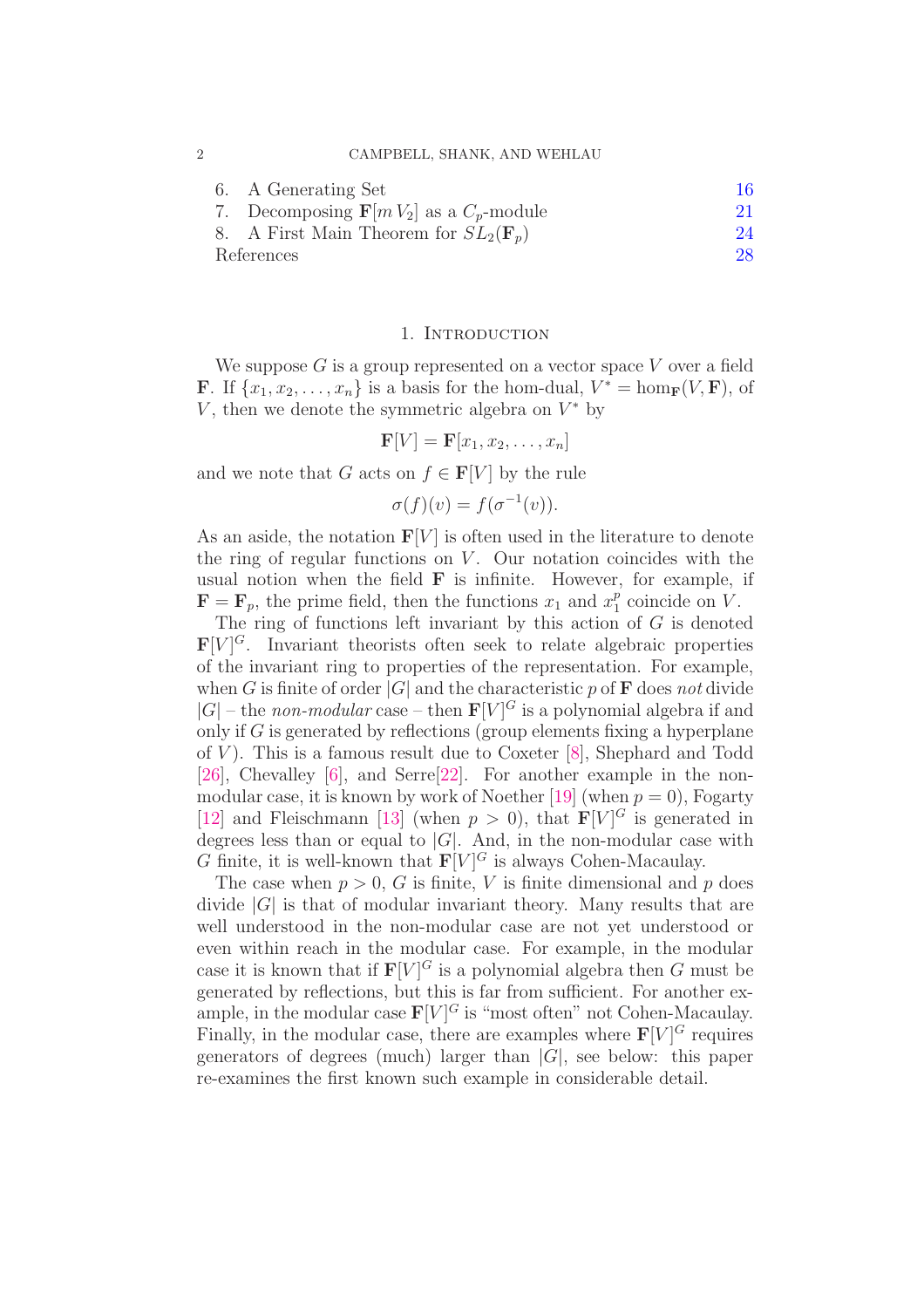There are now several references for modular invariant theory, see Benson [\[1\]](#page-27-4), Smith[\[27\]](#page-28-7), Neusel and Smith[\[18\]](#page-28-8), Derksen and Kemper[\[9\]](#page-28-9), Campbell and Wehlau[\[3\]](#page-27-0).

Invariant theorists also seek to determine generators for  $\mathbf{F}[V]^G$  and, if possible, relations among those generators. A famous example is the case of *vector invariants*, see Weyl [\[28\]](#page-28-10). Here we consider the vector space

$$
m V = \overbrace{V \oplus V \oplus \cdots \oplus V}^{m \; summands}
$$

with G acting diagonally. The invariants  $\mathbf{F}[m V]^G$  are called vector invariants, and in this case, we seek to describe, determine or give constructions for, the generators of this ring, a *first main theorem for*  $(G, V)$ . Once this is done a theorem determining the relations among the generators is referred to as a *second main theorem for*  $(G, V)$ .

The cyclic group  $C_p$  has exactly p inequivalent indecomposable representations over a field  $\bf{F}$  of characteristic  $p$ . There is one indecomposable  $V_n$  of dimension n for each  $1 \leq n \leq p$ . To see this choose a basis for  $V_n$  with respect to which a fixed generator,  $\sigma$ , of  $C_p$  is represented by a matrix in Jordan Normal form. Since  $V_n$  is indecomposable this matrix has a single Jordan block and since  $\sigma$  has order p the common eigenvalue must be 1, the only  $p<sup>th</sup>$  root of unity in a field of characteristic p. Thus  $\sigma$  is represented on  $V_n$  by the matrix

$$
\begin{pmatrix}\n1 & 0 & 0 & \dots & 0 & 0 \\
1 & 1 & 0 & \dots & 0 & 0 \\
0 & 1 & 1 & \dots & 0 & 0 \\
\vdots & \vdots & \vdots & \ddots & \vdots & \vdots \\
0 & 0 & 0 & \dots & 1 & 0 \\
0 & 0 & 0 & \dots & 1 & 1\n\end{pmatrix}.
$$

In order that this matrix have order p (or 1) we must have  $n \leq p$ . We call such a basis of  $V_n$  for which  $\sigma$  is in (lower triangular) Jordan Normal form a *triangular* basis.

Observe the following chain of inclusions:

$$
V_1 \subset V_2 \subset \cdots \subset V_p.
$$

If V is any finite dimensional  $C_p$ -module then V can be decomposed into a direct sum of indecomposable  $C_p$ -modules:

$$
V \cong m_1 V_1 \oplus m_2 V_2 \cdots \oplus m_p V_p
$$

where  $m_i \in \mathbb{N}$  for all i. This decomposition is far from unique but does have the property that the *multiplicities*  $m_\ell$  are unique.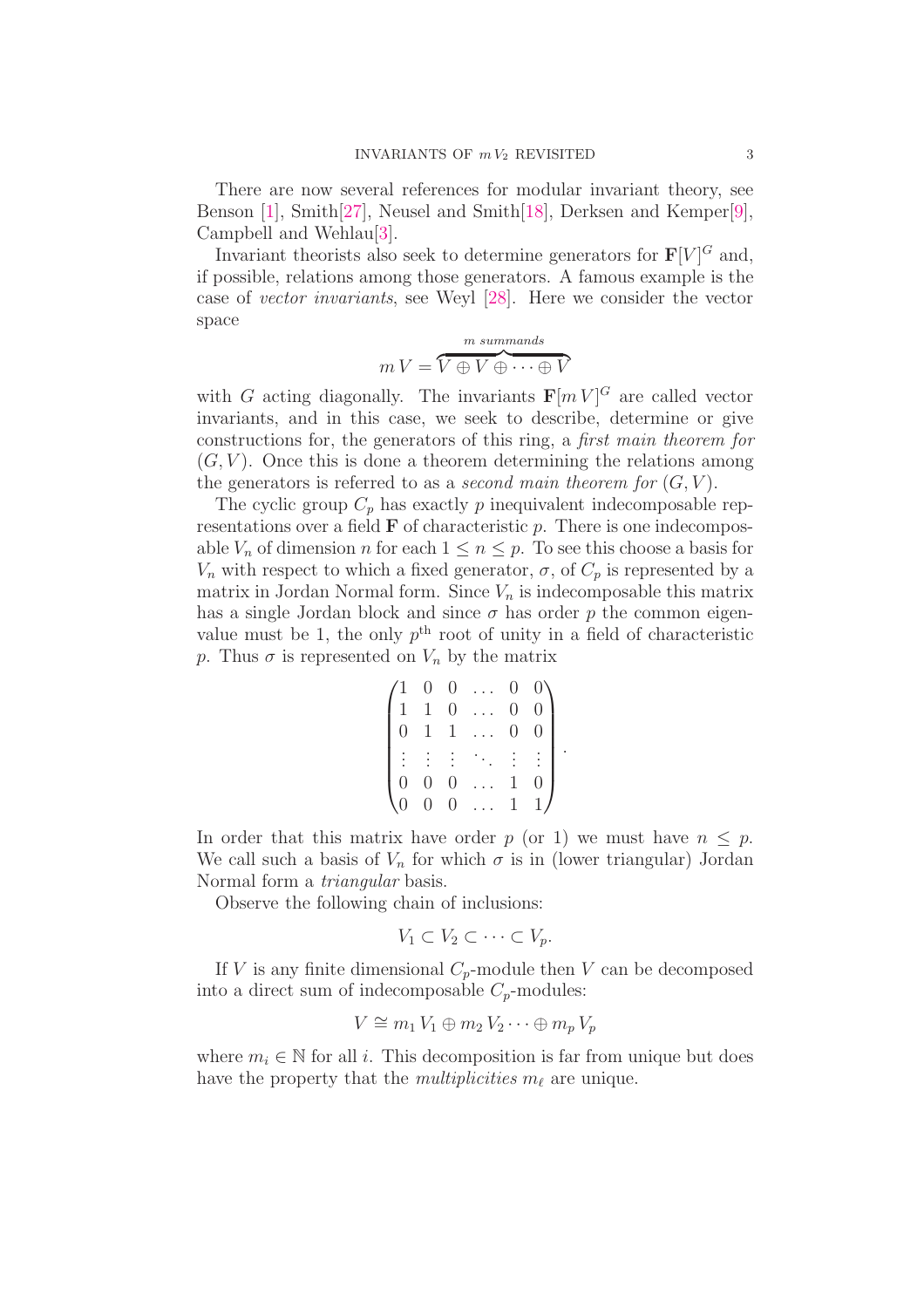We are interested in the representation  $mV_2$  and the action of  $C_p$  on  $\mathbf{F}[m V_2]$ . The ring of invariants  $\mathbf{F}[m V_2]^{C_p}$  was first studied by David Richman [\[21\]](#page-28-0). He showed that this ring required a generator of degree  $m(p-1)$ , showing that the result of Noether in characteristic 0 did not extend to the modular case. He also conjectured that a certain set of invariants was a generating set with a proof in the case  $p = 2$ . This conjecture was proved by Campbell and Hughes in [\[3\]](#page-27-0): the proof is long, complex, and counter-intuitive in some respects. Later, Shank and Wehlau in [\[24\]](#page-28-1) determined which elements in Richman's generating set were redundant thereby producing a minimal generating set.

<span id="page-4-0"></span>We will show later (and the proof is not difficult), that  $\mathbf{F}[m V_2]^{C_p}$  is not Cohen-Macaulay, or see Ellingsrud and Skjelbred [\[11\]](#page-28-11).

In this paper, we give a new proof of the result of Campbell and Hughes, Shank and Wehlau giving a minimal algebra generating set for the ring of invariants  $\mathbf{F}[m V_2]^{C_p}$ . In fact, our proof does much more. We show that our minimal generating set is also a SAGBI basis for  $\mathbf{F}[m V_2]^{C_p}$ . In our view, this result is extraordinary. Further, our techniques also yield a procedure for finding a decomposition of  $\mathbf{F}[m V_2]$ into a direct sum of indecomposable  $C_p$ -modules.

Our paper is organised as follows. In the second section of our paper, Preliminaries, we provide more details on the the representation theory of  $C_p$ , our use of graded reverse lexicographical ordering on the monomials in  $\mathbf{F}[m V_2]^{C_p}$ , and define the term *SAGBI* basis. In the next section, Polarisation, we define the polarisation map  $\mathbf{F}[V] \to \mathbf{F}[m]$ , its (roughly speaking) inverse, known as restitution, and we note that these maps are  $G$ -equivariant, hence map  $G$ -invariants to  $G$ -invariants. These techniques allow us to focus our attention on multi-linear invariants. The next section, Partial Dyck Paths, describes a concept arising in the study of lattices in the plane, see, for example the book by Koshy [\[17,](#page-28-12) p. 151], and is followed by a section on Lead Monomials. Here we show that there is a bijection between the set of lead monomials of multi-linear invariants and certain collections of Partial Dyck Paths. This work requires us to count the number of indecomposable  $C_p$  summands in

$$
\overset{m}{\otimes} V_2 = \overbrace{V_2 \otimes V_2 \otimes \cdots \otimes V_2}^{m \text{ copies}},
$$

and in fact we are able to determine a decomposition of  $\mathbb{S}V_2$  as a  $C_p$ -module, see Theorem [5.5.](#page-14-0) Following this, in section § [6,](#page-15-0) we prove that we have a generating set for our ring of invariants. The next section describes how our techniques provide a procedure for finding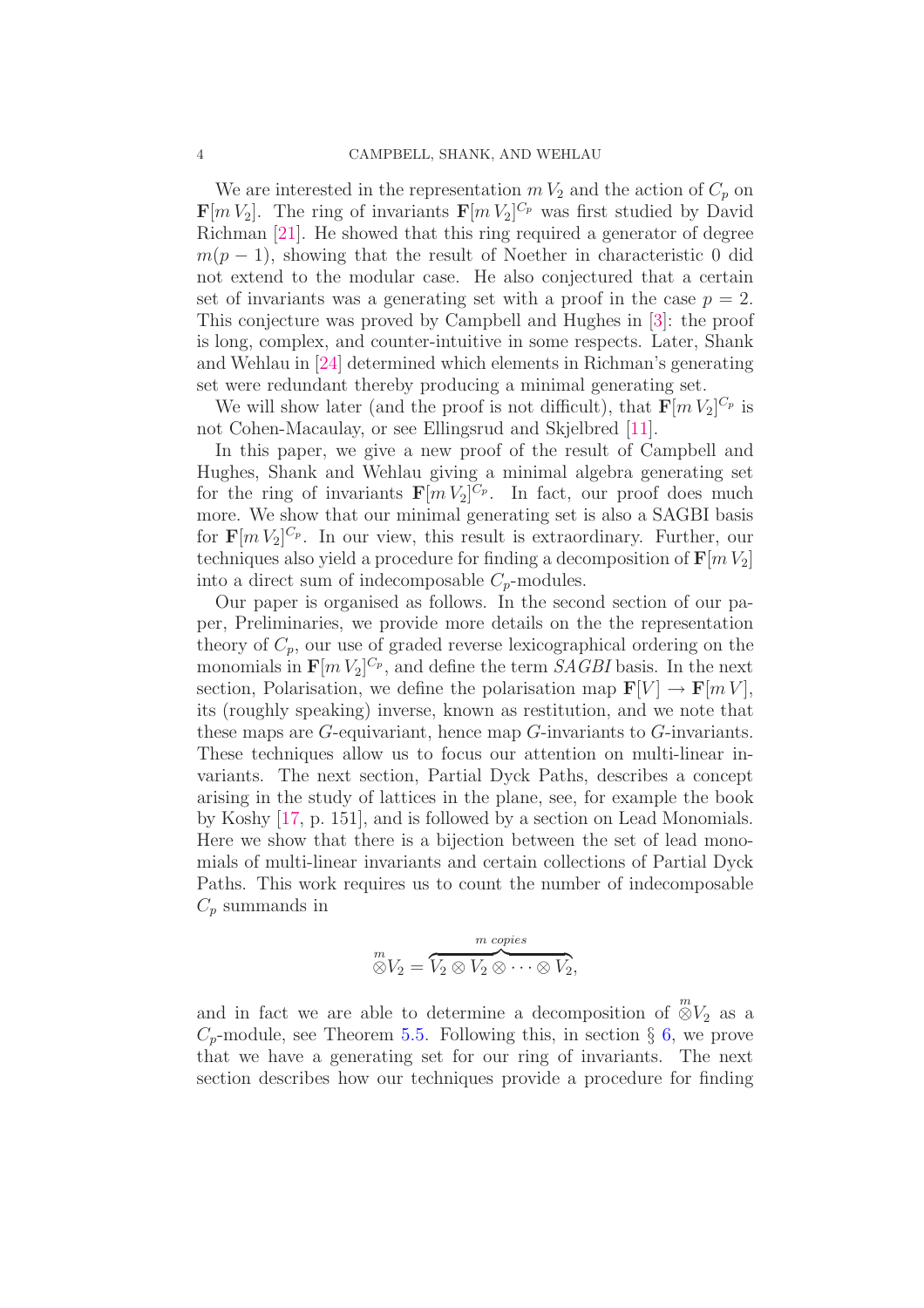a decomposition of  $\mathbf{F}[m V_2]$  as a  $C_p$ -module. In the final section, noting that our representation of  $C_p$  on  $V_2$  is as the p-Sylow subgroup of  $SL_2(\mathbf{F}_n)$ , we are able to describe a generating set for the ring of invariants  $\mathbf{F}[m V_2]^{SL_2(\mathbf{F}_p)}$ .

We thank the referee for a thorough and careful reading of our paper.

#### 2. Preliminaries

<span id="page-5-1"></span>Suppose  $\{e_1, e_2, \ldots, e_n\}$  is a triangular basis for  $V_n$ . Note that the  $C_p$ -module generated by  $e_1$  is all of  $V_n$ . We also note that the indecomposable module  $V_n^* = \text{hom}(V_n, \mathbf{F})$  is isomorphic to  $V_n$  since  $\dim(V_n^*) = \dim(V_n)$ . Because of our interest in invariants we often focus on the  $C_p$  action on  $V_n^*$  rather than on  $V_n$  itself. Therefore we will choose the dual basis  $\{x_1, x_2, \ldots, x_n\}$  for  $V^*$  to the basis  $\{e_1, e_2, \ldots, e_n\}$ . With this choice of basis the matrices representing G are upper-triangular on  $V^*$ . We note that  $\sigma^{-1}(x_1) = x_1$  and  $\sigma^{-1}(x_i) = x_i + x_{i-1}$  for  $2 \leq i \leq n$ : for convenience, and since  $\sigma^{-1}$ also generates  $C_p$ , we will change notation and write  $\sigma$  instead of  $\sigma^{-1}$ for the remainder of this paper. With this convention, we note that  $(\sigma - 1)^r (x_n) = x_{n-r}$  for  $r < n$  and  $\dim(V_n) = n$  is the largest value of r such that  $x_1 \in (\sigma - 1)^{r-1}(V_n^*)$ . We say that the invariant  $x_1$  has *length n* in this case and write  $\ell(x_1) = n$ . We observe that the socle of  $V_n$  is the line  $V_n^{C_p}$  spanned by  $\{e_n\}$ . Similarly  $(V_n^*)^{C_p}$  has basis  $\{x_1\}$ .

Note that the kernel of  $\sigma-1: V_i \to V_i$  is  $V_i^{C_p}$  which is one dimensional for all  $i$ . Thus

$$
\dim((\sigma - 1)^j(V_i)) = \begin{cases} 0 & \text{if } j - 1 \ge i; \\ i - j & \text{if } j - 1 < i. \end{cases}
$$

For

$$
V \cong m_1 V_1 \oplus m_2 V_2 \cdots \oplus m_p V_p
$$

<span id="page-5-0"></span>this gives  $(p-j)m_p + (p-1-j)m_{p-1} + \cdots + (i-j)m_i = \dim((\sigma-1)^j(V))$ for all  $0 \leq j \leq p-1$  and this system of equations uniquely determines the coefficients  $m_1, m_2, \ldots, m_n$ .

Each indecomposable  $C_p$ -module,  $V_n$ , satisfies dim $(V_n)^{C_p} = 1$ . Therefore the number of summands occurring in a decomposition of V is given by  $m_1 + m_2 + \cdots + m_p = \dim V^{C_p}$ .

Consider Tr :=  $\sum_{\tau \in C_p} \tau$ , an element of the group ring of  $C_p$ . If W is any finite dimensional  $C_p$ -representation, we also use Tr to denote the corresponding  $\mathbf{F}[W]^{C_p}$ -module homomorphism,

$$
\mathrm{Tr}:\mathbf{F}[W]\to\mathbf{F}[W]^{C_p}.
$$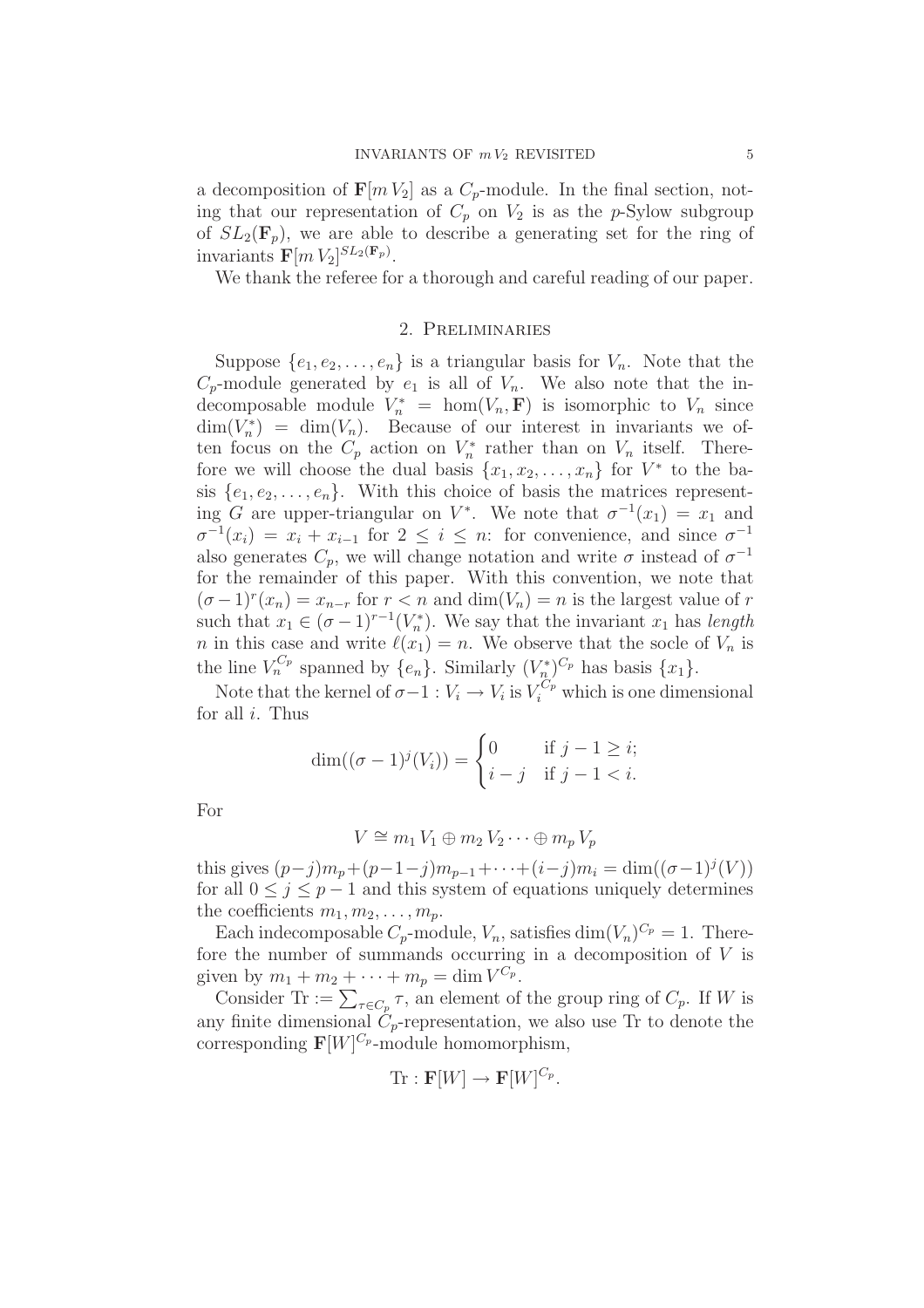Similarly we define

$$
\mathrm{N}:\mathbf{F}[W]\to\mathbf{F}[W]^{C_p}
$$

by  $N(w) = \prod_{\tau \in C_p} \tau(w)$ .

Note that  $({\sigma}-1)^{p-1} = \sum_{i=0}^{p-1} (-1)^i {p-1 \choose i}$  $\sum_{i=0}^{-1} \sigma^i = \sum_{i=0}^{p-1} \sigma^i = \text{Tr}$ . It follows that  $\text{Tr}(v) = 0$  if  $v \in V_n$  for  $n < p$ , while  $\text{Tr}(x_p) = x_1$  in  $V_p$ .

It is also the case that  $V_p \cong \mathbf{F}C_p$  is the only free  $C_p$ -module and hence also the only projective.

The next theorem plays an important role in our decomposition of  $\mathbf{F}[V]_{(d_1,d_2,...,d_m)}$  as a  $C_p$ -module (modulo projectives). A proof in the case  $V = V_n$  may be found in Hughes and Kemper [\[14,](#page-28-13) section 2.3], and a proof of the version cited here is in Shank and Wehlau [\[25,](#page-28-14) section 2]

**Theorem 2.1** (Periodicity Theorem). Let  $V = V_{n_1} \oplus V_{n_2} \oplus \cdots \oplus V_{n_m}$ . Let  $d_1, d_2, \ldots, d_m$  be non-negative integers and write  $d_i = q_i p + r_i$  where  $0 \le r_i \le p-1$  *for*  $i = 1, 2, ..., m$ *. Then* 

$$
\mathbf{F}[V]_{(d_1,d_2,...,d_m)} \cong \mathbf{F}[V]_{(r_1,r_2,...,r_m)} \oplus t V_p
$$

*as* Cp*-modules for some non-negative integer* t*.*

Comparing dimensions shows that in the above theorem

$$
t = \left(\prod_{i=1}^{m} {n_i + d_i - 1 \choose d_i} - \prod_{i=1}^{m} {n_i + r_i - 1 \choose r_i} \right) / p.
$$

In this paper, we are primarily interested in the case  $V = m V_2$ . We denote the basis for the  $i<sup>th</sup>$ -copy of  $V_2^*$  in this direct sum by  $\{x_i, y_i\}$ and we have  $\sigma(x_i) = x_i$  and  $\sigma(y_i) = y_i + x_i$ .

For this representation of  $C_p$ , there is another "obvious" family of invariants, namely the

$$
u_{ij} = x_i y_j - x_j y_i = \begin{vmatrix} x_i & y_i \\ x_j & y_j \end{vmatrix}
$$

for  $m \geq 2$ .

2.2. Relations involving the  $u_{ij}$ . We will consider now two important families of relations involving the invariants  $u_{ij} = x_i y_j - y_i x_j$ . First we consider algebraic dependencies among the  $u_{ij}$ . Suppose  $m \geq 4$ and let  $1 \leq i \leq j \leq k \leq \ell \leq m$ . It is easy to verify that  $0 =$  $u_{ii}u_{k\ell} - u_{ik}u_{j\ell} + u_{i\ell}u_{jk}$ . It can be shown that these relations generate all the algebraic relations among the  $u_{st}$ .

It is useful to represent products of the various  $u_{st}$  graphically as follows. We consider the vertices of a regular  $m$ -gon and label them clockwise by  $1, 2, \ldots, m$ . We represent the factor  $u_{ij}$  by an arrow or directed edge from vertex i to vertex j. Thus a product of various  $u_{st}$  is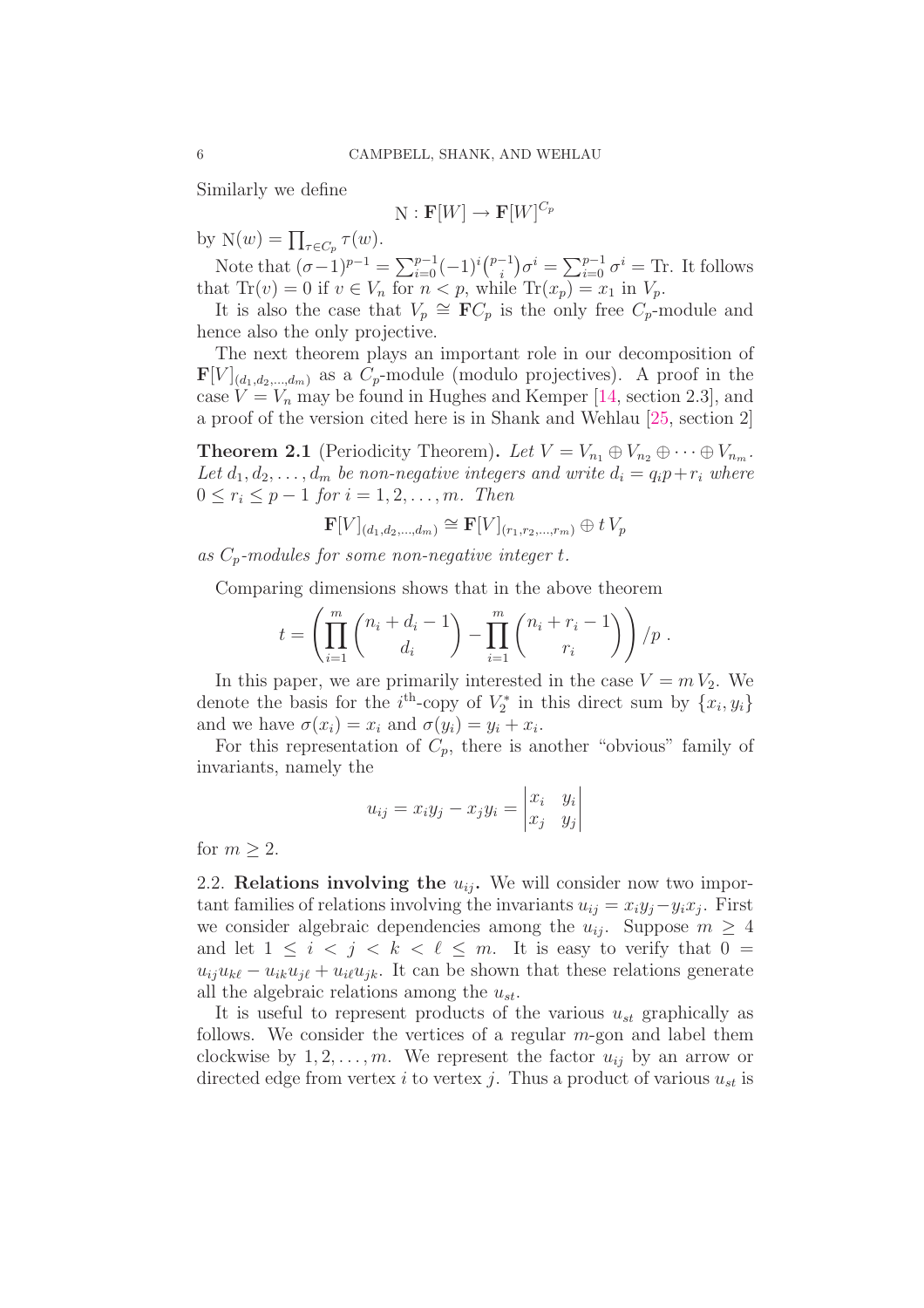represented by a number of directed edges joining the labelled vertices of the regular  $m$ -gon.

Returning to the relation  $u_{ij}u_{k\ell} - u_{ik}u_{i\ell} + u_{i\ell}u_{jk}$ , we say that the middle product in this relation,  $u_{ik}u_{i\ell}$ , is a *crossing* since the arrows representing the two factors  $u_{ik}$  and  $u_{j\ell}$  cross (intersect). Rewriting the relation as  $u_{ik}u_{j\ell} = u_{ij}u_{k\ell} + u_{i\ell}u_{jk}$ , we see that we may replace a crossing with a sum of two non-crossings. As observed by Kempe [\[16\]](#page-28-15), since the length of two (directed) diagonals representing  $u_{ik}$  and  $u_{i\ell}$  exceeds both the lengths represented by the sides  $u_{i,j}$  and  $u_{k\ell}$  and the two sides  $u_{i\ell}$  and  $u_{ik}$ , we may repeatedly use "uncrossing" relations to rewrite any product of  $u_{st}$ 's by a sum of such products without any crossings. Thus the space generated by the monomials in the  $u_{st}$ of degree d has a basis represented by planar directed graphs on  $m$ vertices having d directed edges. Here we allow multiple (or weighted) edges to represent powers such as  $u_{ij}^a$  for  $a \geq 2$ .

<span id="page-7-1"></span>Now we consider another important class of relations, this time involving the  $u_{st}$  and the  $x_r$ . Take  $m \geq 3$ , let  $1 \leq i < j < k \leq m$  and consider the matrix

$$
\left(\begin{array}{ccc} x_i & x_j & x_k \\ x_i & x_j & x_k \\ y_i & y_j & y_k \end{array}\right).
$$

<span id="page-7-0"></span>Computing the determinant by expanding along the first row we find  $x_iu_{jk} - x_ju_{ik} + x_ku_{ij} = 0$ . Since  $x_1, x_2, x_3$  is a partial homogeneous system of parameters in  $\mathbf{F}[m V_2]$  consisting of invariants it is a partial homogeneous system of parameters in  $\mathbf{F}[m V_2]^{C_p}$ . The relation  $x_1u_{23} - x_2u_{13} + x_3u_{12} = 0$  shows that the product  $x_3u_{12}$  represents 0 in the quotient ring  $\mathbf{F}[m V_2]^{C_p}/(x_1, x_2)$ . Considering degrees, it is easy to see that  $u_{12}$  and  $x_3$  do not lie in the ideal of  $\mathbf{F}[m V_2]^{C_p}$  generated by  $(x_1, x_2)$ . Thus  $x_3$  represents a zero divisor in the quotient ring  $\mathbf{F}[m V_2]^{C_p}/(x_1, x_2)$ . This shows that the partial homogeneous system of parameters  $x_1, x_2, x_3$  in  $\mathbf{F}[m V_2]^{C_p}$  does not form a regular sequence. Therefore  $\mathbf{F}[m V_2]^{C_p}$  is not a Cohen-Macaulay ring when  $m \geq$ 3. For  $m \leq 2$  the ring of invariants  $\mathbf{F}[m V_2]^{C_p}$  is Cohen-Macaulay since  $\mathbf{F}[V_2]^{C_p} = \mathbf{F}[x_1, N(y_1)]$  is a polynomial ring and  $\mathbf{F}[2 V_2]^{C_p} =$  $\mathbf{F}[x_1, x_2, u_{12}, \mathbf{N}(y_1), \mathbf{N}(y_2)]$  is a hypersurface ring.

Throughout this paper we will use graded reverse lexicographic term orders. We write  $LM(f)$  for the lead monomial of f and  $LT(f)$  for the lead term of f. We follow the convention that monomials are power products of variables and terms are scalar multiples of power products of variables. If  $S = \bigoplus_{d=0}^{\infty} S_d$  is a graded subalgebra of a polynomial ring then we say a set B is *a SAGBI basis for* S *in degree* d if for every  $f \in S_d$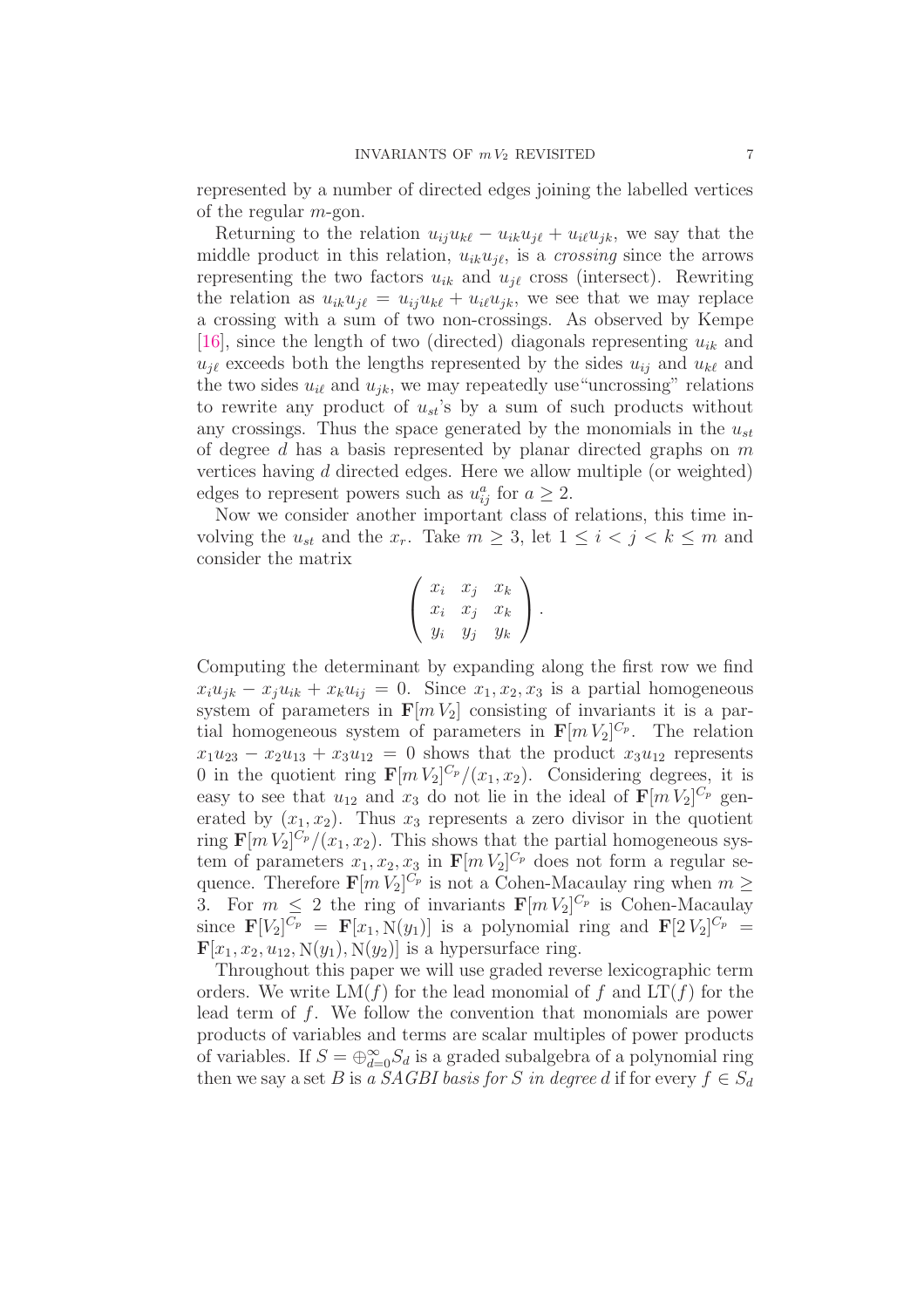we can write  $LM(f)$  as a product  $LM(f) = \prod_{g \in B} LM(g)^{e_g}$  where each  $e_g$  is a non-negative integer. If B is a SAGBI basis for S in degree d for all  $d$  then we say that  $B$  is a SAGBI basis for  $S$ . If  $B$  is a SAGBI basis for S then B is an algebra generating set for S. The word SAGBI is an acronym for "sub-algebra analogue of Gröbner bases for ideals", and was introduced by Robbianno and Sweedler in [\[20\]](#page-28-16) and (independently) by Kapur and Madlener in [\[15\]](#page-28-17). For a detailed discussion of term orders we direct the reader to Chapter 2 of Cox, Little and O'Shea [\[7\]](#page-27-5). For a discussion and application of SAGBI bases in modular invariant theory, we recommend Shank's paper [\[23\]](#page-28-18).

Given a sequence of variables  $z_1, z_2, \ldots, z_m$  and an element  $E =$  $(e_1, e_2, \ldots, e_m)$  we write  $z^E$  to denote the monomial  $z_1^{e_1}$  $^{e_1}_{1}z_2^{e_2}$  $z_2^{e_2} \cdots z_m^{e_m}$  and we denote the degree  $e_1 + e_2 + \cdots + e_m$  of this monomial by  $|E|$ .

The following well-known lemma is very useful for computing the lead term of a transfer.

Lemma 2.3. *Let* t *be a positive integer. Then*

$$
\sum_{i=0}^{p-1} i^t = \begin{cases} -1, & if \ p-1 \ \text{divides } t; \\ 0, & if \ p-1 \ \text{does not divide } t. \end{cases}
$$

For a proof of this lemma see for example, [\[5,](#page-27-6) Lemma 9.4].

#### 3. Polarisation

Let V be a representation of a group G and let  $r \in \mathbb{N}$  with  $r > 2$ and consider the map of G-representations

$$
\nabla^* : r V \longrightarrow (r-1) V
$$

defined by  $\nabla^*(v_1, v_2, \dots, v_r) = (v_1, v_2, \dots, v_{r-2}, v_{r-1} + v_r)$ . We also consider the morphism

$$
\Delta^* : (r-1)V \longrightarrow rV
$$

given by  $\Delta^*(v_1, v_2, \ldots, v_{r-1}) = (v_1, v_2, \ldots, v_{r-2}, v_{r-1}, v_{r-1})$ . Dual to these two maps we have the corresponding algebra homomorphisms:

$$
\nabla : \mathbf{F}[(r-1) V] \longrightarrow \mathbf{F}[r V]
$$

and

$$
\Delta : \mathbf{F}[r V] \longrightarrow \mathbf{F}[(r-1) V]
$$

given by  $\nabla(f) = f \circ \nabla^*$  and  $\Delta(F) = F \circ \Delta^*$ . We also define  $\nabla_r^* =$  $(\nabla^*)^{r-1}: r V \to V \text{ and } \Delta_r^* = (\Delta^*)^{r-1}: V \to r V.$ 

Thus  $\nabla_r : \mathbf{F}[V] \longrightarrow \mathbf{F}[r\,\dot{V}]$  is given by  $(\nabla_r(f))(v_1, v_2, \ldots, v_r) =$  $f(v_1 + v_2 + \cdots + v_r)$  and  $\Delta_r : \mathbf{F}[r] \longrightarrow \mathbf{F}[V]$  is given by  $(\Delta_r(F))(v) =$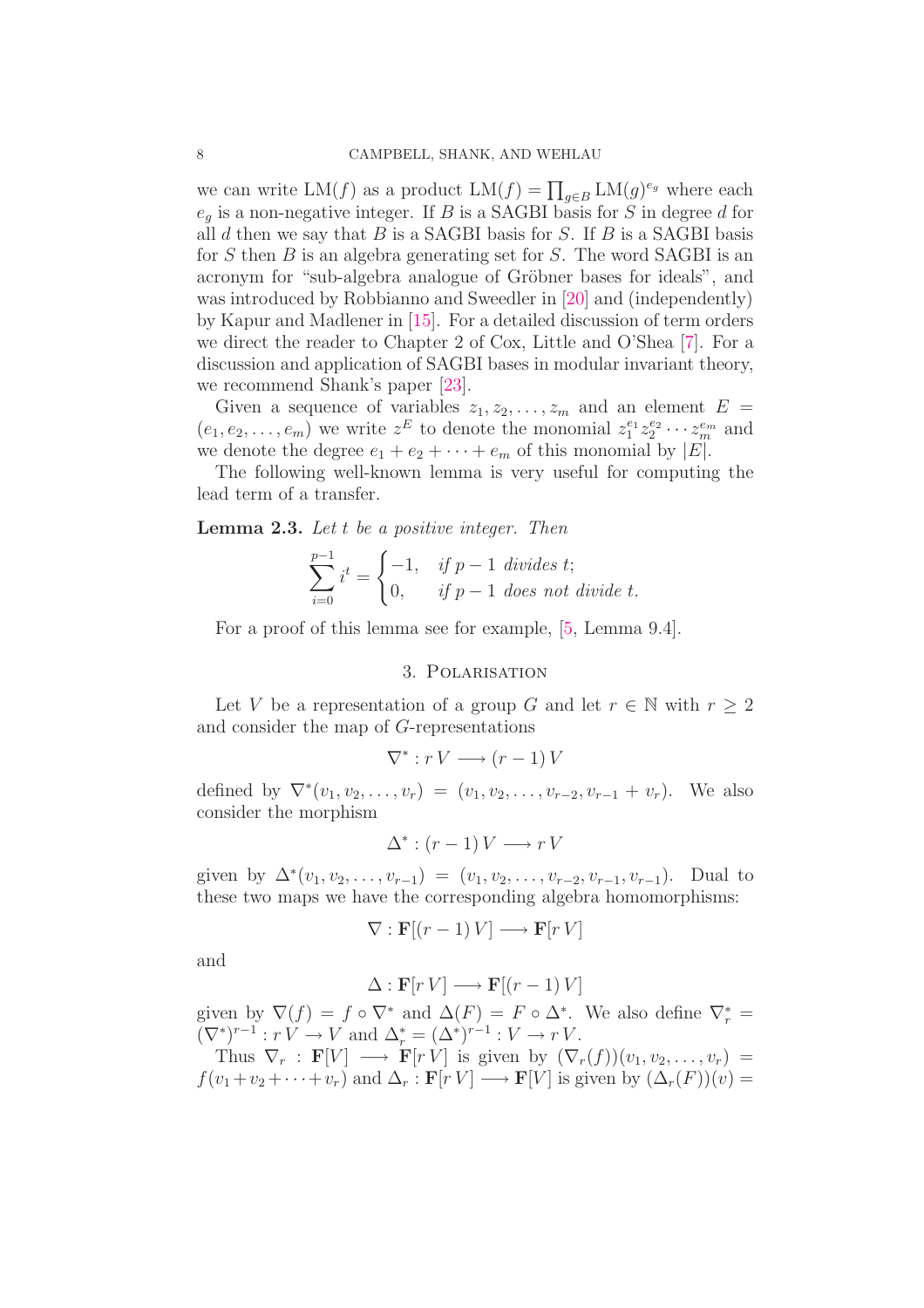<span id="page-9-0"></span> $F(v, v, \ldots, v)$ . The homomorphism  $\nabla_r$  is called *(complete) polarisation* and the homomorphism  $\Delta_r$  is called *restitution*.

The algebra  $\mathbf{F}[r V]$  is naturally  $\mathbb{N}^r$  graded by multi-degree:

$$
\mathbf{F}[r\ V] = \bigoplus_{(\lambda_1, \lambda_2, \ldots, \lambda_r) \in \mathbb{N}^r} \mathbf{F}[r\ V]_{(\lambda_1, \lambda_2, \ldots, \lambda_r)}
$$

where

$$
\mathbf{F}[r V]_{(\lambda_1, \lambda_2, ..., \lambda_r)} \cong \mathbf{F}[V]_{\lambda_1} \otimes \mathbf{F}[V]_{\lambda_2} \otimes \cdots \otimes \mathbf{F}[V]_{\lambda_r} .
$$

For each multi-degree,  $(\lambda_1, \lambda_2, \ldots, \lambda_r) \in \mathbb{N}^r$  we have the projection  $\pi_{(\lambda_1,\lambda_2,\dots,\lambda_r)}:\mathbf{F}[r] \to \mathbf{F}[r] \cup_{(\lambda_1,\lambda_2,\dots,\lambda_r)}$ . Given a homogeneous element  $f \in \mathbf{F}[V]$  of total degree d, i.e.,  $f \in \mathbf{F}[V]_d$ , its *full polarisation* is the multi-linear function  $\mathcal{P}(f) = \pi_{(1,1,\ldots,1)}(\nabla_d(f)) \in \mathbf{F}[dV]_{(1,1,\ldots,1)}$ . Thus  $\mathcal{P}: \mathbf{F}[V]_d \to \mathbf{F}[d]_{{(1,1,\ldots,1)}}.$ 

More generally, we may use isomorphisms of the form  $\mathbf{F}[V \oplus W] \cong$  $\mathbf{F}[V] \otimes \mathbf{F}[W]$  to define

$$
\nabla_{r_1,r_2,\dots,r_m} = \nabla_{r_1} \otimes \nabla_{r_2} \otimes \dots \otimes \nabla_{r_m} : \mathbf{F}[\bigoplus_{i=1}^m W_i] \longrightarrow \mathbf{F}[\bigoplus_{i=1}^m r_i W_i] .
$$

Again, for ease of notation, if  $f \in \mathbf{F}[\bigoplus_{i=1}^m W_i]_{(\lambda_1,\lambda_2,\dots,\lambda_m)}$  we write  $\mathcal{P}(f) =$  $\pi_{(1,1,\ldots,1)}(\nabla_{\lambda_1,\lambda_2,\ldots,\lambda_m}(f)) \in \mathbf{F}[\bigoplus_{i=1}^m \lambda_i W_i]_{(1,1,\ldots,1)}$ . Here again we call the multi-linear function  $\mathcal{P}(f)$  the full polarisation of f.

Similarly we define the restitution map

$$
\Delta_{r_1,r_2,\dots,r_m} = \Delta_{r_1} \otimes \Delta_{r_2} \otimes \cdots \otimes \Delta_{r_m} : \mathbf{F}[\bigoplus_{i=1}^m r_i W_i] \longrightarrow \mathbf{F}[\bigoplus_{i=1}^m W_i] .
$$

In this setting, if we have co-ordinate variables such as  $x_i, y_i, z_i$  for  $W_i$ we will use the symbols  $x_{ij}$ ,  $y_{ij}$ ,  $z_{ij}$  with  $1 \leq j \leq r_i$  to denote the coordinate variables for  $r_iW_i$ . In this notation, restitution is the algebra homomorphism determined by  $\Delta_{r_1,r_2,\dots,r_m}(x_{ij}) = x_i, \ \Delta_{r_1,r_2,\dots,r_m}(y_{ij}) =$  $y_i, \Delta_{r_1,r_2,\dots,r_m}(z_{ij}) = z_i$ , etc. For this reason, restitution is sometimes referred to as *erasing subscripts*. For ease of notation, we will write R to denote the algebra homomorphism  $\Delta_{\lambda_1,\lambda_2,\dots,\lambda_m}$  when restricted to  $\mathbf{F}[\bigoplus_{i=1}^m \lambda_i W_i]_{(1,1,\dots,1)}$ . Thus if  $F \in \mathbf{F}[\bigoplus_{i=1}^m \lambda_i W_i]_{(1,1,\dots,1)}$  then  $\mathcal{R}(F) \in$  $\mathbf{F}[\bigoplus_{i=1}^m W_i]_{(\lambda_1,\lambda_2,\ldots,\lambda_m)}$ . (However, we will sometimes abuse notation and use R to denote  $\Delta_{\lambda_1,\lambda_2,\dots,\lambda_m}$  when the indices  $\lambda_1,\lambda_2,\dots,\lambda_m$  are clear from the context.)

It is a relatively straightforward exercise to verify that for any  $f \in$  $\mathbf{F}[\bigoplus_{i=1}^m W_i]_{(\lambda_1,\lambda_2,\ldots,\lambda_m)}$  we have  $\mathcal{R}(\mathcal{P}(f)) = (\lambda_1!,\lambda_2!,\ldots,\lambda_m!)f$ .

Since  $\nabla^*$  and  $\Delta^*$  are both G-equivariant, so are all the homomorphisms  $\nabla_{r_1,r_2,...,r_m}$  and  $\Delta_{r_1,r_2,...,r_m}$ . In particular, if f is G-invariant then so is  $\mathcal{P}(f)$ . Similarly,  $\mathcal{R}(F)$  is G-invariant if F is. We also note that since the action of  $G$  preserves degree an element  $f$  is invariant if and only if all its homogeneous components are invariant.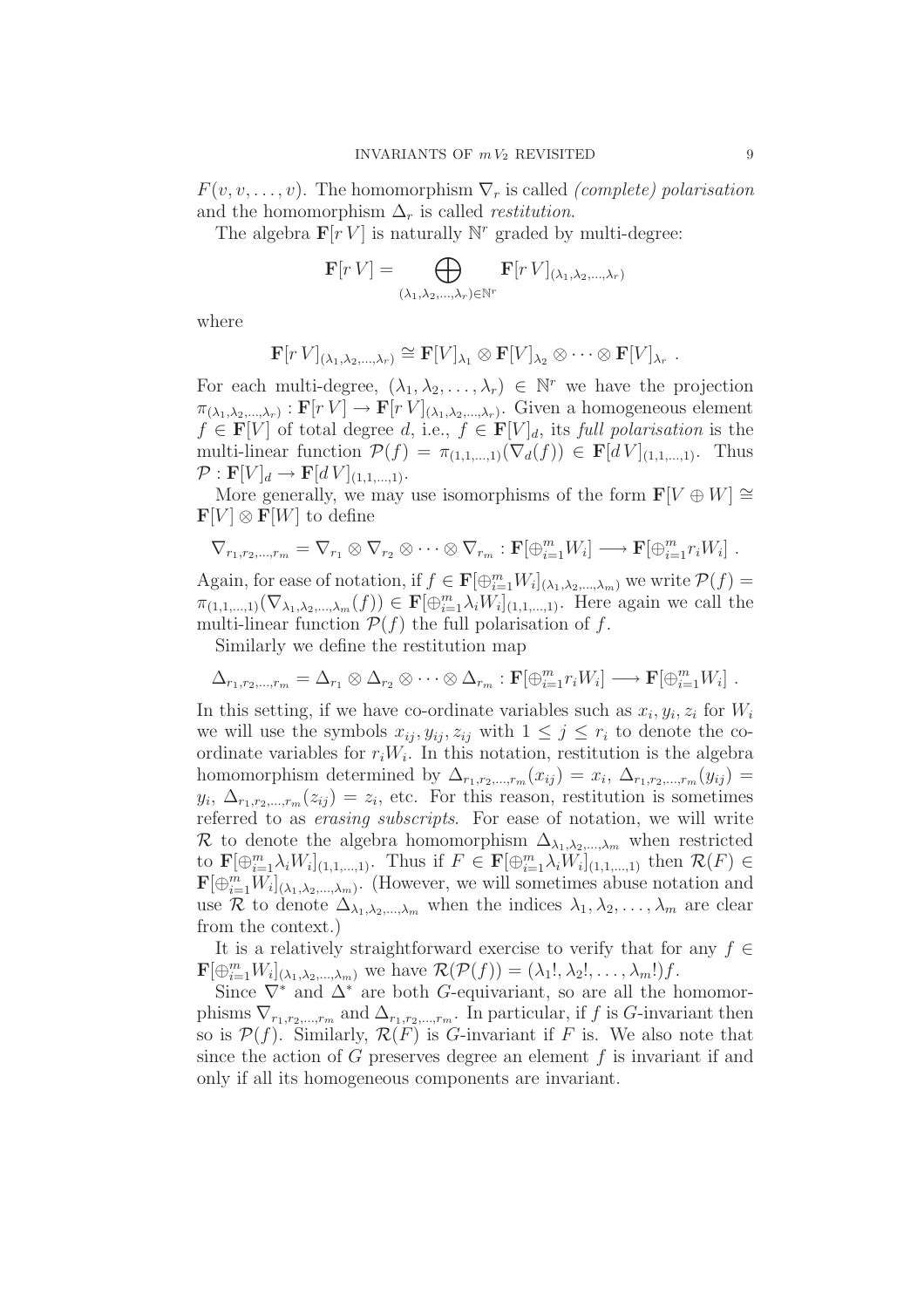#### 4. Partial Dyck Paths

<span id="page-10-0"></span>In this section we consider a generalization of Dyck paths (see the book by Koshy [\[17,](#page-28-12) p. 151] for an introduction to Dyck paths). For us, a lattice path is a finite sequence of steps in the first quadrant of the xy-plane starting from the origin. Each step in the path is given by either the vector  $(1,0)$  (an x-step) or the vector  $(0,1)$  (a y-step). The number of steps in the path is called its *length*. The path is said to have height h if h is the largest integer such that the path touches the line  $y = x - h$ . A lattice path has *finishing height* h if the final step ends at a point on the line  $y = x - h$ .

Associated to each lattice path of length  $d$  is a word of length  $d$ , i.e., an ordered sequence of d symbols each either an  $x$  or a  $y$ . This word encodes the path as follows: the  $i<sup>th</sup>$  symbol of the word is x if the  $i<sup>th</sup>$ step of the path is an x-step and the  $i<sup>th</sup>$  symbol of the word is a y if the  $i^{\text{th}}$  step is a *y*-step.

We will consider two types of lattice paths: (i) partial Dyck paths and (ii) initial Dyck paths of escape height  $p-1$ .

Definition 4.1. A *partial Dyck path* is a lattice path which stays on or below the diagonal (the line with equation  $y = x$ ). A partial Dyck path of finishing height 0, i.e., which finishes on the diagonal, is called a Dyck path.

Definition 4.2. An *initial Dyck path of escape height* t is a lattice path of height at least  $t$  and which if it crosses above the diagonal does so only after it touches the line  $y = x - t$ . Expressed another way, these are paths which consist of an partial Dyck path of finishing height  $t$ followed by an entirely arbitrary sequence of x-steps and  $y$ -steps.

Clearly there are  $2^d$  lattice paths of length d. We may associate these paths with the 2<sup>d</sup> monomials in  $\mathbf{F}[d]_{(1,1,...,1)} \cong \otimes^d V_2$ . The lattice path  $\gamma$  of length d is associated to the word  $\gamma_1 \gamma_2 \cdots \gamma_d$  and is associated to the

multi-linear monomial 
$$
\Lambda(\gamma) = z_1 z_2 \cdots z_d
$$
 where  $\begin{cases} z_i = x_i, & \text{if } \gamma_i = x; \\ z_i = y_i, & \text{if } \gamma_i = y. \end{cases}$ 

We let  $\text{PDP}_{\leq q}^d$  denote the set of all partial Dyck paths of length d and height at most q. Furthermore, we will denote by  $PDP_{\leq q}^d(h)$  the set of partial Dyck paths of length  $d$ , height at most  $q$  and finishing height h. We write  $IDP_q^d$  to denote the set of all initial Dyck paths of escape height  $q$  and length  $d$ .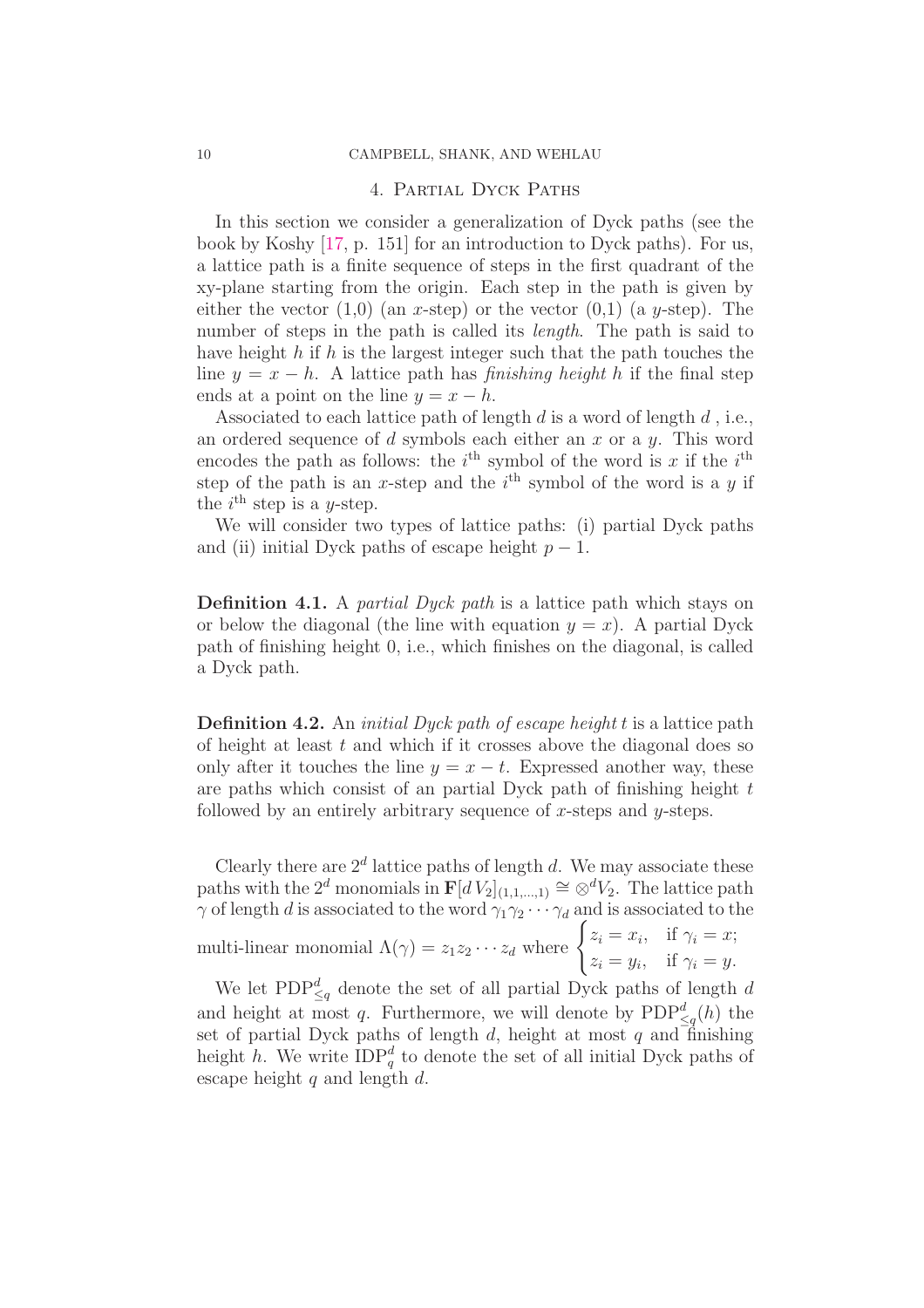#### 5. Lead Monomials

We wish to consider the C<sub>p</sub>-representation  $\mathbf{F}[dV_2]_{(1,1,\ldots,1)} \cong \otimes^d V_2$ . We consider a decomposition of  $\otimes^d V_2$  into a direct sum of indecomposable  $C_p$ -representations. Each summand  $V_h$  has a one dimensional socle spanned by an element  $f$  and we associate to this summand the monomial  $LM(f)$ . We say that the invariant f has *length* h and we write  $\ell(f) = h$ . In general a non-zero invariant has length h if  $h - 1$  is the maximal value of r for which f lies in the image of  $({\sigma} - 1)^r$ .

In order to study  $\mathbf{F}[dV_2]_{(1)}^{C_p}$  $\binom{C_p}{(1,1,\ldots,1)} \cong (\otimes^d V_2)^{C_p}$  we use the graded reverse lexicographic order determined by  $y_1 > x_1 > y_2 > x_2 \cdots > y_d > x_d$  and consider

$$
M = \{LM(f) | f \in (\otimes^d V_2)^{C_p}\} .
$$

We will show that the set map

$$
\Lambda: {\rm PDP}_{\leq p-2}^d\sqcup{\rm IDP}_{p-1}^d\longrightarrow M
$$

is a bijection.

We begin by showing that the image of  $\Lambda$  lies inside M. In fact we will show that if  $\gamma \in \mathrm{PDP}^d_{\leq p-2}(h)$  then  $\Lambda(\gamma)$  is the lead monomial of an invariant of length  $h + 1$ . Furthermore if  $\gamma \in \text{IDP}_{p-1}^d$  then  $\Lambda(\gamma)$  is the lead monomial of an invariant of length  $p$ , i.e, an invariant lying in  $\text{Tr}(\otimes^d V_2).$ 

Consider a path  $\gamma \in \mathrm{PDF}_{\leq p-1}^d(h)$  and let  $\gamma_1 \gamma_2 \cdots \gamma_d$  be the associated word. We wish to match each symbol  $\gamma_j$  which is a y with an earlier symbol  $\gamma_{\rho(i)}$  which is an x. We do this recursively as follows. Choose the smallest value j such that  $\gamma_i = y$  and for which we have not yet found a matching x. Take i to be maximal such that  $i < j$ ,  $\gamma_i = x$  and  $i \neq \rho(s)$  for all  $s < j$ . Then we define  $\rho(j) = i$ . Let  $I_1 = \{j \mid \gamma_i = y\},\$  $I_2 = \rho(I_1)$  and  $I_3 = \{1, 2, ..., d\} \setminus (I_1 \sqcup I_2)$ . Then  $|I_1| = |I_2| = (d-h)/2$ ,  $|I_3| = h$  and  $\gamma_i = x$  for all  $i \in I_3$ .

Define

$$
\theta_0(\gamma) = \left(\prod_{j \in I_1} u_{\rho(j),j}\right) \prod_{i \in I_3} x_i \text{ and } \theta'_0(\gamma) = \left(\prod_{j \in I_1} u_{\rho(j),j}\right) \prod_{i \in I_3} y_i.
$$

Then  $\theta_0(\gamma) \in (\otimes^d V_2)^{C_p}$  and

$$
LM(\theta_0(\gamma)) = \prod_{j \in I_1} LM(u_{\rho(j),j}) \prod_{i \in I_3} x_i = \prod_{j \in I_1} x_{\rho(j)} y_j \prod_{i \in I_3} x_i = \Lambda(\gamma) .
$$

**Lemma 5.1.**  $(\sigma - 1)^h(\theta'_0(\gamma)) = h! \theta_0(\gamma)$  and thus  $\ell(\theta_0(\gamma)) \ge h + 1$ .

*Proof.* We will prove a more general statement. We will show that

$$
(\sigma - 1)^{|E|}(y^E) = |E|! x^E
$$

.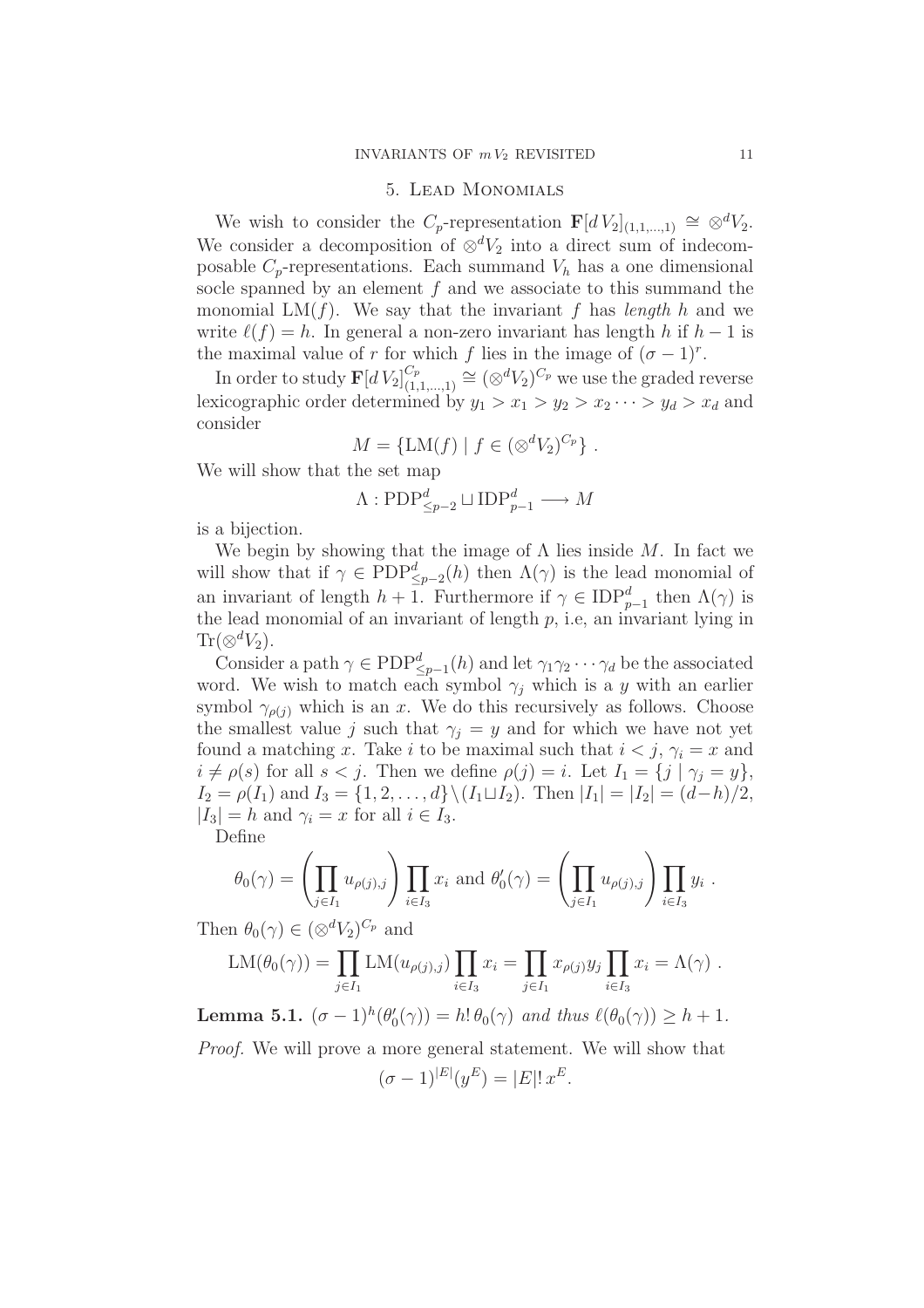Note that this also implies that  $({\sigma} - 1)^{|E|+1}(y^E) = 0$ . We proceed by induction on |E|. The result is clear for  $|E| = 0, 1$ . Assume, without loss of generality, that  $e_i \geq 1$  for all i and define  $Z_i \in \mathbb{N}^d$  by  $x_i = x^{Z_i}$ . For  $|E| \geq 2$  we have

$$
(\sigma - 1)^{|E|}(y^E) = (\sigma - 1)^{|E|-1}(\sigma - 1)(y^E)
$$
  
= 
$$
(\sigma - 1)^{|E|-1} \left( \sum_i e_i x_i y^{E-Z_i} + \text{ terms divisible by some } x_k x_\ell \right)
$$
  
= 
$$
(\sigma - 1)^{|E|-1} \left( \sum_i e_i x_i y^{E-Z_i} \right)
$$

since the other terms lie in the kernel of  $({\sigma}-1)^{|E|}$ 

$$
= \sum_{i} e_{i}x_{i}(\sigma - 1)^{|E|-1} (y^{E-Z_{i}})
$$
  
= 
$$
\sum_{i} e_{i}x_{i}(|E|-1)! x^{E-Z_{i}}
$$
 by induction  
= 
$$
\sum_{i} e_{i}(|E|-1)! x^{E} = \left(\sum_{i} e_{i}\right) (|E|-1)! x^{E}
$$
  
= 
$$
|E|(|E|-1)! x^{E} = |E|! x^{E}
$$

 $\Box$ 

If 
$$
\gamma \in \mathrm{PDF}_{\leq p-2}^d
$$
 then we define  $\theta(\gamma) = \theta_0(\gamma)$  and  $\theta'(\gamma) = \theta'_0(\gamma)$ .

Suppose instead that  $\gamma \in \text{IDP}_{p-1}^d$  and let  $\gamma_1 \gamma_2 \cdots \gamma_d$  be the word associated to  $\gamma$ . Take s minimal such that the path  $\gamma'$  associated to  $\gamma_1 \gamma_2 \cdots \gamma_s$  is a partial Dyck path of finishing height  $p-1$ . Since  $\gamma' \in$ PDP<sup>s</sup><sub> $\leq p-1$ </sub> $(p-1)$ , from the above we have  $I_1 = \{j \leq s \mid \gamma_j = y\},\$  $I_2 = \rho(I_1)$  and  $I_3 = \{1, 2, \ldots, s\} \setminus (I_1 \sqcup I_2)$  with  $|I_1| = |I_2| = (s-p+1)/2$ ,  $|I_3| = p - 1$  and  $\gamma_i = x$  for all  $i \in I_3$ . We further define  $I_4 = \{i > s \mid$  $\gamma_i = x$  and  $I_5 = \{i > s \mid \gamma_i = y\}$ . Define

$$
\theta'(\gamma) = \theta'_{0}(\gamma') \prod_{i \in I_{5}} y_{i} \prod_{i \in I_{4}} x_{i} = \prod_{j \in I_{1}} u_{\rho(j),j} \prod_{i \in I_{3} \cup I_{5}} y_{i} \prod_{i \in I_{4}} x_{i}
$$

and

$$
\theta(\gamma) = \text{Tr}(\theta_0'(\gamma')) \prod_{i \in I_5} y_i \prod_{i \in I_4} x_i = \text{Tr} \left( \prod_{i \in I_3 \cup I_5} y_i \right) \prod_{j \in I_1} u_{\rho(j),j} \prod_{i \in I_4} x_i
$$

Then  $\theta(\gamma) \in \text{Tr}(\otimes^d V_2) \subset (\otimes^d V_2)^{C_p}$  and  $\ell(\theta(\gamma)) = p$ .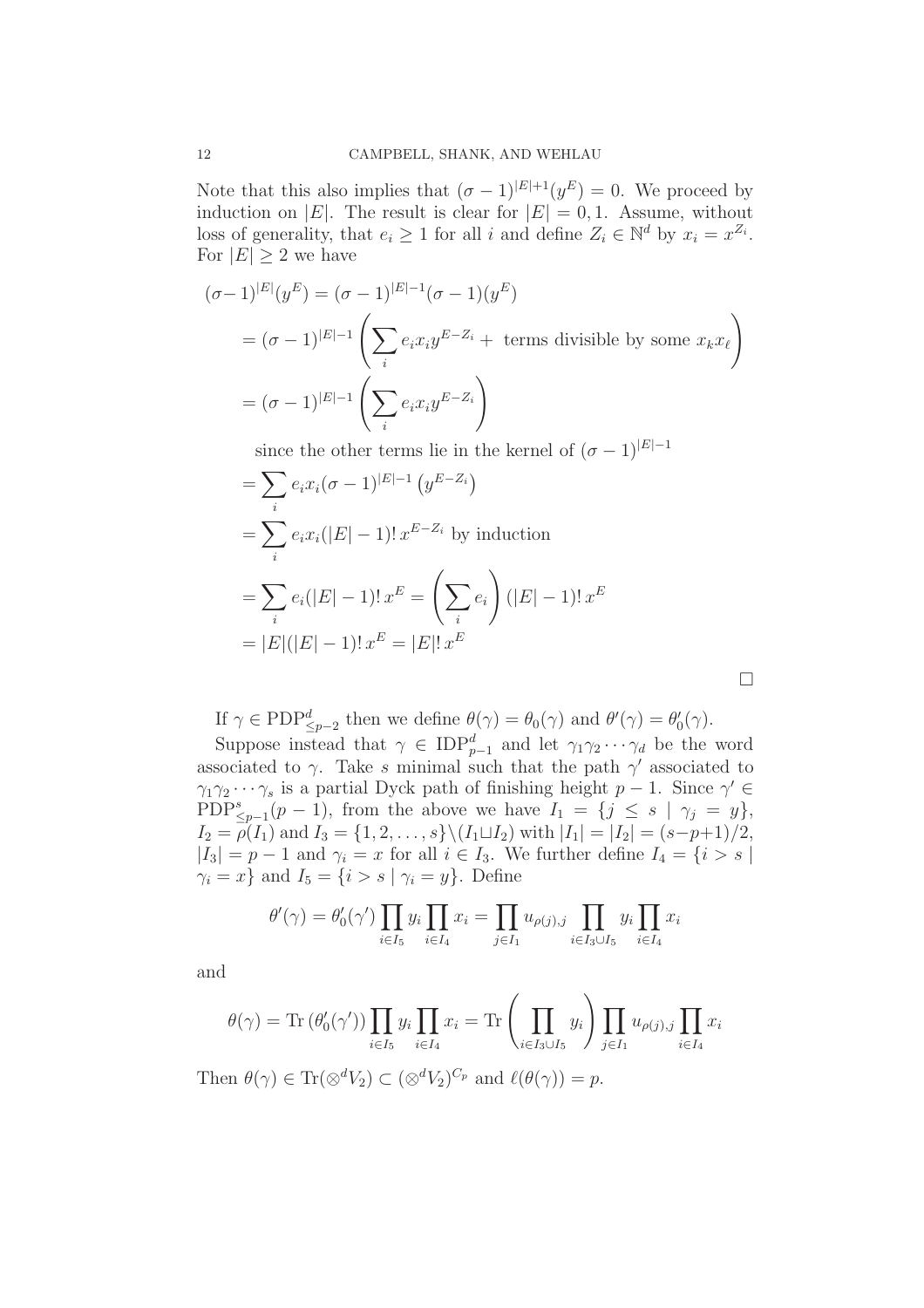By Lemma [2.3](#page-7-1)

$$
LM(\theta(\gamma)) = \left(\prod_{i \in I_4} x_i \prod_{j \in I_1} LM(u_{\rho(j),j})\right) LM(\text{Tr}(\prod_{i \in I_3 \cup I_5} y_i))
$$

$$
= \left(\prod_{i \in I_4} x_i \prod_{j \in I_1} x_{\rho(j)} y_j\right) \prod_{i \in I_3} x_i \prod_{i \in I_5} y_i = \Lambda(\gamma)
$$

In summary, if  $\gamma \in \mathrm{PDP}_{\leq p-2}^d(h)$  then  $\theta(\gamma)$  is an invariant of length at least  $h + 1$  and lead monomial  $\Lambda(\gamma)$ . If  $\gamma \in \text{IDP}_{p-1}^d$  then  $\theta(\gamma)$  is an invariant of length p and with lead monomial  $\Lambda(\gamma)$ . Note that since these lead monomials are all distinct, the maps  $\theta$  and  $\Lambda$  are injective.

It remains to show that  $\Lambda$  is onto  $M$  and to determine the exact length of the invariants  $\theta(\gamma)$  when  $\gamma \in \mathrm{PDP}^d_{\leq p-2}$ . We will show that  $\Lambda$ is onto by showing  $|M| = |PDP_{\leq p-2}^d \sqcup IDP_{p-1}^d|$ . To determine  $|M|$  we examine the number of indecomposable summands in the decomposition of  $\otimes^d V_2$ .

Define non-negative integers  $\mu_p^d(h)$  by the direct sum decomposition of the  $C_p$ -module ⊗<sup>d</sup> $V_2$  over **F**:

$$
\bigotimes^d V_2 \cong \bigoplus_{h=1}^p \mu_p^d(h) V_h .
$$

Using the convention  $\otimes^0 V_2 = V_1$ , we have the following lemma.

**Lemma 5.2.** *Let*  $p \geq 3$ *. Then* 

$$
\mu_p^0(h) = \delta_h^1 \text{ and } \mu_p^1(h) = \delta_h^2,
$$

<span id="page-13-0"></span>*and*

$$
\mu_p^{d+1}(h) = \begin{cases} \mu_p^d(2), & \text{if } h = 1; \\ \mu_p^d(h-1) + \mu_p^d(h+1), & \text{if } 2 \le h \le p-2; \\ \mu_p^d(p-2), & \text{if } h = p-1; \\ \mu_p^d(p-1) + 2\mu_p^d(p), & \text{if } h = p; \end{cases}
$$

*for*  $d > 1$ *.* 

*Proof.* The initial conditions are clear. The recursive conditions follow immediately from the following three equations which may be found for example in Hughes and Kemper [\[14,](#page-28-13) Lemma 2.2]:

$$
V_1 \otimes V_2 \cong V_2
$$
  
\n
$$
V_h \otimes V_2 \cong V_{h-1} \oplus V_{h+1} \text{ for all } 2 \le h \le p-1
$$
  
\n
$$
V_p \otimes V_2 \cong 2 V_p.
$$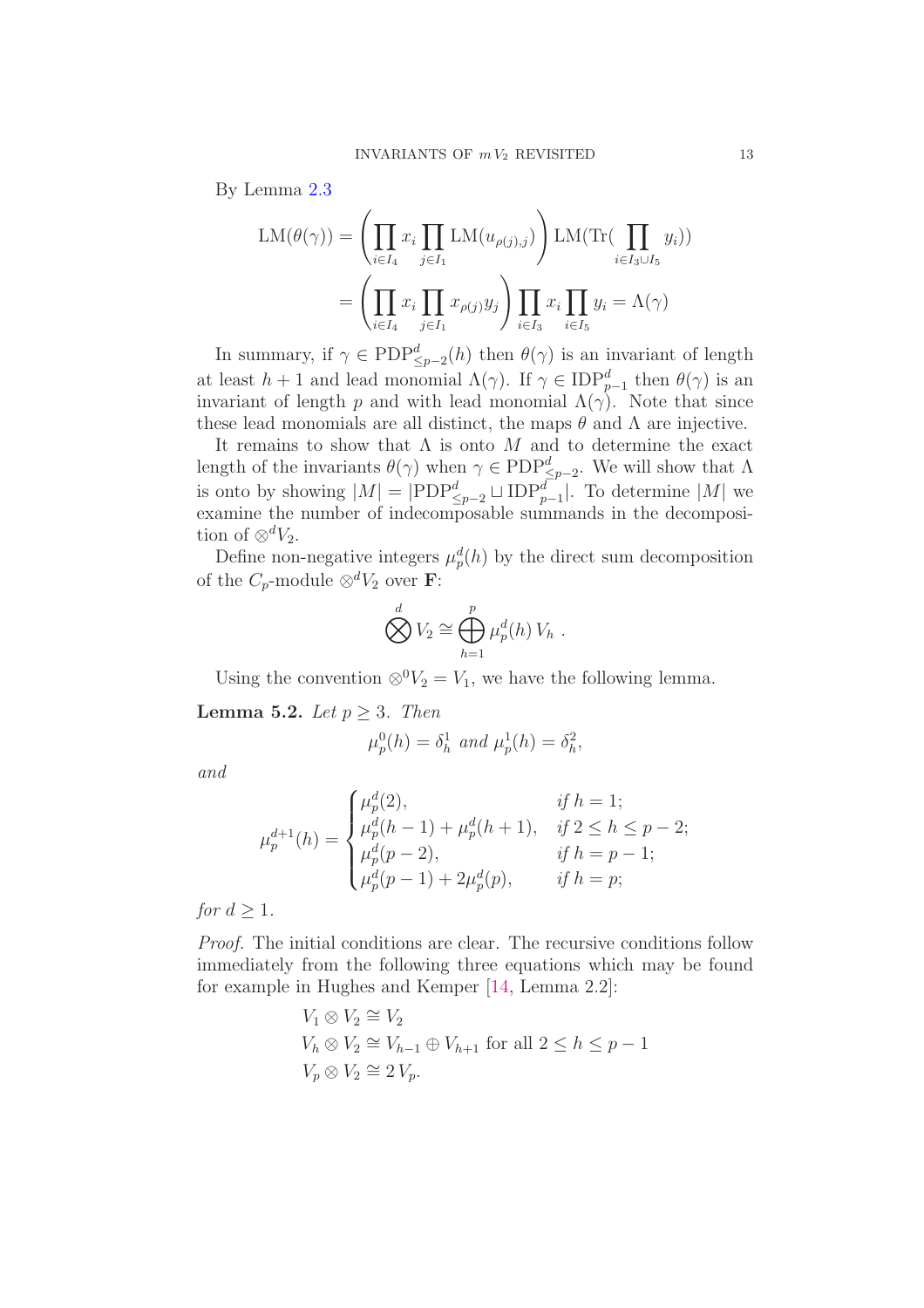Next we count lattice paths. Let  $\nu_q^d(h) = |\text{PDF}_{\leq q}^d(h)|$  for  $1 \leq h \leq q$ . We also define  $\bar{\nu}_q^d = |IDP_q^d|$ . With this notation we have the following lemma.

**Lemma 5.3.** *Let*  $q \geq 2$ *. Then* 

ν

$$
v_q^0(h) = \delta_h^0
$$
 and  $v_q^1(h) = \delta_h^1$ ,  
 $\bar{\nu}_q^0 = 0$  and  $\bar{\nu}_q^1 = 0$ ,

*and*

$$
\nu_q^{d+1}(h) = \begin{cases} \nu_q^d(1), & \text{if } h = 0; \\ \nu_q^d(h-1) + \nu_q^d(h+1), & \text{if } 1 \le h \le q-1; \\ \nu_q^d(q-1), & \text{if } h = q; \end{cases}
$$

<span id="page-14-3"></span><span id="page-14-1"></span><span id="page-14-0"></span>*and*

$$
\bar{\nu}_q^{d+1} = \nu_{q-1}^d(q-1) + 2\bar{\nu}_q^d
$$

*for all*  $d \geq 1$ *.* 

<span id="page-14-4"></span><span id="page-14-2"></span>*Proof.* All of these equations are easily seen to hold except perhaps the final one. Its left-hand term  $\bar{\nu}_q^{d+1} = |IDP_q^{d+1}|$  is the number of initial Dyck paths of length  $d+1$  and escape height q. We divide such paths into two classes: those which first achieve height  $q$  on their final step and those which achieve height  $q$  sometime during the first  $d$  steps. Paths in the first class are partial Dyck paths of length d, height at most  $q - 1$  and finishing height  $q - 1$  followed by an x-step for the  $(d+1)$ <sup>st</sup> step. There are  $\nu_{q-1}^d(q-1) = |PDP_{\leq q-1}^d(q-1)|$  such paths. The second class consists of initial Dyck paths of escape height  $q$  and length  $d$  followed by a final step which may be either an  $x$ -step or a y-step. Clearly there are  $2|\text{IDP}_q^{\tilde{d}}| = 2\bar{\nu}_q^d$  paths of this kind.

Corollary 5.4. For all  $d \in \mathbb{N}$ , all primes p and all  $h = 1, 2, \ldots, p - 1$ *we have*

$$
\mu_p^d(h) = \nu_{p-2}^d(h-1)
$$
 and  $\mu_p^d(p) = \bar{\nu}_{p-1}^d$ .

*Proof.* Comparing the recursive expressions and initial conditions for  $\mu_p^d(h)$  and  $\nu_{p-2}^d(h-1)$  and for  $\mu_p^d(p)$  and  $\bar{\nu}_{p-1}^d$  given in the previous two lemmas makes the result clear for  $p \geq 5$ .

For  $p = 2$  it is easy to see that  $\mu_2^d(1) = \nu_0^d(0) = \delta_d^0$  for  $d \geq 0$  and  $\mu_2^d(2) = 2^{d-1} = \bar{\nu}_1^d$  for  $d \ge 1$ .

For  $p = 3$  and  $h = 1, 2$  we have

$$
\mu_3^d(h) = \nu_1^d(h-1) = \begin{cases} 1, & \text{if } h+d \text{ is odd;} \\ 0, & \text{if } h+d \text{ is even.} \end{cases}
$$

 $\Box$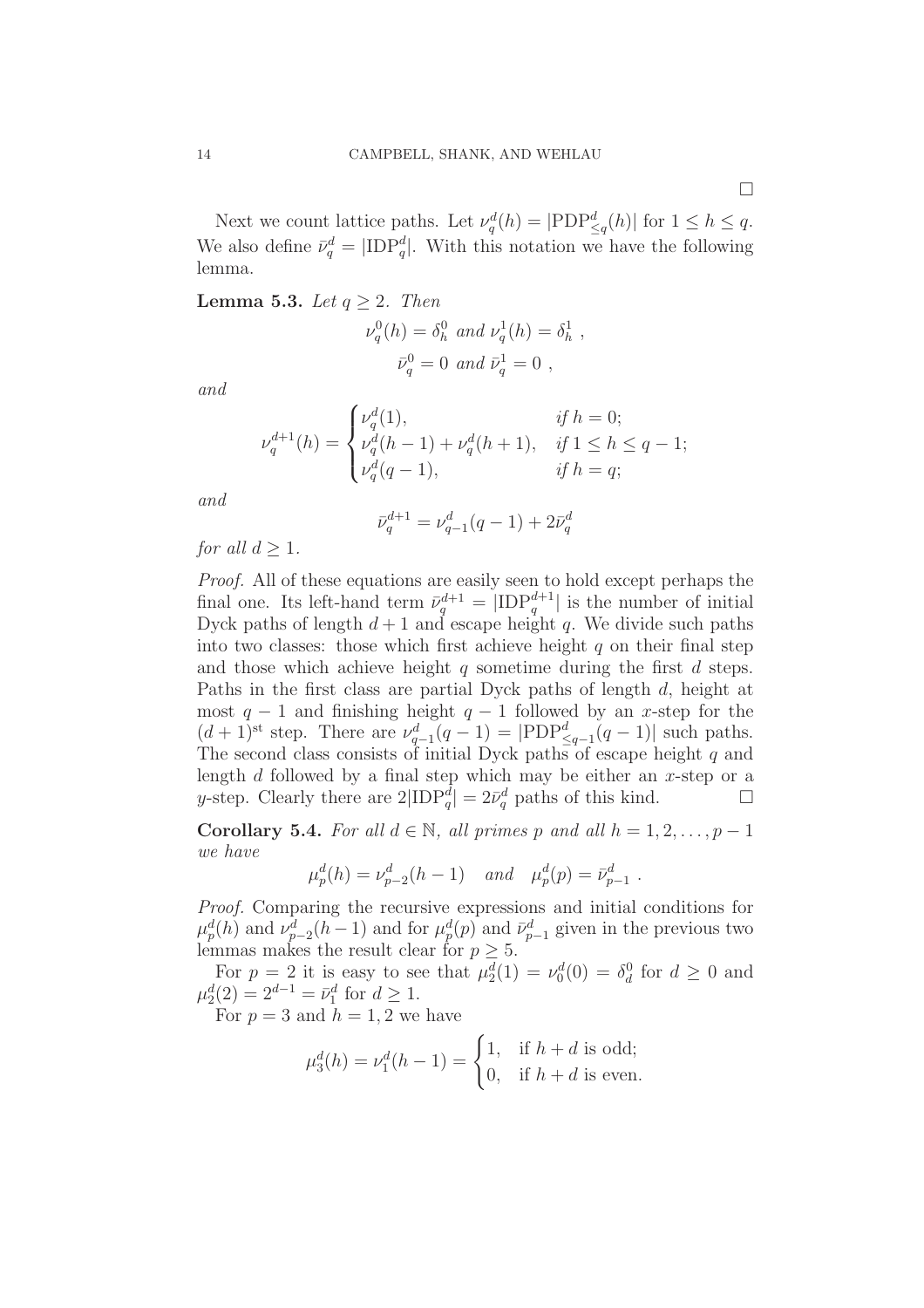Hence  $\mu_3^d(3) = \lfloor \frac{2^d - 1}{3} \rfloor$  $\frac{(-1)}{3}$  for  $d \geq 0$ . From the recursive relation  $\bar{\nu}_2^{d+1} =$  $\nu_1^d(1) + 2\bar{\nu}_2^d$  it is easy to see that  $\bar{\nu}_2^d = \lfloor \frac{2^d-1}{3} \rfloor$  $\lfloor \frac{d-1}{3} \rfloor = \mu_3^d(3).$ 

This corollary implies that the map  $\Lambda$  is a bijection. Furthermore for all d, every element of  $\{LM(f) | f \in (\otimes^d V_2)^{C_p}\}\$  may be written as a product with factors from the set  $\{LM(g) | g \in B\}$  where

$$
B := \{x_i \mid 1 \le i \le d\} \cup \{u_{ij} \mid 1 \le i < j \le d\}
$$
  

$$
\cup \{\text{Tr}(\prod_{i=1}^d y_i^{e_i}) \mid 0 \le e_i \le 1, \forall i = 1, 2, ..., d\}.
$$

We record and extend these results in the following theorem.

**Theorem 5.5.** *Let* p *be a prime, let*  $d \in \mathbb{N}$  *and suppose*  $0 \le h \le p-2$ *.*  $Let \gamma \in PDP_{\leq p-2}^d \cup IDP_{p-1}^d$ *. Then* 

- (1) LM $(\theta(\gamma)) = \Lambda(\gamma)$ .
- (2) If  $\gamma \in PDP_{\leq p-2}^d(h)$  then the invariant  $\theta(\gamma)$  lies in

$$
\mathbf{F}[d\,V_2]_{(1,1,\ldots,1)}^{C_p} \cong (\otimes^d V_2)^{C_p}
$$

*and has length*  $h + 1$ *.* 

<span id="page-15-0"></span>(3) If  $\gamma \in IDP_{p-1}^d$  then the invariant  $\theta(\gamma)$  lies in

$$
\mathbf{F}[d\,V_2]_{(1,1,...,1)}^{C_p} \cong (\otimes^d V_2)^{C_p}
$$

*and has length* p*.*

(4) *B* is a SAGBI basis in multi-degree  $(1, 1, \ldots, 1)$  for  $\mathbf{F}[dV_2]^{C_p}$ .

Furthermore, we have the following decomposition of the  $C_p$  represen $tation \otimes^d V_2$  *into indecomposable summands:* 

$$
\bigotimes^d V_2 \cong \bigoplus_{\gamma \in PDP_{\leq p-2}^d \cup IDP_{p-1}^d} V(\gamma)
$$

*where*  $V(\gamma) \cong V_{h+1}$  *is a C<sub>p</sub>-module generated by*  $\theta'(\gamma)$ *, with socle spanned by*  $\theta(\gamma)$  *and* 

$$
h = \ell(\theta(\gamma)) - 1 = \begin{cases} the \text{ finishing height of } \gamma; & \text{if } \gamma \in PDP_{\leq p-2}^d(h); \\ p-1 & \text{if } \gamma \in IDP_{p-1}^d. \end{cases}
$$

*Proof.* The assertions [\(1\)](#page-14-1) and [\(3\)](#page-14-2) have already been proved.

To prove the other assertions we consider the  $C_p$ -module

$$
W = \sum_{\gamma \in \mathrm{PDP}^d_{\leq p-2} \cup \mathrm{IDP}^d_{p-1}} V(\gamma)
$$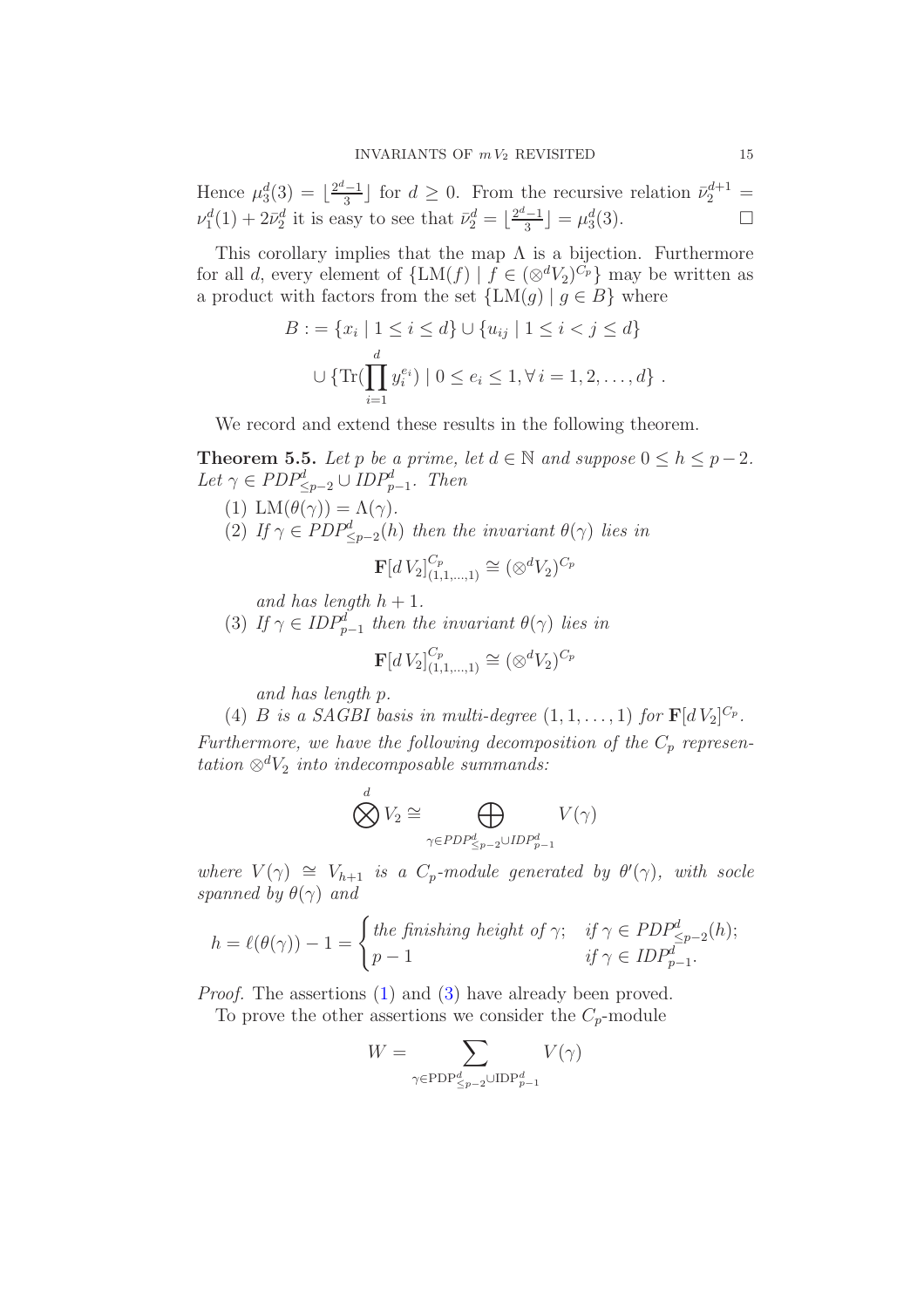generated by the set  $\{\theta'(\gamma) \mid \gamma \in \mathrm{PDP}^d_{\leq p-2} \cup \mathrm{IDP}^d_{p-1}\}.$  The set of vectors  $\{\theta(\gamma) \mid \gamma \in \mathrm{PDP}^d_{\leq p-2} \cup \mathrm{IDP}^d_{p-1}\}\$  spanning the socles of the  $V(\gamma)$  is linearly independent since these vectors have distinct lead monomials. This implies that the above sum is direct:

$$
W = \bigoplus_{\gamma \in \mathrm{PDP}^d_{\leq p-2} \cup \mathrm{IDP}^d_{p-1}} V(\gamma) .
$$

Thus dim  $W = (\sum_{h=0}^{p-2} (h+1) \cdot \nu_p^d(h)) + p \cdot \bar{\nu}_p^d$ . Applying Corollary [5.4,](#page-13-0) yields dim  $W = \dim \otimes^d V_2$ . Since W is a submodule of  $\otimes^d V_2$  we see that  $W = \otimes^d V_2$ . Furthermore, any set of (spanning vectors for the) socles in any direct sum decomposition of  $\otimes^d V_2$  there will be exactly  $\nu_p^d(h)$  invariants of length  $h+1$  for  $0 \leq h \leq p-2$  (and  $\bar{\nu}_p^d$  of length p). Combining this fact with  $\ell(\theta(\gamma)) \geq h + 1$  for all  $\gamma \in \mathrm{PDP}^d_{\leq p-2}(h)$ , we get  $\ell(\theta(\gamma)) = h + 1$  for all  $\gamma \in \mathrm{PDP}^d_{\leq p-2}(h)$ , completing the proof of assertion  $(2)$  as well as the final assertion of the theorem. Assertion $(4)$ also follows now since we have  $\{LM(f) | f \in (\otimes^d V_2)^{C_p}\} = \{LM(\theta(\gamma)) |$  $\gamma \in \mathrm{PDP}^d_{\leq p-2} \cup \mathrm{IDP}^d_{p-1}$  and each of these lead monomials may be factored into a product of lead monomials of elements of B.

#### 6. A Generating Set

Consider the set

$$
\mathcal{B} = \{x_i, N(y_i) \mid 1 \le i \le m\} \cup \{u_{ij} \mid 1 \le i < j \le m\}
$$

$$
\cup \{\text{Tr}(y^E) \mid 0 \le e_i \le p - 1\}.
$$

We will show that  $\beta$  is a generating set, in fact a SAGBI basis for  $\mathbf{F}[m V_2]^{C_p}$ . Let  $f \in \mathbf{F}[m V_2]^{C_p}$  be monic and multi-homogeneous, of multi-degree $(\lambda_1, \lambda_2, \ldots, \lambda_m)$ . Let A denote the subalgebra **F**[B]. We proceed by induction on the total degree  $d = \lambda_1 + \lambda_2 + \cdots + \lambda_m$  of f. Clearly if f has total degree 0 then f is constant,  $f \in A$  and  $LM(f) = 1$ and there is nothing more to prove.

Suppose then that the total degree  $d$  of  $f$  is positive. First suppose that  $\lambda_i \geq p$  for some *i*. We consider f as a polynomial in  $y_i$  and write  $f = \sum_{j=0}^{\lambda_i} f_j y_i^j$  where  $f_j$  is a polynomial which is homogeneous of degree  $\lambda_i - j$  in  $x_i$ . Dividing f by N(y<sub>i</sub>) in **F**[m  $V_2$ ] yields  $f = q N(y_i) + r$  where the remainder r is a polynomial whose degree in  $y_i$  is at most  $p-1$ . Applying  $\sigma$  we have  $f = \sigma(f) = \sigma(q) N(y_i) + \sigma(r)$ . Since applying  $\sigma$  cannot increase the degree in  $y_i$ , we see that  $\sigma(r)$  also has degree at most  $p-1$  in  $y_i$ . By the uniqueness of remainders and quotients we must have  $\sigma(r) = r$  and  $\sigma(q) = q$ , i.e.,  $q, r \in \mathbf{F}[m V_2]^{C_p}$ . Since  $\lambda_i \geq p$ , we see that  $x_i$  divides r and so we have  $f = q N(y_i) + x_i r'$  with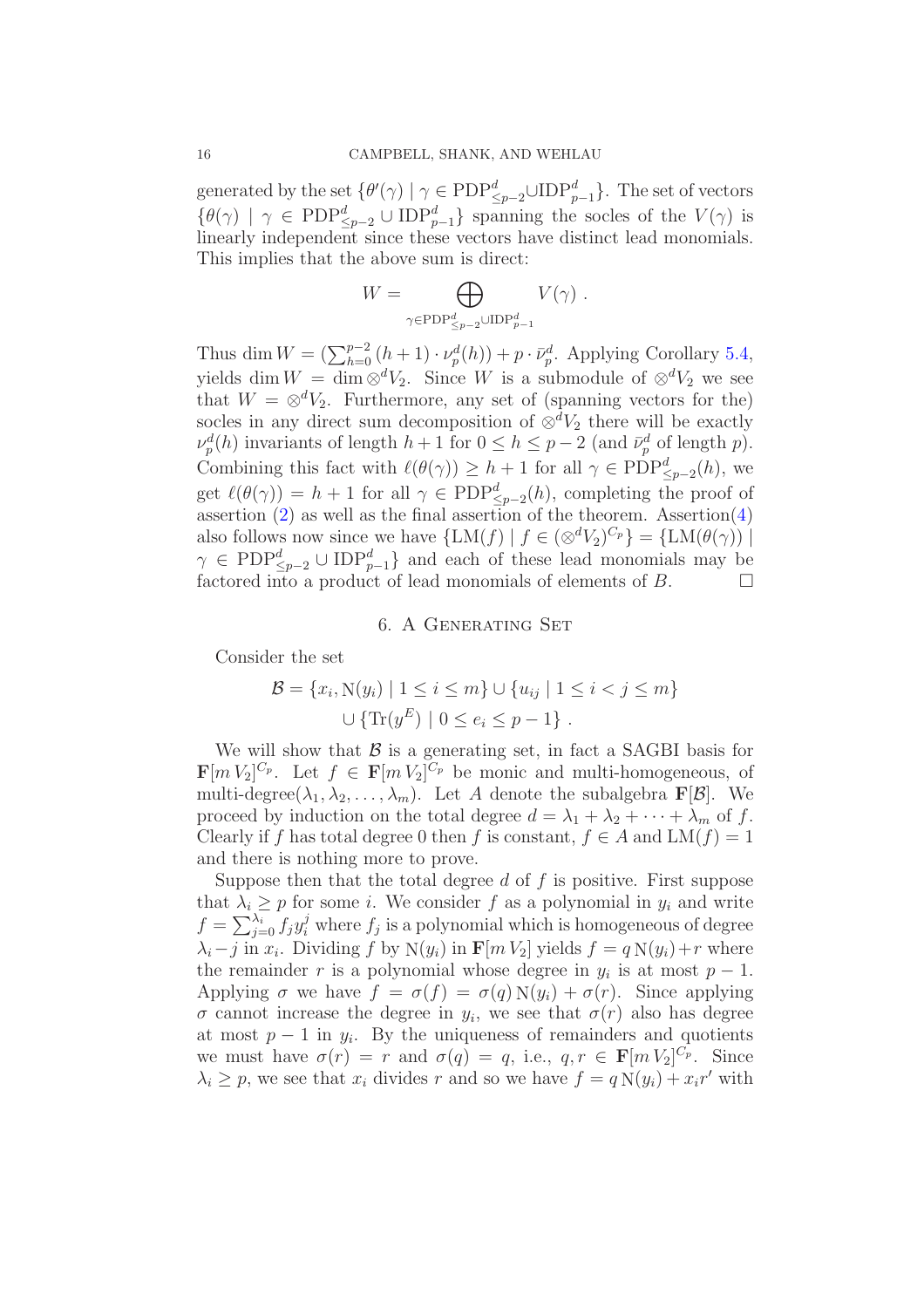$q, r' \in \mathbf{F}[m V_2]^{C_p}$ . By induction  $q, r' \in A$  and thus  $f \in A$ . Also by induction we have that  $LM(q)$  and  $LM(r')$ , hence also  $LM(f)$  may be written as products with factors from  $LM(\mathcal{B})$ .

<span id="page-17-0"></span>Therefore, we may assume that  $\lambda_i < p$  for all  $i = 1, 2, \ldots, m$ . Then  $\kappa = \lambda_1! \lambda_2! \cdots \lambda_m! \neq 0$ . Define

$$
F = \mathcal{P}(f) \in \mathbf{F}[dV_2]_{(1,1,\dots,1)}^{C_p} = (\otimes_{i=1}^d V_2)^{C_p}.
$$

At this point we want to fix some notation. We will use  $\{x_{ij}, y_{ij}\}$  $1 \leq i \leq m, 1 \leq j \leq \lambda_i$  as co-ordinate variables for  $\lambda_1 V_2 \oplus \lambda_2 V_2 \oplus$  $\cdots \oplus \lambda_m V_2$ . We write  $u_{ij,k\ell} = x_{ij}y_{k\ell} - x_{k\ell}y_{ij}$ . We use a graded reverse lexicographic order on  $\mathbf{F}[\bigoplus_{i=1}^{m} \lambda_i V_2]$  after ordering these variables such that the following conditions hold

- $y_{ij} > x_{ij}$
- if  $i < k$  then  $y_{ij} > y_{k\ell}$  and  $x_{ij} > x_{k\ell}$ ,
- if  $j < \ell$  then  $y_{ij} > y_{i\ell}$  and  $x_{ij} > x_{i\ell}$ .

We will first show that  $\mathcal B$  generates  $\mathbf F[m V_2]^{C_p}$  as an F-algebra and then show that it is a SAGBI basis. Of course, the former statement follows from the latter but we include a separate proof of the former since the proof is short and illustrates the main idea we will need for the latter proof.

By Theorem [5.5,](#page-14-0) we may write

$$
F = \sum_{I} \alpha_I \prod_{ij} x_{ij} \prod_{ij,k\ell} u_{ij,k\ell} \prod_{E} \text{Tr}(\prod_{ij} y_{ij}^{e_{ij}}).
$$

Let  $e_i = \sum_j e_{ij}$ .

$$
f = \kappa^{-1} \mathcal{R}(\mathcal{P}(f)) = \kappa^{-1} \mathcal{R}(F)
$$
  
\n
$$
= \kappa^{-1} \mathcal{R} \left( \sum_{I} \alpha_{I} \prod_{ij} x_{ij} \prod_{ij,k\ell} u_{ij,k\ell} \prod_{E} \text{Tr}(\prod_{ij} y_{ij}^{e_{ij}}) \right)
$$
  
\n
$$
= \kappa^{-1} \sum_{I} \alpha_{I} \prod_{ij} \mathcal{R}(x_{ij}) \prod_{ij,k\ell} \mathcal{R}(u_{ij,k\ell}) \prod_{E} \mathcal{R}(\text{Tr}(\prod_{ij} y_{ij}^{e_{ij}}))
$$
  
\n
$$
= \kappa^{-1} \sum_{I} \alpha_{I} \prod_{ij} x_{i} \prod_{ij,k\ell} u_{ik} \prod_{E} \text{Tr}(\prod_{i} y_{i}^{e_{i}}) \in A
$$

where the last equality follows from the following equalities

$$
\mathcal{R}(\text{Tr}(y^E)) = \mathcal{R}(\sum_{\tau \in C_p} \tau(y^E)) = \sum_{\tau \in C_p} \mathcal{R}(\tau(y^E)) = \sum_{\tau \in C_p} \tau(\mathcal{R}(y^E))
$$

$$
= \text{Tr}(\mathcal{R}(y^E)).
$$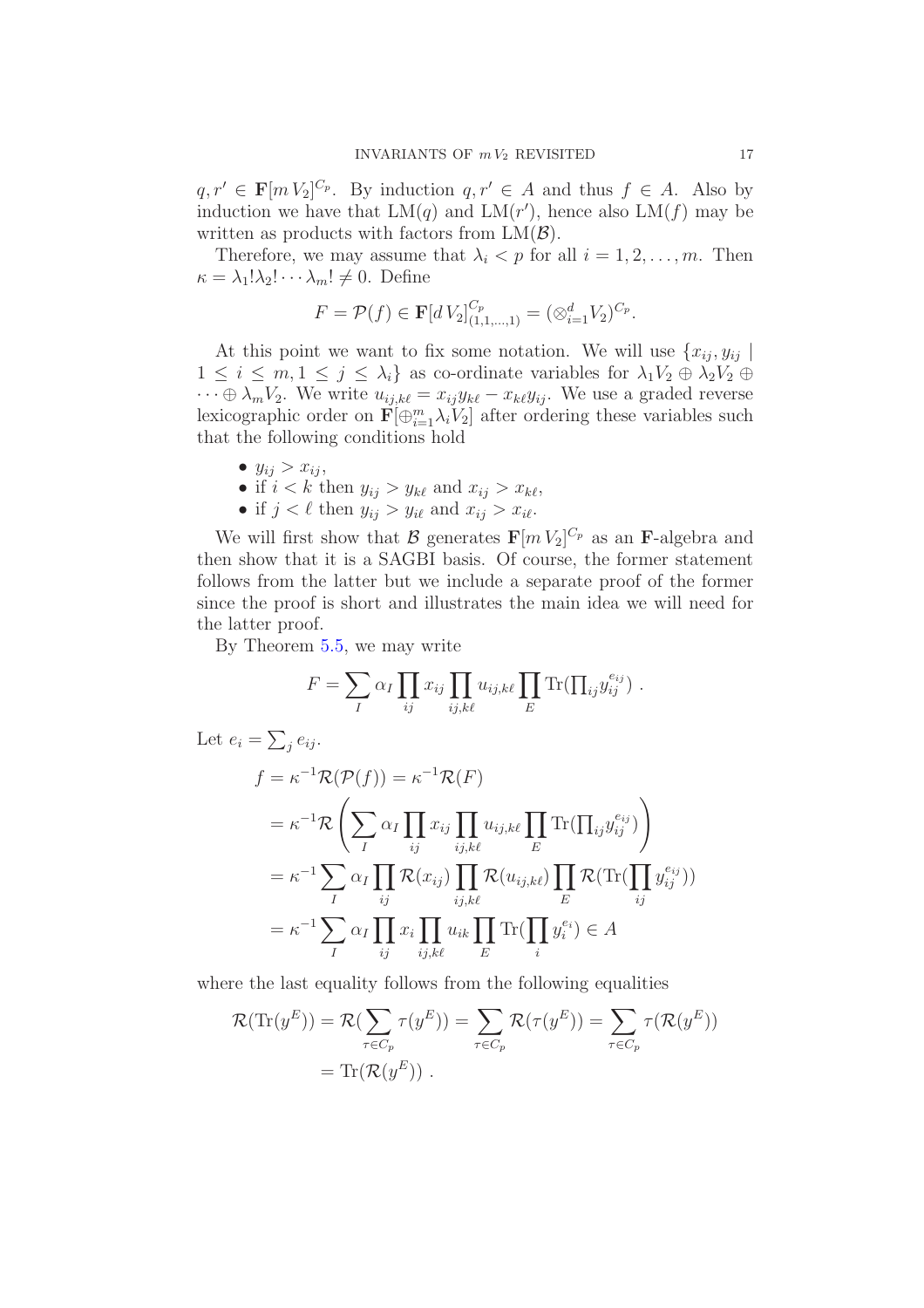This completes the proof that  $\mathcal B$  generates  $\mathbf F[m V_2]^{C_p}$  as an **F**-algebra. We continue with the proof that  $\beta$  is a SAGBI basis. First we prove a lemma relating our term orders and polarisation.

**Lemma 6.1.** *Suppose*  $\gamma_1, \gamma_2$  *are two monomials in*  $\mathbf{F}[m V_2]_{(\lambda_1, \lambda_2, ..., \lambda_m)}$ *with*  $\gamma_1 > \gamma_2$ *. Then*  $LT(\mathcal{P}(\gamma_1)) > LT(\mathcal{P}(\gamma_2))$ *.* 

*Proof.* Write  $\gamma_1 = \prod_{i=1}^m x_i^{a_i} y_i^{\lambda_i-a_i}$  and  $\gamma_2 = \prod_{i=1}^m x_i^{b_i} y_i^{\lambda_i-b_i}$ . Choose s such that  $a_s \neq b_s$  but  $a_{s+1} = b_{s+1}, \ldots, a_m = b_m$ . Since  $\gamma_1 > \gamma_2$  we must have  $b_s > a_s$ .

Now

$$
LT(\mathcal{P}(\gamma_1)) = \prod_{i=1}^m \prod_{j=1}^{a_i} x_{ij} \prod_{j=a_i+1}^{\lambda_i} y_{ij} \text{ and } LT(\mathcal{P}(\gamma_2)) = \prod_{i=1}^m \prod_{j=1}^{b_i} x_{ij} \prod_{j=b_i+1}^{\lambda_i} y_{ij}.
$$

<span id="page-18-0"></span>Writing

$$
\Gamma_1 = \prod_{i=1}^{s-1} \prod_{j=1}^{a_i} x_{ij} \prod_{j=a_i+1}^{\lambda_i} y_{ij}, \qquad \Gamma_2 = \prod_{i=1}^{s-1} \prod_{j=1}^{b_i} x_{ij} \prod_{j=b_i+1}^{\lambda_i} y_{ij}
$$
  
and 
$$
\Gamma_0 = \prod_{i=s+1}^{m} \prod_{j=1}^{a_i} x_{ij} \prod_{j=a_i+1}^{\lambda_i} y_{ij}
$$

we have

$$
LT(\mathcal{P}(\gamma_1)) = \Gamma_0 \Gamma_1 \prod_{j=1}^{a_s} x_{sj} \prod_{j=a_s+1}^{\lambda_s} y_{sj}
$$

and

$$
LT(\mathcal{P}(\gamma_2)) = \Gamma_0 \Gamma_2 \prod_{j=1}^{b_s} x_{sj} \prod_{j=b_s+1}^{\lambda_s} y_{sj}.
$$

Since  $a_s < b_s$  we see that  $LT(\mathcal{P}(\gamma_1)) > LT(\mathcal{P}(\gamma_2))$ .

Write  $f = \gamma_1 + \gamma_2 + \cdots + \gamma_s$  where each  $\gamma_i$  is a term and  $LM(f)$  $LT(f) = \gamma_1$  since f was assumed to be monic. Define  $F = \mathcal{P}(f)$ . By Lemma [6.1,](#page-17-0) LM(F) = LM( $\mathcal{P}(\gamma_1)$ ). Furthermore, each monomial of  $\mathcal{P}(\gamma_1)$  restitutes to  $\gamma_1$ . In particular,  $\mathcal{R}(\Gamma_1) = \gamma_1$  where  $\Gamma_1 = LM(F)$ . By Proposition  $5.5(4)$  $5.5(4)$ , we may write

$$
\Gamma_1 = \text{LM}(F) = \text{LM}\left(\prod_{ij} x_{ij} \prod_{ij,k\ell} u_{ij,k\ell} \prod_E \text{Tr}(\prod_{ij} y_{ij}^{e_{ij}})\right)
$$

$$
= \prod_{ij} x_{ij} \prod_{ij,k\ell} \text{LM}(u_{ij,k\ell}) \prod_E \text{LM}(\text{Tr}(\prod_{ij} y_{ij}^{e_{ij}})).
$$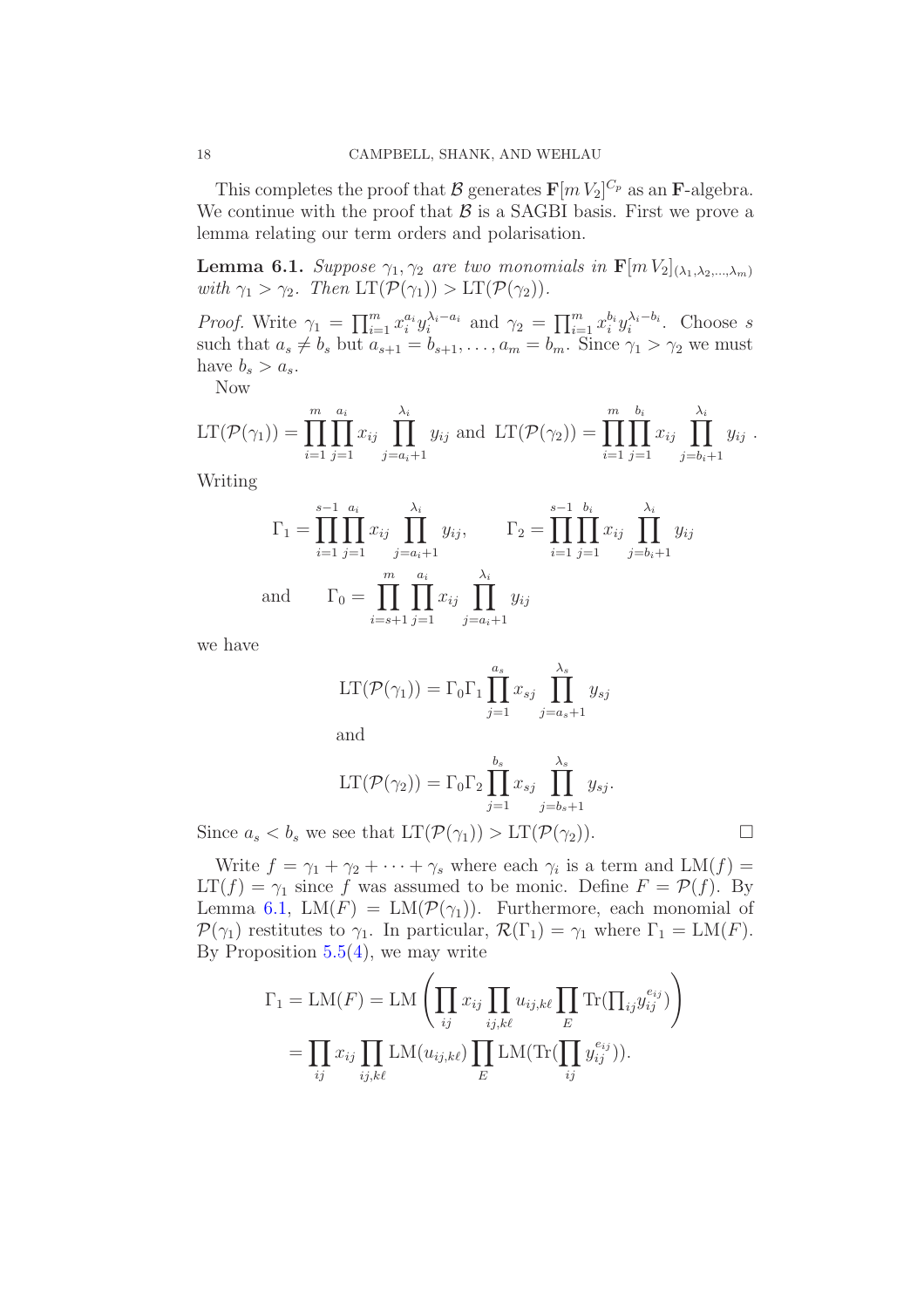Restituting we find

$$
\gamma_1 = \mathcal{R}(\Gamma_1) = \mathcal{R} \left( \prod_{ij} x_{ij} \prod_{ij,k\ell} LM(u_{ij,k\ell}) \prod_E LM(\text{Tr}(\prod_{ij} y_{ij}^{e_{ij}})) \right)
$$
  
\n
$$
= \prod_{ij} \mathcal{R}(x_{ij}) \prod_{ij,k\ell} \mathcal{R}(LM(u_{ij,k\ell})) \prod_E \mathcal{R}(LM(\text{Tr}(\prod_{ij} y_{ij}^{e_{ij}})))
$$
  
\n
$$
= \prod_{ij} x_i \prod_{ij,k\ell} LM(u_{i,k}) \prod_E LM(\text{Tr}(\prod_i y_i^{\sum_j e_{ij}}))
$$

where the last equality follows using Lemma [6.2](#page-18-0) below. Thus  $LM(f)$ may be written as a product of factors from  $LM(\mathcal{B})$ . This shows that  $\mathcal{B}$  is a SAGBI basis for  $\mathbf{F}[m V_2]^{C_p}$ .

**Lemma 6.2.** Let  $y^E = \prod_{i=1}^m \prod_{j=1}^{\lambda_i} y_{ij}^{e_{ij}}$  where  $e_{ij} \in \{0,1\}$  for all i, j. Let  $e_i = \sum_{j=1}^{\lambda_i} e_{ij}$ . If  $e_i < p$  for all  $i = 1, 2, \ldots, m$  then

$$
\mathcal{R}\left(\text{LM}(\text{Tr}(y^E))\right) = \text{LM}\left(\text{Tr}(\mathcal{R}(y^E))\right) .
$$

*Proof.* Let s be minimal such that  $e_1 + e_2 + \cdots + e_s \geq p-1$ . (If no such s exists then  $\text{Tr}(y^E) = 0$  and  $\text{Tr}(\mathcal{R}(y^E)) = 0$ .) Let r be minimal such that  $e_1 + e_2 + \cdots + e_{s-1} + e_{s1} + e_{s2} + \cdots + e_{sr} = p - 1$ . By Lemma [2.3](#page-7-1)

$$
LM(Tr(y^{E})) = \left(\prod_{i=1}^{s-1} \prod_{j=1}^{\lambda_i} x_{ij}^{e_{ij}}\right) \prod_{j=1}^{r} x_{sj}^{e_{sj}} \prod_{j=r+1}^{\lambda_s} y_{sj}^{e_{sj}} \left(\prod_{i=s+1}^{m} \prod_{j=1}^{\lambda_i} y_{ij}^{e_{ij}}\right).
$$

Since  $\mathcal{R}(y^E) = \prod_{i=1}^m y_i^{e_i}$ , again using Lemma [2.3](#page-7-1) we see that

$$
LM(\text{Tr}(\mathcal{R}(y^E))) = \left(\prod_{i=1}^{s-1} x_i^{e_i}\right) x_s^t y_s^{e_s - t} \left(\prod_{i=s+1}^m y_i^{e_i}\right)
$$

where  $t = (p - 1) - (e_1 + e_2 + \cdots + e_{s-1}) = \sum_{j=1}^r e_{ij}$ . Thus  $\mathcal{R}\left(\text{LM}(\text{Tr}(y^E))\right) = \text{LM}\left(\text{Tr}(\mathcal{R}(y^E))\right)$ 

as required.  $\Box$ 

Theorem 6.3. *The set*

$$
\mathcal{B}' = \{x_i, N(y_i) \mid 1 \le i \le m\} \cup \{u_{ij} \mid 1 \le i < j \le m\}
$$

$$
\cup \{\text{Tr}(y^E) \mid 0 \le e_i \le p - 1, 2(p - 1) < |E|\}
$$

*is both a minimal algebra generating set and a SAGBI basis for*  $\mathbf{F}[m\,V_2]^{C_p}$ .

*Proof.* We start by showing  $\mathcal{B}'$  is a SAGBI basis. We need to see why we do not need invariants of the form  $\text{Tr}(y^E)$  where  $|E| \leq 2(p-1)$  as generators. To see this, consider such a transfer  $\text{Tr}(y^E)$ . By Lemma [2.3](#page-7-1)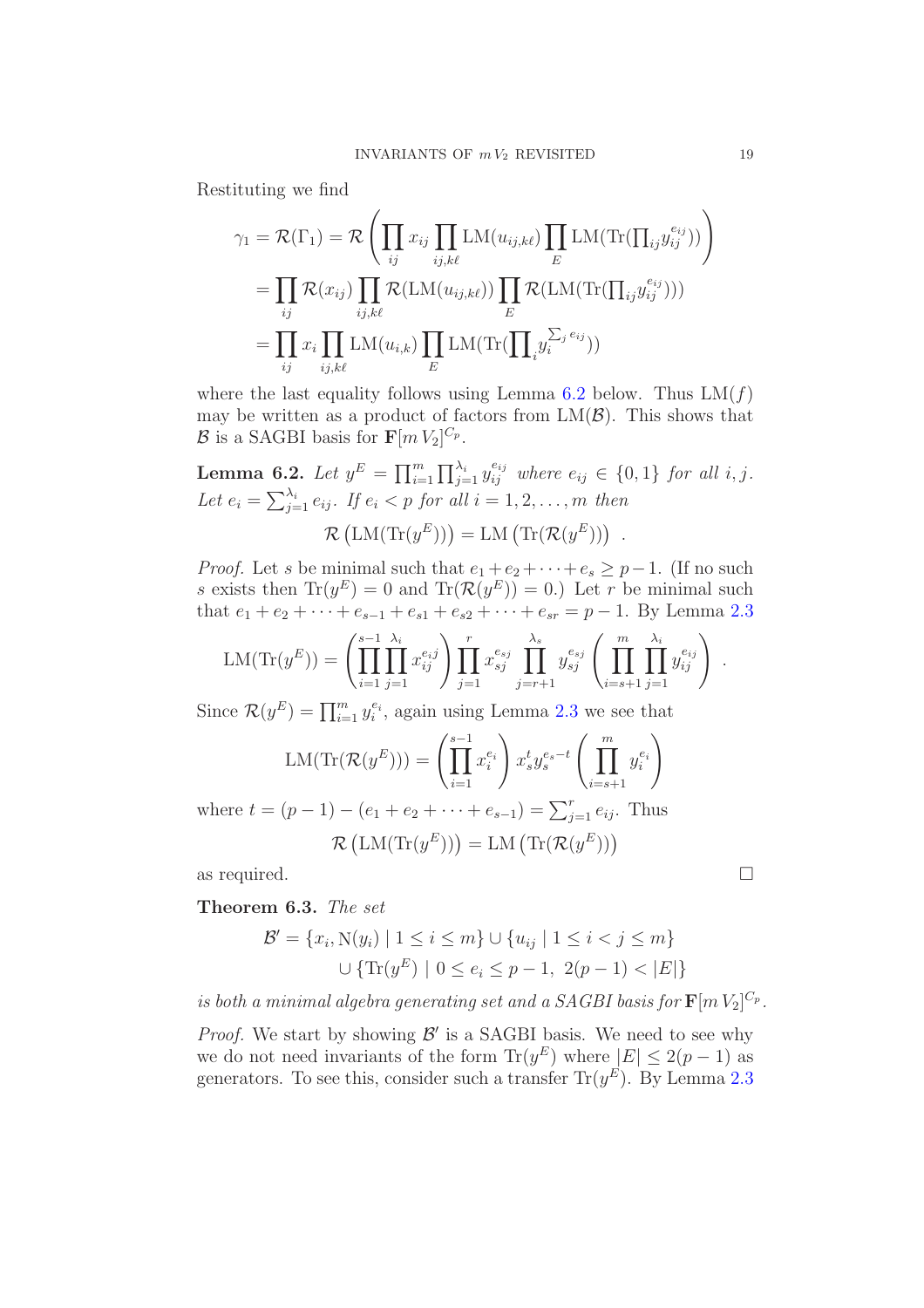its lead term is  $x_r^{p-1-t+e_r} y_r^{t-p+1} \prod_{i=1}^{r-1} x_i^{e_i} \prod_{i=r+1}^d y_i^{e_i}$  where r is minimal such that  $t = \sum_{i=1}^r e_i \geq p-1$ . (We may assume that r exists since if  $|E| < p - 1$  then  $\text{Tr}(y^E) = 0.$ 

<span id="page-20-0"></span>Write LM(Tr( $y^E$ )) =  $x_{i_1}x_{i_2}\cdots x_{i_{p-1}}y_{i_p}y_{i_{p+1}}\cdots y_{i_e}$  where  $1 \leq i_1 \leq i_2$  $i_2 \leq \cdots \leq i_e \leq m.$  Consider  $f = \prod_{j=1}^{2p-2-|E|} x_{i_j} \prod_{j=1}^{|E|-(p-1)} u_{i_{p-j},i_{p-1+j}}.$ Then  $LM(f) = LM(Tr(y^E))$ . Thus  ${LM(f) | f \in \mathcal{B}' }$  generates the same algebra as  $\{LM(f) | f \in \mathcal{B}\}\$  which shows that  $\mathcal{B}'$  is a SAGBI basis (and hence a generating set) for  $\mathbf{F}[m V_2]^{C_p}$ .

Now we show that  $\mathcal{B}'$  is a minimal generating set. It is clear that the elements  $x_i$  and  $u_{ij}$  cannot be written as polynomials in the other elements of  $\mathcal{B}'$ . Furthermore, since  $LM(N(y_i)) = y_i^p$  $i$ <sup>*p*</sup> is the only monomial occuring in any element of  $\mathcal{B}'$  which is a pure power of  $y_i$ , we see that  $N(y_i)$  is required as a generator. This leaves elements of the form  $\text{Tr}(y^E)$  with  $|E| > 2(p-1)$ . We proceed similarly to the proof of [\[24,](#page-28-1) Lemma 4.3]. Assume by way of contradiction that  $\text{Tr}(y^E) =$  $\gamma_1 + \gamma_2 + \cdots + \gamma_r$  where each  $\gamma_i$  is a scalar times a product of elements from  $\mathcal{B}' \setminus {\text{Tr}(y^E)}$  and that  $LM(\gamma_1) \geq LM(\gamma_2) \cdots \geq LM(\gamma_r)$ . Then  $LM(Tr(y^E)) \le LM(\gamma_1)$ . First we suppose that  $LM(\gamma_1) = LT(Tr(y^E))$ . As above we have

$$
LM(\gamma_1) = LM(Tr(y^E)) = x^A y^B = x_r^{p-1-t+e_r} y_r^{t-p+1} \prod_{i=1}^{r-1} x_i^{e_i} \prod_{i=r+1}^d y_i^{e_i}
$$

where r is minimal such that  $t = \sum_{i=1}^{r} e_i \geq p - 1$ .

Since each  $e_i < p$  and  $LM(N(y_i)) = y_i^p$  we see that  $N(y_i)$  does not divide  $\gamma_1$ . But then since  $|A| = p - 1$  we see that  $|A| < |E| - |A| = |B|$ and thus there must be at least one transfer which divides  $\gamma_1$ . Conversely since  $|A| = p - 1$  exactly one transfer (to the first power) may divide  $\gamma_1$ . But then the lead monomials of the other factors must divide  $y^B$  and no element of  $\mathcal{B}'$  has a lead monomial satisfying this constraint. This shows that for  $|E| > 2(p-1)$ , the monomial LM(Tr $(y^E)$ ) cannot be properly factored using lead monomials from  $\mathcal{B}'$ .

Therefore we must have  $LM(\gamma_1) > LM(Tr(y^E))$  (and  $LM(\gamma_1)$  = LM( $\gamma_2$ ). Since we may assume that each term of each  $\gamma_i$  is homogeneous of degree E, we may write  $LM(\gamma_1) = x^C y^D$  where  $C + D = E$ . But  $LM(Tr(y^E)) = x^A y^B$  is the biggest monomial in degree E which satisfies  $|A| \geq p - 1$ . Hence  $LM(\gamma_1) > LM(Tr(y^E))$  implies that  $|C|$  < p – 1. Therefore  $\gamma_1$  must be a product of elements of the form  $x_i, u_{ij}$  and  $N(y_i)$  from  $\mathcal{B}'$ . As above, since each  $e_i < p$ , no  $N(y_i)$  can divide  $\gamma_1$ . But then LM( $\gamma_1$ ) is a product of factors of the form  $x_i$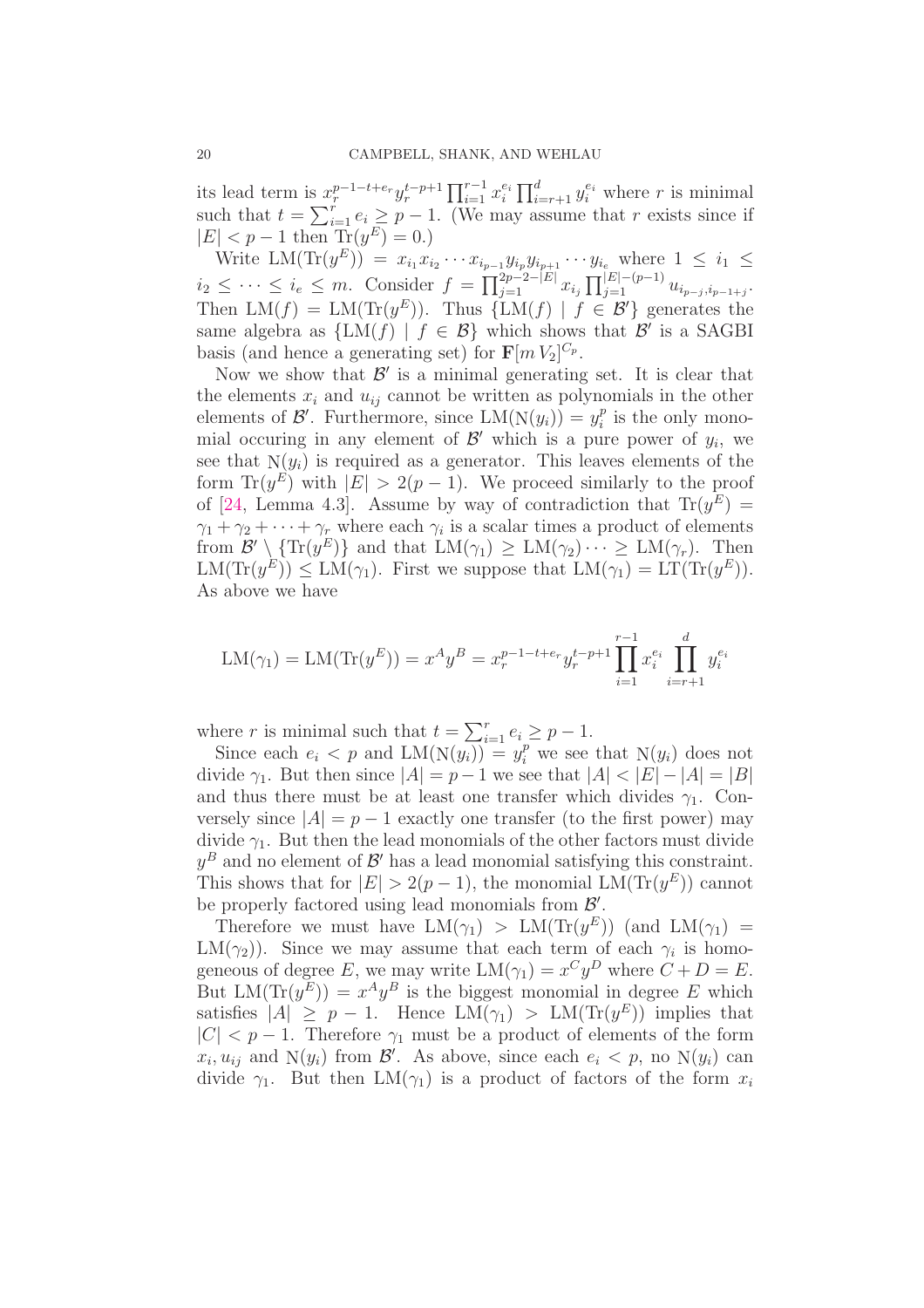and  $LM(u_{ij}) = x_i y_j$  and this forces  $|C| \geq |D| = |E| - |C|$ . Therefore  $2(p-1) > 2|C| \geq |E|$ . This contradiction shows that we cannot express  $\text{Tr}(y^E)$  as a polynomial in the other elements of  $\mathcal{B}'$  when  $|E| > 2(p-1).$ 

### 7. DECOMPOSING  $\mathbf{F}[m V_2]$  as a  $C_p$ -module

In this section we show that our techniques give a decomposition of the homogeneous component

$$
\mathbf{F}[m\,V_2]_{(d_1,d_2,...,d_m)}
$$

as a  $C_p$ -module. We will describe  $\mathbf{F}[m V_2]_{(d_1,d_2,...,d_m)}$  modulo projectives, i.e., we compute the multiplicities of the indecomposable summands  $V_k$  of this component for which  $k < p$ . Having done this, a simple dimension computation will give the complete decomposition.

By the Periodicity Theorem (Theorem [2.1\)](#page-5-1), we may assume that each  $d_i < p$ . Let  $d = d_1 + d_2 + \cdots + d_m$ . The symmetric group on d letters,  $\Sigma_d$ , acts on  $\otimes^d V_2$  by permuting the factors. This action commutes with the action of  $C_p$  (in fact with the action of all of  $GL(V_2)$ ). The image of the polarization map consists of those tensors which are fixed by the Young subgroup  $Y = \Sigma_{d_1} \times \Sigma_{d_2} \times \cdots \times \Sigma_{d_m}$  of  $\Sigma_d$ . Since each  $d_i < p$ , we see that Y is a non-modular group. Maschke's Theorem then implies that polarization embeds  $\mathbf{F}[m] \check{V}_2]_d$  into  $\otimes^d V_2$  as a  $C_p$ -summand. Therefore  $\ell(\mathcal{P}(f)) = \ell(f)$  for all  $f \in \mathbf{F}[m]_{d}^{C_p}$  $\overset{\mathcal{C}_{p}}{_{(d_1,d_2,...,d_m)}}$  and  $\ell(\mathcal{R}(F)) = \ell(F)$  for all  $F \in (\otimes^d V_2)^{C_p \times Y}$ .

Using the relations given in Section [2.2,](#page-5-0) it is straightforward to write down a basis, consisting of products of  $u_{ij}$ 's and  $x_i$ 's, for the invariants in multi-degree  $(d_1, d_2, \ldots, d_m)$  which lie in the subring generated by  $\{x_i \mid 1 \leq i \leq m\} \cup \{u_{i,j} \mid 1 \leq i < j \leq m\}.$  Associated to the lead term of each invariant in this basis is an indecomposable summand of  $\mathbf{F}[m V_2]_{(d_1, d_2, \ldots, d_m)}$ . The dimension of this summand may be found using Theorem [5.5.](#page-14-0) More directly, consider a product of  $u_{ij}$ 's and  $x_i$ 's, say

$$
f := \prod_{i=1}^m x_i^{a_i} \cdot \prod_{1 \le i < j \le m} u_{i,j}^{b_{i,j}} \in \mathbf{F}[m]V_2]^{C_p} .
$$

It is not too difficult to show that  $LT(f)$  is the lead term of an element of the transfer if and only if there exists r with  $1 \le r \le m$  such that

$$
\sum_{i=1}^{r} a_i + \sum_{1 \le i \le r \le j \le m \atop i < j}^{r} b_{ij} \ge p - 1 \; .
$$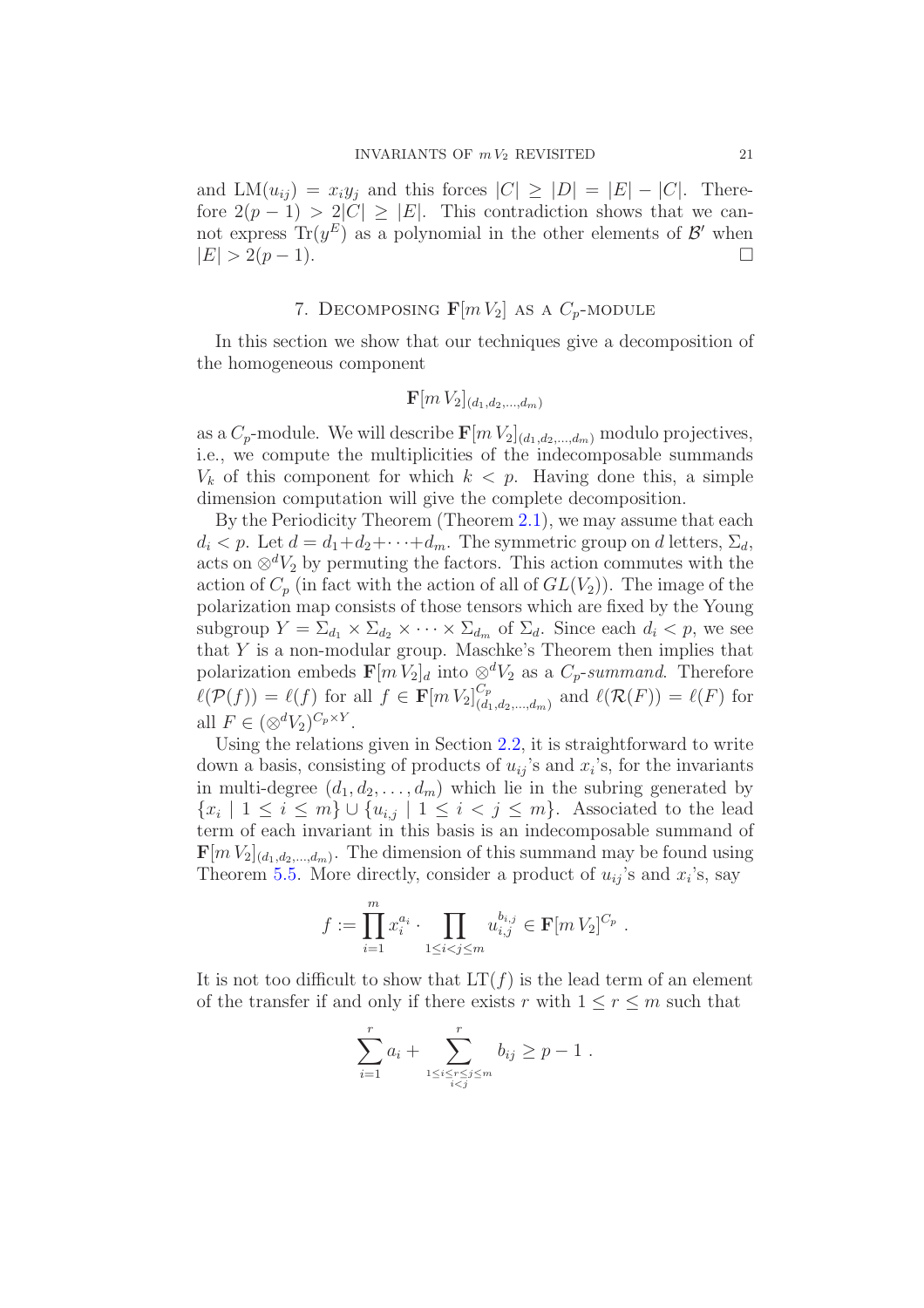If no such r exists then  $\ell(f) = 1 + \sum_{i=1}^{m} a_i$  gives the dimension of the associated summand.

Rather than working with the invariants lying in  $\mathbf{F}[m V_2]$  directly, one may instead use Theorem [5.5](#page-14-0) to decompose  $\otimes^d V_2$ . It is then possible to perturb this decomposition so that it is a refinement of the splitting given by polarisation/restitution and thus gives a decomposition of  $\mathbf{F}[m\,V_2]_{(d_1,...,d_m)}.$ 

*Example* 7.1*.* As an example we compute the decomposition of

 $\mathbf{F}[4V_2]_{(p+1,1,1,p+2)}$ .

This space has dimension  $(p+2)(2)(2)(p+3) = 4p^2 + 20p + 24$ . By Theorem [2.1,](#page-5-1) we know

$$
\mathbf{F}[4 V_2]_{(p+1,1,1,p+2)} \cong \mathbf{F}[4 V_2]_{(1,1,1,2)} \oplus (4p+20) V_p
$$

and we need to compute the decomposition of

$$
\mathbf{F}[4 V_2]_{(1,1,1,2)} = V_2 \otimes V_2 \otimes V_2 \otimes S^2(V_2).
$$

We have available the invariants  $x_1, x_2, x_3, x_4$  and  $u_{12}, u_{13}, u_{14}, u_{23}, u_{24}, u_{34}$ . Suppose now that  $p \geq 7$ . The products of these 10 invariants which lie in degree  $(1, 1, 1, 2)$  are as follows (sorted by length):

 $\ell = 2$ :  $x_4u_{12}u_{34}$ ,  $x_4u_{13}u_{24}$ ,  $x_4u_{14}u_{23}$ ,  $x_1u_{24}u_{34}$ ,  $x_2u_{14}u_{34}$ ,  $x_3u_{14}u_{24}$  $\ell = 4$ :  $x_3 x_4^2 u_{12}$ ,  $x_1 x_4^2 u_{23}$ ,  $x_1 x_2 x_4 u_{34}$ ,  $x_2 x_4^2 u_{13}$ ,  $x_1 x_3 x_4 u_{24}$ ,  $x_2 x_3 x_4 u_{14}$  $\ell = 6$ :  $x_1 x_2 x_3 x_4^2$ 

Consider the invariants of length 2. Among the available relations for those of length 2 we have:

$$
0 = x_4(u_{12}u_{34} - u_{13}u_{24} + u_{14}u_{23}),
$$
  
\n
$$
0 = u_{34}(x_1u_{24} - x_2u_{14} + x_4u_{23}),
$$
 and  
\n
$$
0 = u_{14}(x_2u_{34} - x_3u_{24} + x_4u_{23}).
$$

Using these three relations we see that the three invariants

 $x_4u_{13}u_{24}$ ,  $x_2u_{14}u_{34}$ ,  $x_3u_{14}u_{24}$ 

may be expressed in terms of the other three invariants

 $x_4u_{12}u_{34}$ ,  $x_4u_{14}u_{23}$ ,  $x_1u_{24}u_{34}$ .

Furthermore there are no relations involving only these latter three invariants and thus they represent the socles of 3 summands isomorphic to  $V_2$ .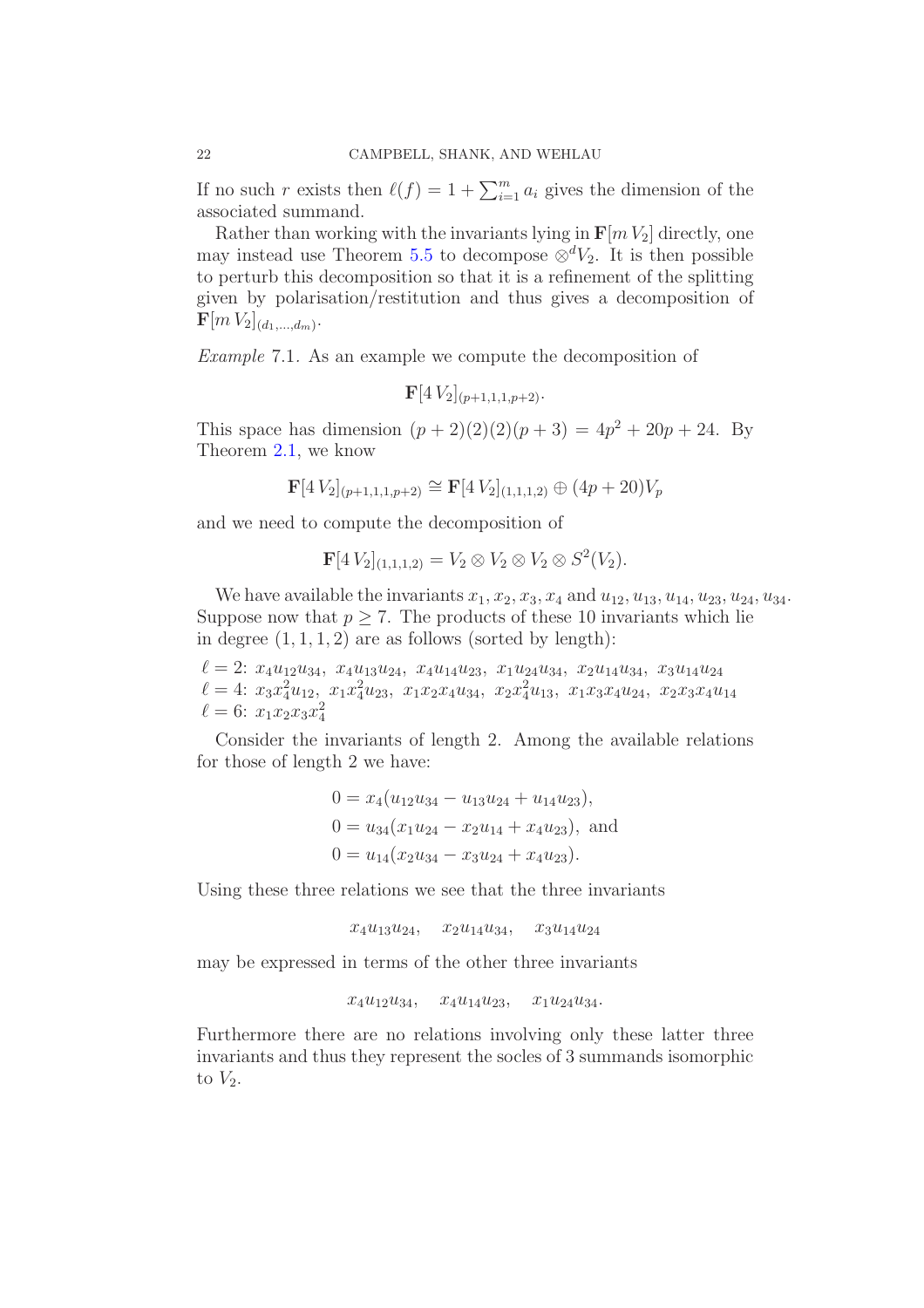Among the available relations involving invariants of length 4 we have

$$
0 = x_4^2(x_1u_{23} - x_2u_{13} + x_3u_{12}),
$$
  
\n
$$
0 = x_1x_4(x_2u_{34} - x_3u_{24} + x_4u_{23}),
$$
 and  
\n
$$
0 = x_3x_4(x_1u_{24} - x_2u_{14} + x_4u_{12}).
$$

These allow us to express the three invariants

 $x_2x_4^2u_{13}$ ,  $x_1x_3x_4u_{24}$ ,  $x_2x_3x_4u_{14}$ 

using only

 $x_3x_4^2u_{12}, \quad x_1x_4^2u_{23}, \quad x_1x_2x_4u_{34}.$ 

Again these there are no relations involving only these latter 3 invariants and so they represent the socles of 3 summands isomorphic to  $V_4$ .

Since  $x_1x_2x_3x_4^2$  spans the socle of a summand isomorphic to  $V_6$  we conclude that

$$
\mathbf{F}[4V_2]_{(1,1,1,2)} \cong 3V_2 \oplus 3V_4 \oplus V_6 \text{ for } p \ge 7.
$$

For  $p = 5$ , the foregoing is all correct except that the lattice paths corresponding to  $x_1x_2x_3x_4^2$  and  $x_1x_2x_3x_4y_4 = LT(x_1x_2u_34x_4)$  both attain height  $p - 1 = 4$ . Thus in this case these two invariants both represent a projective summand and we have the decomposition

 $\mathbf{F}[4 V_2]_{(1,1,1,2)} \cong 3 V_2 \oplus 2 V_4 \oplus 2 V_5$  for  $p = 5$ .

For  $p = 2, 3$  all the relevant lattice paths attain height  $p - 1$  and so the summand is projective. Thus

$$
\mathbf{F}[4 V_2]_{(1,1,1,2)} \cong 8 V_3
$$
 for  $p = 3$ , and  
\n $\mathbf{F}[4 V_2]_{(1,1,1,2)} \cong 12 V_2$  for  $p = 2$ .

<span id="page-23-0"></span>We will also illustrate how to use the decomposition of  $\otimes^5 V_2$  to find the decomposition of  $\mathbf{F}[4V_2]_{(1,1,1,2)}$ . By the results of Section [5,](#page-10-0) we have  $\otimes$ <sup>5</sup> $V_2 \cong$  5 $V_2 \oplus$  4 $V_4 \oplus V_6$  for  $p \geq$  7. Here the lead monomials are

```
\ell = 2: x_1y_2x_3y_4x_5, x_1x_2y_3y_4x_5, x_1y_2x_3x_4y_5, x_1x_2y_3x_4y_5, x_1x_2x_3y_4y_5\ell = 4: x_1y_2x_3x_4x_5, x_1x_2y_3x_4x_5, x_1x_2x_3y_4x_5, x_1x_2x_3x_4y_5\ell = 6: x_1x_2x_3x_4x_5
```
and the corresponding invariants are

 $\ell = 2$ :  $x_5u_{12}u_{34}$ ,  $x_5u_{14}u_{23}$ ,  $x_4u_{12}u_{35}$ ,  $x_1u_{23}u_{45}$ ,  $x_1u_{25}u_{34}$  $\ell = 4: x_3x_4x_5u_{12}, x_1x_4x_5u_{23}, x_1x_2x_5u_{34}, x_1x_2x_3u_{45}$  $\ell = 6$ :  $x_1x_2x_3x_4x_5$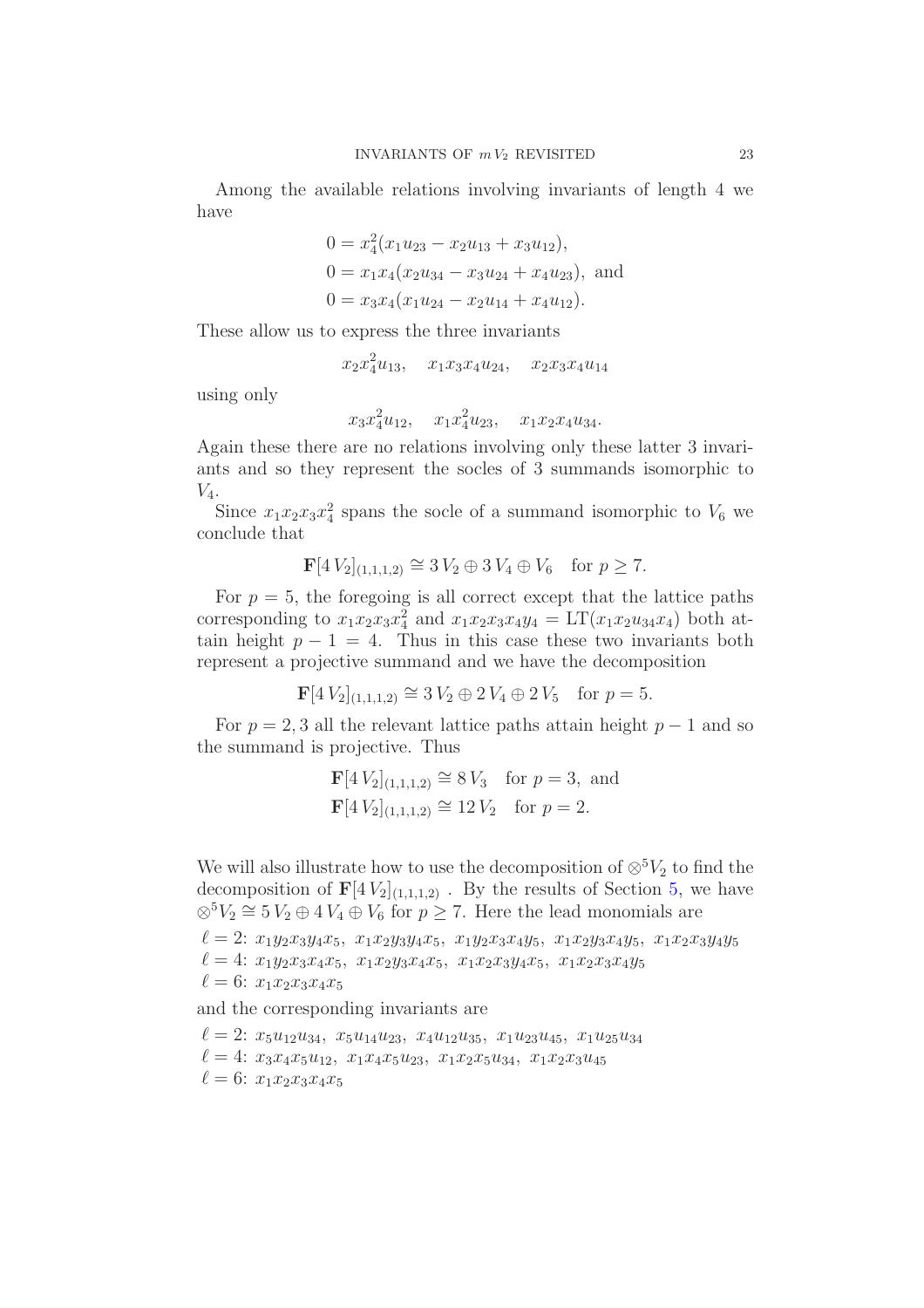The Young subgroup  $Y := \Sigma_1 \times \Sigma_1 \times \Sigma_1 \times \Sigma_2$  acts by simultaneously interchanging  $x_4$  with  $x_5$  and  $y_4$  with  $y_5$ . Clearly the action preserves length. The  $C_p \times Y$  invariants are

 $\ell = 2$ :  $x_5u_{12}u_{34} + x_4u_{12}u_{35}$ ,  $x_5u_{14}u_{23} + x_4u_{15}u_{23}$ ,  $x_4u_{12}u_{35} + x_5u_{12}u_{34}$ ,  $x_1u_{23}u_{45} + x_1u_{23}u_{54} = 0$ ,  $x_1u_{25}u_{34} + x_1u_{24}u_{35}$  $\ell = 4$ :  $x_3x_4x_5u_{12}$ ,  $x_1x_4x_5u_{23}$ ,  $x_1x_2x_5u_{34} + x_1x_2x_4u_{35}$  $x_1x_2x_3u_{45} + x_1x_2x_3u_{54} = 0$  $\ell = 6: x_1x_2x_3x_4x_5$ 

<span id="page-24-0"></span>We now restitute these  $C_p \times Y$  invariants to  $\mathbf{F}[4V_2]_{(1,1,1,2)}^{C_p}$ . We find

$$
\mathcal{R}(x_5u_{12}u_{34} + x_4u_{12}u_{35}) = 2x_4u_{12}u_{34},
$$
  
\n
$$
\mathcal{R}(x_5u_{14}u_{23} + x_4u_{15}u_{23}) = 2x_4u_{14}u_{23},
$$
  
\n
$$
\mathcal{R}(x_1u_{25}u_{34} + x_1u_{24}u_{35}) = 2x_1u_{24}u_{34}.
$$

Thus we find 3 summands of  $\mathbf{F}[4V_2]_{(1,1,1,2)}$  isomorphic to  $V_2$ . Restituting the invariants of length 4 we find

$$
\mathcal{R}(x_3x_4x_5u_{12}) = x_3x_4^2u_{12},
$$
  
\n
$$
\mathcal{R}(x_1x_4x_5u_{23}) = x_1x_4^2u_{23},
$$
 and  
\n
$$
\mathcal{R}(x_1x_2x_5u_{34} + x_1x_2x_4u_{35}) = 2x_1x_2x_4u_{34}.
$$

Thus we have 3 summands isomorphic to  $V_4$ . Since  $\mathcal{R}(x_1x_2x_3x_4x_5)$  =  $x_1x_2x_3x_4^2$ , we see that

$$
\mathbf{F}[4 V_2]_{(1,1,1,2)} \cong 3 V_2 \oplus 3 V_4 \oplus V_6 \text{ for } p \ge 7.
$$

<span id="page-24-1"></span>For  $p = 2, 3, 5$ , the lengths of the above invariants change and we must adjust our conclusions accordingly as we did earlier. For  $p = 2$  we must also use the Periodicity Theorem again since  $d_4 = 2 = p$ .

#### 8. A FIRST MAIN THEOREM FOR  $SL_2(\mathbf{F}_p)$

The purpose of this section is to use the relative transfer homomorphism to describe the ring of vector invariants,  $\mathbf{F}[m V_2]^{SL_2(\mathbf{F}_p)}$ . Let P denote the upper triangular Sylow p-subgroup of  $SL_2(\mathbf{F}_p)$ , giving  $N(y) = N^P(y) = y^p - yx^{p-1}$ . The ring of invariants of the defining representation of  $SL_2(\mathbf{F}_p)$  is generated by  $L = x N(y)$  and  $D =$  $N(y)^{p-1}+x^{p(p-1)}$  (see Dickson [\[10\]](#page-28-19), Wilkerson [\[29\]](#page-28-20), or Benson [\[1,](#page-27-4) §8.1]). For  $\lambda \in \mathbb{N}^m$ , define  $L_{\lambda} = \pi_{\lambda} \nabla_m(L)$  and  $D_{\lambda} = \pi_{\lambda} \nabla_m(D)$ , the multidegree  $\lambda$  polarisations. Further define  $L_i$  to be the polarisation of L corresponding to  $\lambda_i = p + 1$  and  $\lambda_j = 0$  for  $j \neq i$ . It is easy to verify that  $L_i = x_i y_i^p - x_i^p$  $i<sup>p</sup> y<sub>i</sub>$  is the Dickson invariant for the  $i<sup>th</sup>$  summand.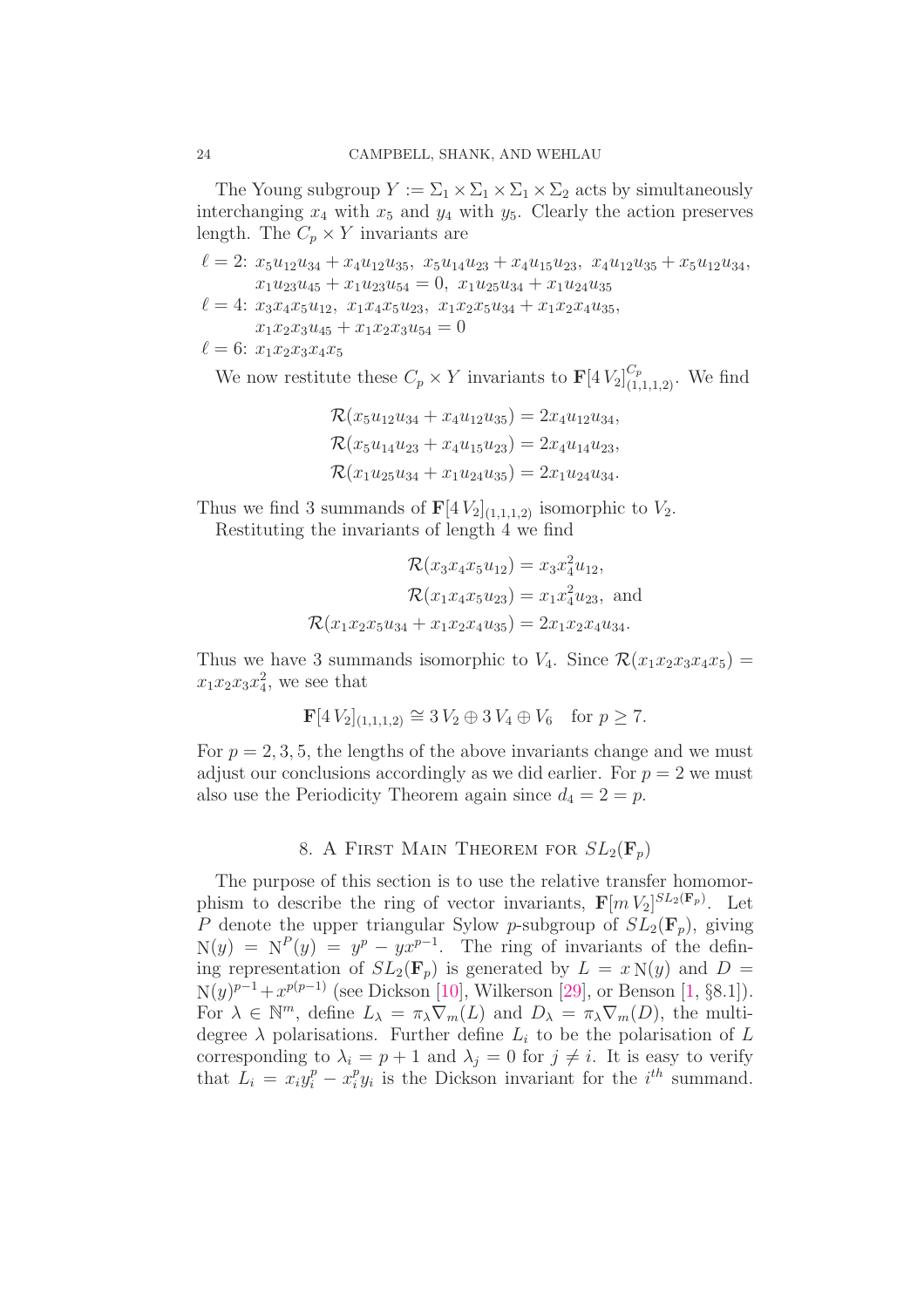Let  $L_{ij}$  denote the polarisation corresponding to  $\lambda_i = 1, \lambda_j = p$ , and  $\lambda_k = 0$  otherwise. So, for example,  $L_{32} = L_{(0,n,1,0,...,0)}$ . Define

$$
\mathcal{D}_m = \left\{ \lambda \in \mathbb{N}^m \mid p \text{ divides } \lambda_i \text{ for all } i \text{ and } \sum_{i=1}^m \lambda_i = p(p-1) \right\}.
$$

Further define

$$
\mathcal{S}_m = \{u_{ij} \mid i < j \leq m\} \cup \{L_i, L_{ij} \mid i, j \in \{1, \ldots, m\}, i \neq j\}
$$
\n
$$
\cup \{D_\lambda \mid \lambda \in \mathcal{D}_m\}.
$$

**Theorem 8.1.** The ring of vector invariants,  $\mathbf{F}[m V_2]^{SL_2(\mathbf{F}_p)}$ , is gen*erated by*  $S_m$  *and elements from the image of the transfer.* 

Note that the elements of  $\mathcal{S}_m$  are clearly  $SL_2(\mathbf{F}_n)$ -invariant and include a system of parameters. Let A denote the algebra generated by  $\mathcal{S}_m$  and let **a** denote the ideal in  $\mathbf{F}[m V_2]^P$  generated by  $\mathcal{S}_m$ . A basis for the finite dimensional vector space  $\mathbf{F}[m V_2]^P/\mathfrak{a}$  lifts to a set of A-module generators for  $\mathbf{F}[m V_2]^P$ , say M. Since the relative transfer homomorphism is a surjective A-module morphism,  $\mathbf{F}[m V_2]^{SL_2(\mathbf{F}_p)}$  is generated by  $S_m \cup \text{Tr}_P^{SL_2(\mathbf{F}_p)}(\mathcal{M})$ . The elements of  $\mathcal M$  may be chosen to be monomials in the generators of  $\mathbf{F}[m V_2]^P$ . Since we are working modulo the image of the transfer, it is sufficient to consider monomials of the form  $N(y)^{\alpha}x^{\beta}$ .

Let **u** denote the ideal in  $\mathbf{F}[m V_2]^P$  generated by  $\{u_{ij} \mid i < j \le m\}$ .

<span id="page-25-0"></span>**Lemma 8.2.** *For*  $i < j \le m$ ,  $L_{ij} = x_i N(y_j) + u_{ij} x_j^{p-1}$  $j^{p-1}$  and  $L_{ji} =$  $x_j N(y_i) - u_{ij} x_i^{p-1}$  $i^{p-1}$ , giving  $L_{ij} \equiv_{\mathfrak{u}} x_i \mathbb{N}(y_j)$  and  $L_{ji} \equiv_{\mathfrak{u}} x_j \mathbb{N}(y_i)$ *.* 

*Proof.* Applying  $\nabla_m$  to L gives

$$
(x_1 + \cdots + x_m) (y_1^p + \cdots + y_m^p - (y_1 + \cdots + y_m)(x_1 + \cdots + x_m)^{p-1}).
$$

Expanding gives

$$
(x_1 + \cdots + x_m)(y_1^p + \cdots + y_m^p) - (y_1 + \cdots + y_m)(x_1 + \cdots + x_m)^p.
$$

Collecting the appropriate multi-degrees gives  $L_{ij} = x_i y_j^p - y_i x_j^p$  $_j^p$  and  $L_{ji} = x_j y_i^p - y_j x_i^p$ <sup>p</sup>. Using  $u_{ij} = x_i y_j - x_j y_i$  and  $N(y) = y^p - x^{p-1} y$  gives

$$
x_i \mathbf{N}(y_j) + u_{ij} x_j^{p-1} = x_i y_j^p - x_i y_j x_j^{p-1} + x_i y_j x_j^{p-1} - x_j^p y_i = L_{ij}
$$

and

$$
x_j \mathcal{N}(y_i) - u_{ij} x_i^{p-1} = x_j y_i^p - x_j y_i x_i^{p-1} - y_j x_i^p + x_i^{p-1} x_j y_i = L_{ji}.
$$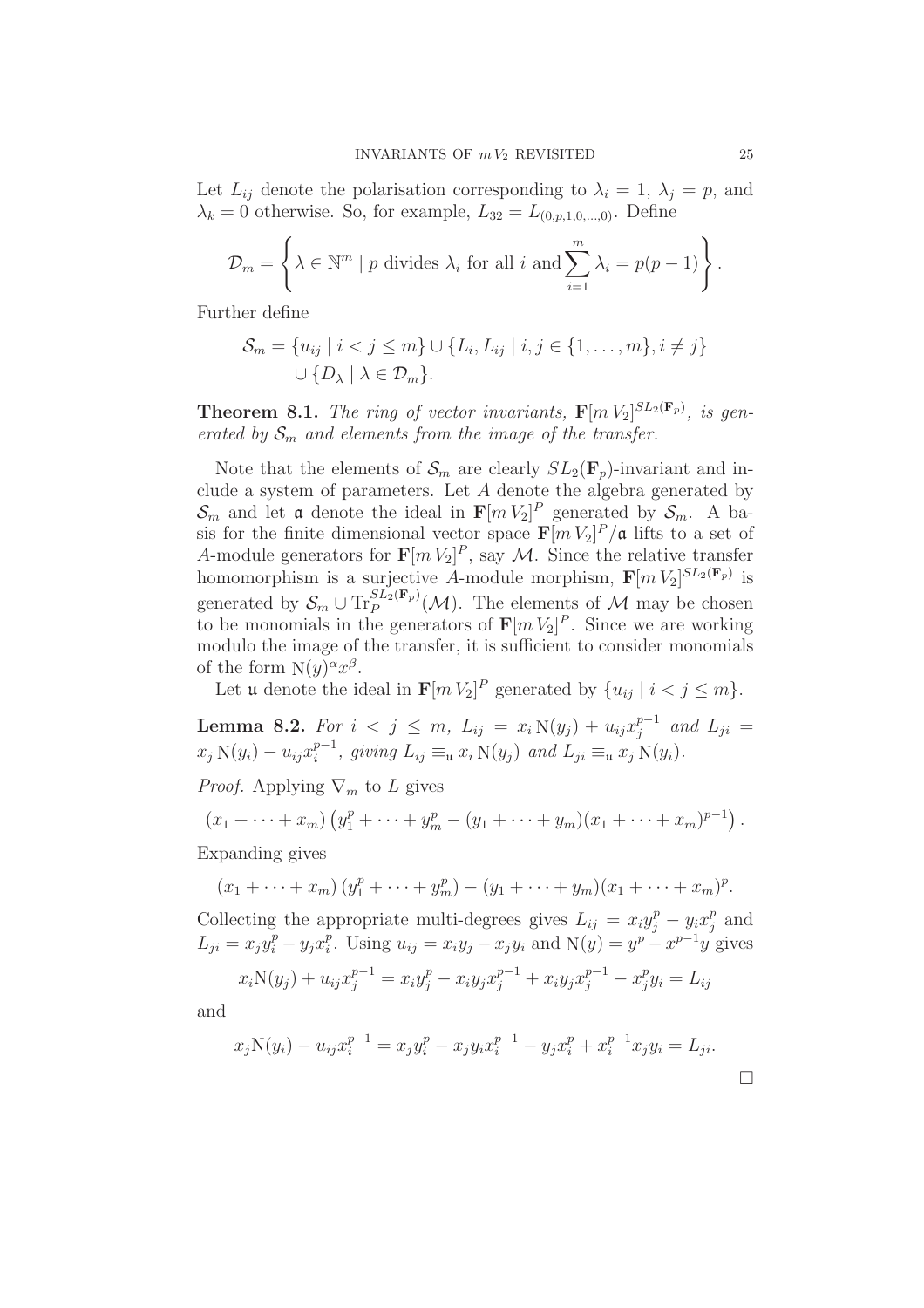Since  $\mathfrak{u} \subset \mathfrak{a}$ , the preceding lemma and the formula  $L_i = x_i N(y_i)$ show that it is sufficient to compute  $\text{Tr}_{P}^{SL_2(\mathbf{F}_p)}$  on monomials of the form  $N(y)^\alpha$  or  $x^\beta$ .

Let  $B$  denote the Borel subgroup containing  $P$ , i.e., the upper triangular elements of  $SL_2(\mathbf{F}_n)$ . Define a weight function on  $\mathbf{F}[m V_2]$  by  $wt(x_i) \equiv_{(p-1)} 1$  and  $wt(y_i) \equiv_{(p-1)} -1$ . Note that  $N(y_i)$  is isobaric of weight  $-1$ . Furthermore,  $\mathbf{F}[m V_2]^B$  consists of the span of the the weight zero elements of  $\mathbf{F}[m V_2]^P$ . The relative transfer  $\text{Tr}_P^B$  is determined by weight:

$$
\operatorname{Tr}_{P}^{B}\left(\mathrm{N}(y)^{\alpha}x^{\beta}\right) = \begin{cases} -\mathrm{N}(y)^{\alpha}x^{\beta}, & \text{if } (|\beta| - |\alpha|) \equiv_{(p-1)} 0; \\ 0, & \text{otherwise.} \end{cases}
$$

Since  $\text{Tr}_{P}^{SL_2(\mathbf{F}_p)} = \text{Tr}_{B}^{SL_2(\mathbf{F}_p)} \text{Tr}_{P}^{B}$ , it is sufficient to compute  $\text{Tr}_{B}^{SL_2(\mathbf{F}_p)}$  on  $N(y)^{\alpha}$  with  $|\alpha|$  a multiple of  $p-1$  and  $x^{\beta}$  with  $|\beta|$  a multiple of  $p-1$ . However, if  $|\beta| \ge p-1$ , then  $x^{\beta} \in \text{Tr}^{P}(\mathbf{F}[m V_2])$  and  $\text{Tr}^{SL_2(\mathbf{F}_p)}_{P} (x^{\beta}) \in$  $\text{Tr}^{SL_2(\mathbf{F}_p)}(\mathbf{F}[m V_2])$ . Thus is is sufficient to compute  $\text{Tr}^{SL_2(\mathbf{F}_p)}_B(\mathbf{N}(y)^\alpha)$ with  $|\alpha|$  a multiple of  $p-1$ .

For  $\lambda \in \mathcal{D}_m$ , define

$$
N(y)^{\lambda/p} = \prod_{i=1}^m N(y_i)^{\lambda_i/p}.
$$

Lemma 8.3.  $\nabla_m(D) \equiv_u (N(y_1)+\cdots+N(y_m))^{p-1}+(x_1+\cdots+x_m)^{p(p-1)},$ giving  $D_{\lambda} \equiv_{\mathfrak{u}} {p-1 \choose \lambda/p} (\mathcal{N}(y)^{\lambda/p} + x^{\lambda})$  and  $\mathcal{N}(y)^{\lambda/p} \equiv_{\mathfrak{a}} -x^{\lambda}$ .

*Proof.* The proof is by induction on m. Note that  $\nabla_m = \nabla^{m-1}$ . Thus  $\nabla_1(D) = \nabla^0(D) = D = \mathcal{N}(y)^{p-1} + x^{p(p-1)}$ , as required. Recall that the action of  $\nabla$  on  $\mathbf{F}[m V_2]$  is determined by  $\nabla(x_m) = x_m + x_{m+1}, \nabla(y_m) =$  $y_m + y_{m+1}, \nabla(x_i) = x_i$ , and  $\nabla(y_i) = x_i$  for  $i < m$ . Thus  $\nabla(u_{ij}) = u_{ij}$  if  $i < j < m$  and  $\nabla(u_{im}) = y_i(x_m + x_{m+1}) - x_i(y_m + y_{m+1}) = u_{im} + u_{i,m+1}.$ Therefore  $\nabla$  induces an algebra morphism on  $\mathbf{F}[m V_2]^P/\mathfrak{u}$ . Furthermore  $\nabla(N(y_i)) = N(y_i)$  if  $i < j < m$  and  $\nabla(N(y_m)) = y_m^p + y_{m+1}^p - (x_m + y_m^p)$  $(x_{m+1})^{p-1}(y_m + y_{m+1}) = \mathcal{N}(y_m) + \mathcal{N}(y_{m+1}) - u_{m,m+1} \sum_{j=0}^{p-2} (-x_m)^j x_{m+1}^{p-2-j}.$ By induction,

$$
\nabla_{m+1}(D) = \nabla(\nabla_m(D)) \in \nabla((N(y_1) + \dots + N(y_m))^{p-1} + (x_1 + \dots + x_m)^{p(p-1)} + \mathfrak{u}).
$$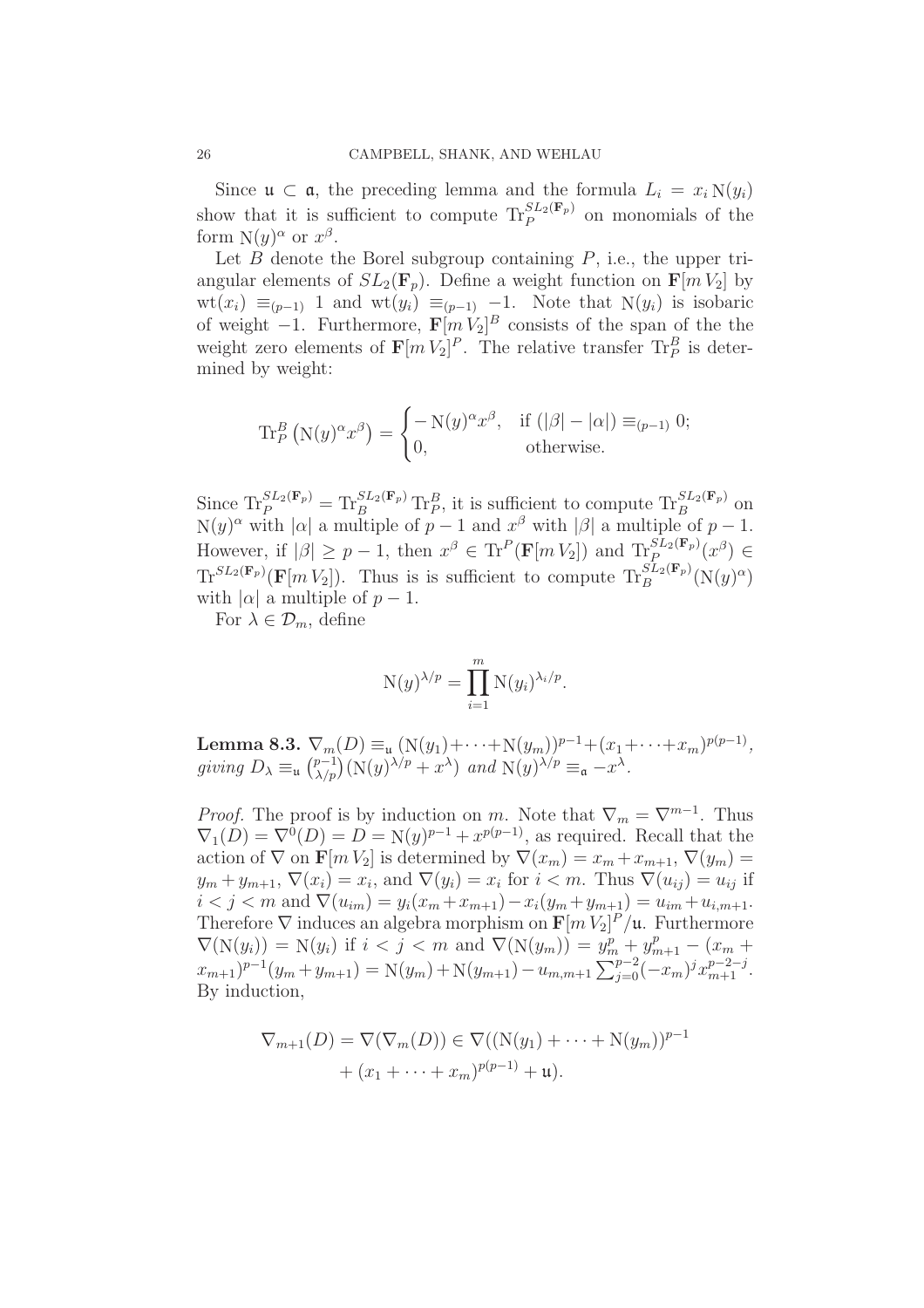Evaluating the algebra morphism  $\nabla$  gives

$$
\nabla_{m+1}(D) \in (\nabla(\mathcal{N}(y_1)) + \dots + \nabla(\mathcal{N}(y_m)))^{p-1} + (x_1 + \dots + x_{m+1})^{p(p-1)} \n+ \nabla(\mathfrak{u}) \n\in (\mathcal{N}(y_1) + \dots + \mathcal{N}(y_{m+1}))^{p-1} + (x_1 + \dots + x_{m+1})^{p(p-1)} + \mathfrak{u},
$$
\nas required.

Using the lemma, if  $p-1$  divides  $|\alpha|$  then  $\text{Tr}_{B}^{SL_2(\mathbf{F}_p)}(\text{N}(y)^{\alpha})$  is decomposable modulo the image of the transfer, completing the proof of Theorem [8.1](#page-24-0)

To complete the calculation of a generating set for  $\mathbf{F}[m V_2]^{SL_2(\mathbf{F}_p)}$  and compute an upper bound for the Noether number, we need only identify a set of A-module generators for  $\mathbf{F}[m V_2]$ . This can be done by applying the Buchberger algorithm to  $S_m$ . For example, a Magma [\[2\]](#page-27-7) calculation for  $m = 3$  and  $p = 3$ , produces 522 A-module generators giving rise to 74 non-zero elements in the image of the transfer. Subducting the transfers against  $S_m$  gives 11 new generators and 29 in total. Magma's *MinimalAlgebraGenerators* command reduces the number of generators to 28, occuring in degrees 2, 4, 6 and 8. The same calculation for  $p = 5$ and  $m = 3$  gives a Noether number of 24. Thus for  $p \in \{3, 5\}$  and  $m = 3$ , the Noether number is  $(p + m - 2)(p - 1) = (p + 1)(p - 1)$ .

**Theorem 8.4.**  $\mathbf{F}[m V_2]^{SL_2(\mathbf{F}_p)}$  is generated as an A-module in degrees *less than or equal to*  $(p+m-2)(p-1)$ *.* 

*Proof.* Define  $\mathfrak{a}'$  to be the ideal in  $\mathbf{F}[m V_2]$  generated by  $\mathcal{S}_m$ , i.e.,

$$
\mathfrak{a}' = A^+ \mathbf{F}[m V_2].
$$

<span id="page-27-7"></span><span id="page-27-4"></span><span id="page-27-1"></span>A basis for  $\mathbf{F}[m V_2]/\mathfrak{a}'$  lifts to a set of A-module generators for  $\mathbf{F}[m V_2]$ . We may choose the A-module generators to be monomials,  $y^{\alpha}x^{\beta}$ , which are minimal representatives of their mod- $\alpha'$  congruence class. For convenience, denote  $d = |\alpha| + |\beta|$ . For  $i < j$ , using  $u_{ij} = x_i y_j - x_j y_i$ , if  $x_i$  divides  $y^{\alpha}x^{\beta}$ , then  $y_j$  does not. For  $j \leq i$ , using  $L_i$  and  $L_{ij}$ , if  $x_i$ divides  $y^{\alpha}x^{\beta}$ , then  $y_j^p$  does not. The remaining representatives fall into two classes:  $y^{\alpha}$  and  $y_1^{\alpha_1}$  $y_1^{\alpha_1}\cdots y_k^{\alpha_k}$  $\frac{\alpha_k}{k} x_k^{\beta_k}$  $\beta_k^{\beta_k} \cdots x_m^{\beta_m}$  with  $\beta_k \neq 0$  and  $\alpha_i \leq p-1$ .

<span id="page-27-6"></span><span id="page-27-3"></span><span id="page-27-0"></span>Case 1:  $y^{\alpha}$ . Using  $D_{\lambda}$  with  $\lambda \in \mathcal{D}_m$ , we see that, for  $|\gamma| \geq p-1$ ,  $(y^{\gamma})^p$ does not divide  $y^{\alpha}$ . Write  $\alpha_i = q_i p + r_i$  with  $r_i < p$ . Then  $y^{\alpha} = (y^q)^p y^r$ with  $|q| \leq p-2$ . Thus  $|\alpha| = p|q| + |r| \leq p(p-2) + m(p-1) =$  $(p+m-1)(p-1) - 1$ . However,  $Tr(y^{\alpha}) = 0$  unless  $p-1$  divides | $\alpha$ |. Therefore, the A-module generators of the form Tr( $y^{\alpha}$ ) satisfy  $d = |\alpha| \le (p + m - 2)(p - 1).$ 

<span id="page-27-5"></span><span id="page-27-2"></span>Case 2:  $y_1^{\alpha_1}$  $y_k^{\alpha_1}\cdots y_k^{\alpha_k}$  $\frac{\alpha_k}{k} x_k^{\beta_k}$  $\beta_k^{\beta_k} \cdots x_m^{\beta_m}$  with  $\beta_k \neq 0$  and  $\alpha_i \leq p-1$ . For  $i < j$ , let  $x^{\gamma}$  be a monomial in  $x_1, \ldots, x_{j-1}$ . If  $|\gamma| = p - 1$ , then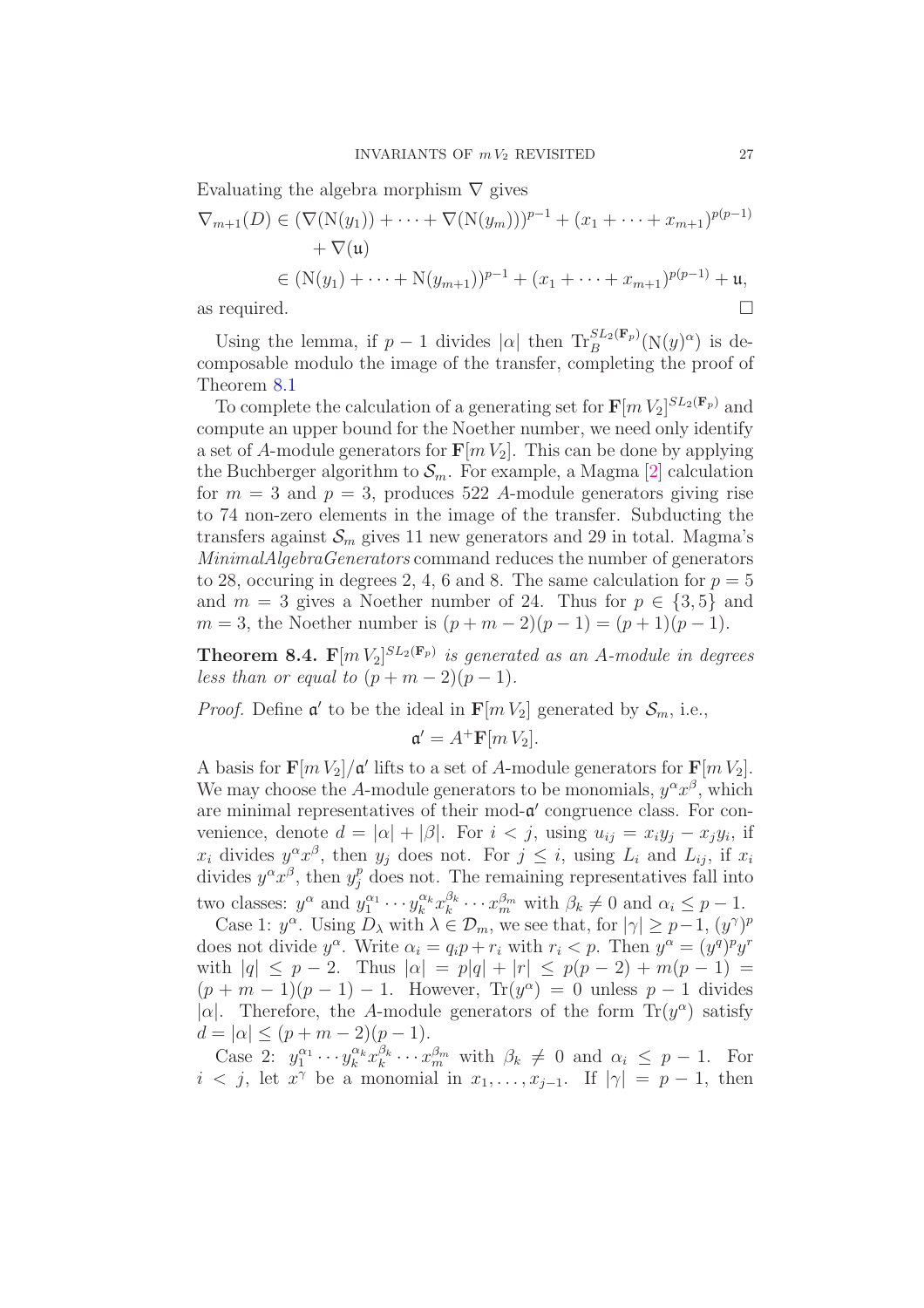<span id="page-28-19"></span><span id="page-28-11"></span><span id="page-28-9"></span><span id="page-28-6"></span><span id="page-28-5"></span> $x^{\gamma}L_{ij} = x^{\gamma}(x_iy_j^p - x_j^p)$  $(y^p y_i) \equiv_u y^{\gamma} y_i x_j^p - x^{\gamma} y_i x_j^p$ <sup>*p*</sup>. Therefore, if  $\beta_j \geq p$  for any  $j > k$ , then  $|\alpha| < p$ . If  $|\gamma| \leq p - 1$  then  $x^{\gamma} L_j = x^{\gamma} (x_j y_j^p - x_j^p)$  $_j^p y_j) \equiv_\mathfrak{u}$  $y^\gamma y_j^{p-|\gamma|} x_j^{|\gamma|+1} - x^\gamma y_j x_j^p$ <sup>*p*</sup>. Therefore, if  $\beta_k \geq p$ , we also have  $|\alpha| < p$ . If  $|\beta_j|$  < p for all  $j \geq k$ , then  $|\alpha| + |\beta| \leq (m - k + 2)(p - 1) \leq$  $(p+m-2)(p-1)$  if  $k>1$ . Hence it is sufficient to consider the case  $|\alpha|$  < p. However the transfer is zero unless  $p-1$  divides  $|\alpha|$  so we may assume  $|\alpha| = p - 1$ . If  $|\alpha| = p - 1$ , a straightforward calculation with binomial coefficients gives  $\text{Tr}^P(y^{\alpha}x^{\beta}) = -x^{\alpha+\beta}$ . Furthermore,  $\text{Tr}_P^B(x^{\alpha+\beta}) = 0$  unless  $p-1$  divides  $|\alpha| + |\beta|$ . Write  $\alpha_i + \beta_i = q_i p + r_i$  with  $r_i < p$ . Then  $x^{\alpha+\beta} = (x^q)^p x^r$ . If  $|q| \ge p-1$  and  $|r| > 0$ , we may choose i so that  $r_i > 0$ , choose  $\lambda \in \mathcal{D}_m$  so that  $x^{\lambda}$  divides  $x^{pq}$  and choose j so that  $x_j$  divides  $x^{\lambda}$ . By Lemma [8.2,](#page-24-1)  $x_i N(y_j) \in \mathfrak{a}'$ . Form the S-polynomial between  $D_{\lambda}$  and  $x_i N(y_i)$ . Using Lemma [8.3,](#page-25-0) this S-polynomial reduces to  $x_ix^{\lambda}$ . Thus either  $|q| < p-1$  or  $|q| = p-1$  and  $|r| = 0$ . If  $|r| = 0$ and  $|q| = p - 1$ , then  $d = (p - 1)(p - 1) \leq (p + m - 2)(p - 1)$ . Suppose  $|q| < p-1$ . Then  $d \leq m(p-1) + p(p-2) = (p+m-1)(p-1) - 1$ . Since d must be a multiple of  $p-1$ , we have  $d \leq (p+m-2)(p-1)$ . □

<span id="page-28-17"></span><span id="page-28-15"></span><span id="page-28-13"></span><span id="page-28-12"></span><span id="page-28-8"></span><span id="page-28-4"></span>**Corollary 8.5.** For  $m > 2$ , the Noether number for  $\mathbf{F}[m V_2]^{SL_2(\mathbf{F}_p)}$  is *less than or equal to*  $(p + m - 2)(p - 1)$ *. For*  $m = 2$  *and*  $p > 2$ *, the Noether number is*  $p(p-1)$  *and for*  $m = 2$ ,  $p = 2$ , the Noether number *is*  $p + 1 = 3$ *.* 

<span id="page-28-16"></span>*Proof.* The elements of  $\mathcal{S}_m$  lie in degrees 2,  $p + 1$  and  $p(p - 1)$ . Clearly  $L_1$  and  $D_{(p(p-1),0,...,0)}$  are indecomposable.

<span id="page-28-3"></span><span id="page-28-0"></span>For  $p = 2$  and  $m \in \{3, 4\}$ , Magma calculations give the Noether number  $(p + m - 2)(p - 1) = m$ .

#### **REFERENCES**

- <span id="page-28-18"></span>[1] D. J. Benson, Polynomial Invariants of Finite Groups, Lond. Math. Soc. Lecture Note Ser. 190 (1993), Cambridge Univ. Press.
- <span id="page-28-1"></span>[2] W. Bosma, J. J. Cannon and C. Playoust, The Magma algebra system I: the user language, J. Symbolic Comput. 24 (1997), 235–265.
- <span id="page-28-14"></span>[3] H. E. A. Campbell and I. P. Hughes, Vector invariants of  $U_2(\mathbf{F}_n)$ : A proof of a conjecture of Richman, Adv. in Math.  $126$  (1997), 1–20.
- <span id="page-28-2"></span>[4] H. E. A. Campbell and David L. Wehlau, *Modular Invariant Theory*, to appear.
- <span id="page-28-7"></span>[5] H. E. A. Campbell, I. P. Hughes, R. J. Shank and D. L. Wehlau, Bases for rings of coinvariants, Transformation Groups 1 (4) (1996), 307–336.
- <span id="page-28-10"></span>[6] C. Chevalley, Invariants of finite groups generated by reflections, Amer. J. Math. 77 (1955), 778–782.
- <span id="page-28-20"></span>[7] D. Cox, J. Little, and D. O'Shea, Ideals, varieties, and algorithms, (1992) Springer-Verlag.
- [8] H. S. M. Coxeter, The product of the generators of a finite group generated by reflections, Duke Math. J. 18 (1951), 765–782.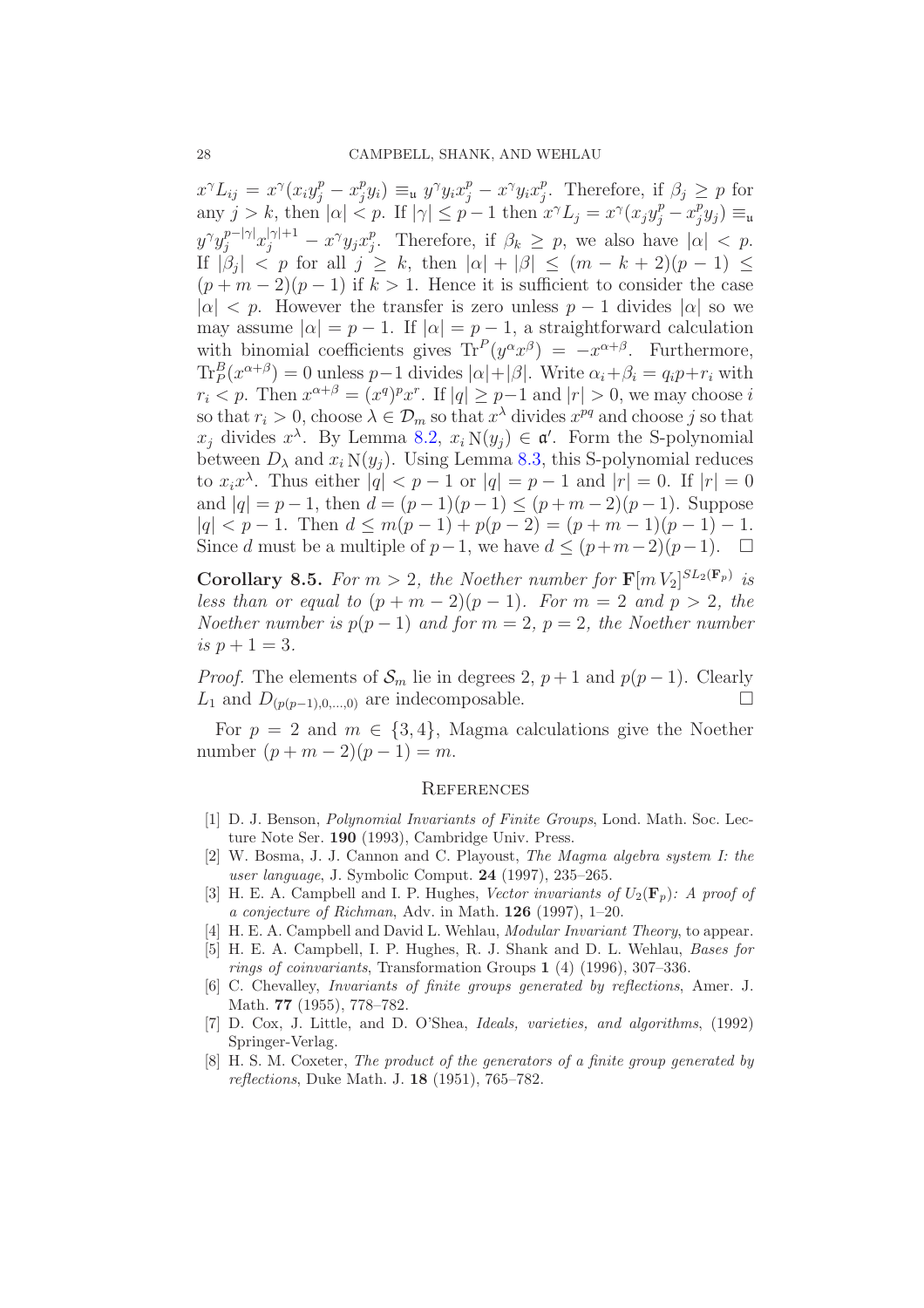- [9] H. Derksen and G. Kemper, Computational invariant theory, Invariant Theory and Algebraic Transformation Groups, I, 130 (2002), Encyclopaedia of Mathematical Sciences, Springer-Verlag.
- [10] L. E. Dickson, A Fundamental System of Invariants of the General Modular Linear Group with a Solution of the Form Problem, Trans. Amer. Math. Soc. 12 (1911), 75–98.
- [11] G. Ellingsrud and T. Skjelbred, Profondeur d'anneaux d'invariants en car- $\alpha$ ctéristique p, Compositio Math. 41 No. 2 (1980), 233–244.
- [12] J. Fogarty, On Noether's bound for polynomial invariants of a finite group, Electron. Res. Announc. Amer. Math. Soc. 7 (2001), 5–7.
- [13] P. Fleischmann, The Noether bound in invariant theory of finite groups, Adv. in Math. 152 (2000) no. 1, 23–32.
- [14] I. P. Hughes and G. Kemper, Symmetric powers of modular representations, Hilbert series and degree bounds, Comm. in Alg. 28 (2000), 2059–2088.
- [15] D. Kapur and K. Madlener, A completion procedure for computing a canonical basis of a k-subalgebra, Proceedings of Computers and Mathematics 89 (1989), ed. E. Kaltofen and S. Watt, MIT, 1–11.
- [16] A. Kempe, On regular difference terms, Proc. London Math. Soc. 25 (1894), 343-350.
- [17] T. Koshy, Catalan Numbers with Application Oxford University Press, (November 2008).
- [18] M. D. Neusel and L. Smith, Invariant theory of finite groups, American Mathematical Society, Providence, RI, 2002, Mathematical Surveys and Monographs, 94.
- [19] E. Noether, Der Endlichkeitssatz der invarianten endlicher Gruppen, Math. Ann. 77, 1915, 89–92; reprinted in: Collected Papers, Springer-Verlag, Berlin, 1983, 181–184.
- [20] L. Robbianno and M. Sweedler, Subalgebra bases, Lecture Notes in Math. 1430 Springer (1990), 61–87.
- [21] D. R. Richman, On vector invariants over finite fields, Adv. in Math. 81 (1990) no.1, 30–65.
- [22] J.-P. Serre, Groupes finis d'automorphismes d'anneaux locaux réquliers, Colloque d'Algèbre (Paris, 1967), Exp. 8, Secrétariat mathématique, Paris, 1968, p. 11.
- [23] R. J. Shank, S.A.G.B.I. bases for rings of formal modular seminvariants, Comment. Math. Helv. 73 (1998) no. 4, 548–565.
- [24] R. J. Shank and D. L. Wehlau, *Computing modular invariants of p-groups*, J. Symbolic Comput. 34 (2002) no. 5, 307–327.
- [25] R. J. Shank and D. L. Wehlau, Noether numbers for subrepresentations of cyclic groups of prime order, Bull. London Math. Soc. 34 (2002) no. 4, 438–450.
- [26] G. C. Shephard and J. A. Todd, Finite unitary reflection groups, Canadian J. Math. **6** (1954), 274-304.
- [27] L. Smith, Polynomial invariants of finite groups, Research Notes in Mathematics, vol. 6, A K Peters Ltd., Wellesley, MA, 1995.
- [28] H. Weyl, The classical groups, Princeton University Press, 1997.
- [29] C. W. Wilkerson, A Primer on the Dickson Invariants, Amer. Math. Soc. Contemp. Math. Series 19 (1983), 421–434.